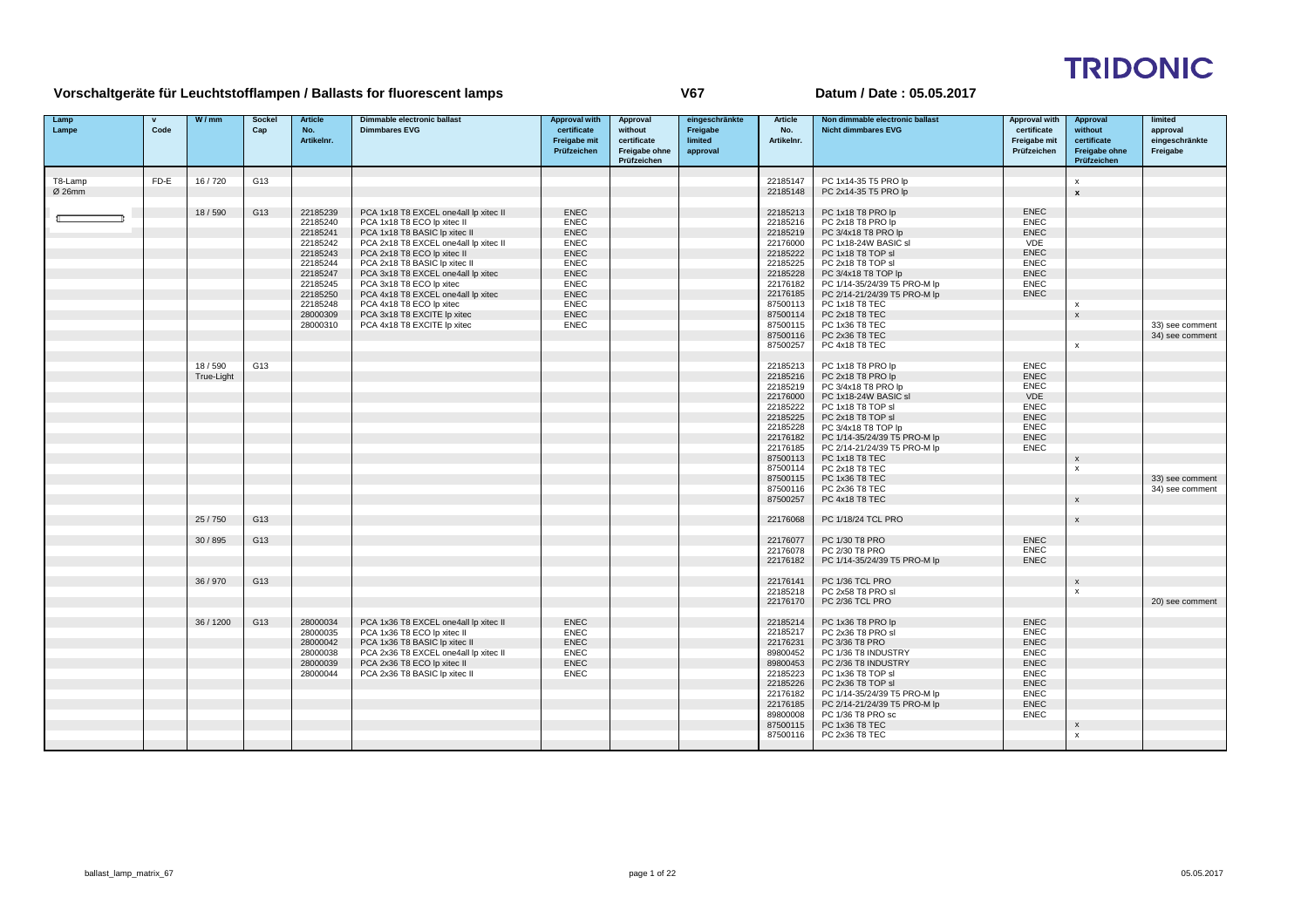| Lamp    | $\mathbf{v}$ | W/mm       | <b>Sockel</b> | <b>Article</b>    | Dimmable electronic ballast           | <b>Approval with</b>        | Approval               | eingeschränkte      | Article           | Non dimmable electronic ballast | <b>Approval with</b>        | Approval                  | limited                    |
|---------|--------------|------------|---------------|-------------------|---------------------------------------|-----------------------------|------------------------|---------------------|-------------------|---------------------------------|-----------------------------|---------------------------|----------------------------|
| Lampe   | Code         |            | Cap           | No.<br>Artikelnr. | <b>Dimmbares EVG</b>                  | certificate<br>Freigabe mit | without<br>certificate | Freigabe<br>limited | No.<br>Artikelnr. | <b>Nicht dimmbares EVG</b>      | certificate<br>Freigabe mit | without<br>certificate    | approval                   |
|         |              |            |               |                   |                                       | Prüfzeichen                 | Freigabe ohne          | approval            |                   |                                 | Prüfzeichen                 | Freigabe ohne             | eingeschränkte<br>Freigabe |
|         |              |            |               |                   |                                       |                             | Prüfzeichen            |                     |                   |                                 |                             | Prüfzeichen               |                            |
|         |              |            |               |                   |                                       |                             |                        |                     |                   |                                 |                             |                           |                            |
| T8-Lamp | FD-E         | 36 / 1200  | G13           |                   |                                       |                             |                        |                     | 22185214          | PC 1x36 T8 PRO lp               | ENEC                        |                           |                            |
| Ø 26mm  |              | True-Light |               |                   |                                       |                             |                        |                     | 22185217          | PC 2x36 T8 PRO sl               | <b>ENEC</b>                 |                           |                            |
|         |              |            |               |                   |                                       |                             |                        |                     | 22176231          | PC 3/36 T8 PRO                  | <b>ENEC</b>                 |                           |                            |
|         |              |            |               |                   |                                       |                             |                        |                     | 89800452          | PC 1/36 T8 INDUSTRY             | <b>ENEC</b>                 |                           |                            |
|         |              |            |               |                   |                                       |                             |                        |                     | 89800453          | PC 2/36 T8 INDUSTRY             | <b>ENEC</b>                 |                           |                            |
|         |              |            |               |                   |                                       |                             |                        |                     | 22185223          | PC 1x36 T8 TOP sl               | <b>ENEC</b>                 |                           |                            |
|         |              |            |               |                   |                                       |                             |                        |                     | 22185226          | PC 2x36 T8 TOP sl               | <b>ENEC</b>                 |                           |                            |
|         |              |            |               |                   |                                       |                             |                        |                     | 22176182          | PC 1/14-35/24/39 T5 PRO-M lp    | ENEC                        |                           |                            |
|         |              |            |               |                   |                                       |                             |                        |                     | 22176185          | PC 2/14-21/24/39 T5 PRO-M lp    | ENEC                        |                           |                            |
|         |              |            |               |                   |                                       |                             |                        |                     | 89800008          | PC 1/36 T8 PRO sc               | <b>ENEC</b>                 |                           |                            |
|         |              |            |               |                   |                                       |                             |                        |                     | 87500115          | PC 1x36 T8 TEC                  |                             | X                         |                            |
|         |              |            |               |                   |                                       |                             |                        |                     | 87500116          | PC 2x36 T8 TEC                  |                             | $\boldsymbol{\mathsf{x}}$ |                            |
|         |              |            |               |                   |                                       |                             |                        |                     |                   |                                 |                             |                           |                            |
|         |              | 37/1200    | G13           |                   |                                       |                             |                        |                     | 22185214          | PC 1x36 T8 PRO lp               |                             | $\boldsymbol{\mathsf{x}}$ |                            |
|         |              | <b>NEC</b> |               |                   |                                       |                             |                        |                     | 22185217          | PC 2x36 T8 PRO sl               |                             | X                         |                            |
|         |              |            |               |                   |                                       |                             |                        |                     | 89800452          | PC 1/36 T8 INDUSTRY             |                             |                           | 11) see comment            |
|         |              |            |               |                   |                                       |                             |                        |                     | 89800453          | PC 2/36 T8 INDUSTRY             |                             |                           | 11) see comment            |
|         |              |            |               |                   |                                       |                             |                        |                     |                   |                                 |                             |                           |                            |
|         |              | 38/1047    | G13           |                   |                                       |                             |                        |                     | 22176141          | PC 1/36 TCL PRO                 | <b>ENEC</b>                 |                           |                            |
|         |              |            |               |                   |                                       |                             |                        |                     | 22176170          | PC 2/36 TCL PRO                 | <b>ENEC</b>                 |                           |                            |
|         |              |            |               |                   |                                       |                             |                        |                     |                   |                                 |                             |                           |                            |
|         |              | 58 / 1500  | G13           | 28000036          | PCA 1x58 T8 EXCEL one4all lp xitec II | <b>ENEC</b>                 |                        |                     | 22185215          | PC 1x58 T8 PRO lp               | <b>ENEC</b>                 |                           |                            |
|         |              |            |               | 28000037          | PCA 1x58 T8 ECO lp xitec II           | <b>ENEC</b>                 |                        |                     | 22185218          | PC 2x58 T8 PRO sl               | <b>ENEC</b>                 |                           |                            |
|         |              |            |               | 28000043          | PCA 1x58 T8 BASIC Ip xitec II         | <b>ENEC</b>                 |                        |                     | 89800454          | PC 1/58 T8 INDUSTRY             | <b>ENEC</b>                 |                           |                            |
|         |              |            |               | 28000040          | PCA 2x58 T8 EXCEL one4all lp xitec II | <b>ENEC</b>                 |                        |                     | 89800455          | PC 2/58 T8 INDUSTRY             | <b>ENEC</b>                 |                           |                            |
|         |              |            |               | 28000041          | PCA 2x58 T8 ECO lp xitec II           | <b>ENEC</b>                 |                        |                     | 22185224          | PC 1x58 T8 TOP sl               | <b>ENEC</b>                 |                           |                            |
|         |              |            |               | 28000045          | PCA 2x58 T8 BASIC Ip xitec II         | <b>ENEC</b>                 |                        |                     | 22185227          | PC 2x58 T8 TOP sl               | ENEC                        |                           |                            |
|         |              |            |               |                   |                                       |                             |                        |                     | 22176183          | PC 1/14-35/49/54 T5 PRO-M lp    | <b>ENEC</b>                 |                           |                            |
|         |              |            |               |                   |                                       |                             |                        |                     | 22176186          | PC 2/14-35/49/54 T5 PRO-M lp    | ENEC                        |                           |                            |
|         |              |            |               |                   |                                       |                             |                        |                     | 89800009          | PC 1/58 T8 PRO sc               | <b>ENEC</b>                 |                           |                            |
|         |              |            |               |                   |                                       |                             |                        |                     | 87500150          | PC 1x58 T8 TEC                  |                             | $\mathsf{x}$              |                            |
|         |              |            |               |                   |                                       |                             |                        |                     | 87500151          | PC 2x58 T8 TEC                  |                             | $\boldsymbol{\mathsf{x}}$ |                            |
|         |              |            |               |                   |                                       |                             |                        |                     |                   |                                 |                             |                           |                            |
|         |              | 58 / 1500  | G13           |                   |                                       |                             |                        |                     | 22185215          | PC 1x58 T8 PRO lp               | <b>ENEC</b>                 |                           |                            |
|         |              | True-Light |               |                   |                                       |                             |                        |                     | 22185218          | PC 2x58 T8 PRO sl               | <b>ENEC</b>                 |                           |                            |
|         |              |            |               |                   |                                       |                             |                        |                     | 89800454          | PC 1/58 T8 INDUSTRY             | <b>ENEC</b>                 |                           |                            |
|         |              |            |               |                   |                                       |                             |                        |                     | 89800455          | PC 2/58 T8 INDUSTRY             | ENEC                        |                           |                            |
|         |              |            |               |                   |                                       |                             |                        |                     | 22185224          | PC 1x58 T8 TOP sl               | <b>ENEC</b>                 |                           |                            |
|         |              |            |               |                   |                                       |                             |                        |                     | 22185227          | PC 2x58 T8 TOP sl               | ENEC                        |                           |                            |
|         |              |            |               |                   |                                       |                             |                        |                     | 22176183          | PC 1/14-35/49/54 T5 PRO-M lp    | <b>ENEC</b>                 |                           |                            |
|         |              |            |               |                   |                                       |                             |                        |                     | 22176186          | PC 2/14-35/49/54 T5 PRO-M lp    | <b>ENEC</b>                 |                           |                            |
|         |              |            |               |                   |                                       |                             |                        |                     | 89800009          | PC 1/58 T8 PRO sc               | <b>ENEC</b>                 |                           |                            |
|         |              |            |               |                   |                                       |                             |                        |                     | 87500150          | PC 1x58 T8 TEC                  |                             | X                         |                            |
|         |              |            |               |                   |                                       |                             |                        |                     | 87500151          | PC 2x58 T8 TEC                  |                             | $\boldsymbol{\mathsf{x}}$ |                            |
|         |              |            |               |                   |                                       |                             |                        |                     |                   |                                 |                             |                           |                            |
|         |              | 70/1800    | G13           |                   |                                       |                             |                        |                     | 87500513          | PC 1/70 T8 PRO                  | <b>ENEC</b>                 |                           |                            |
|         |              |            |               |                   |                                       |                             |                        |                     | 87500523          | PC 2/70 T8 PRO                  | <b>ENEC</b>                 |                           |                            |
|         |              |            |               |                   |                                       |                             |                        |                     |                   |                                 |                             |                           |                            |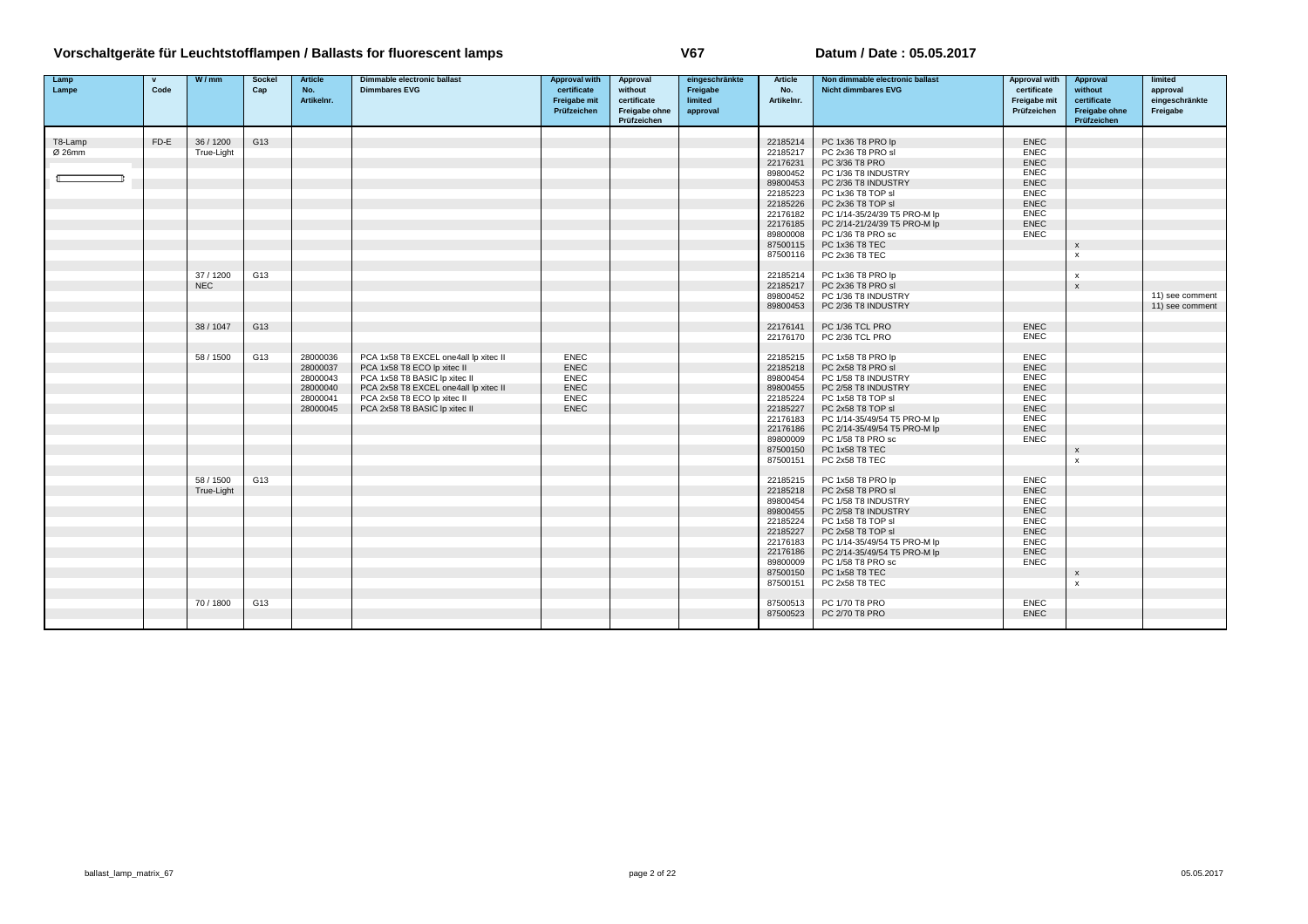| Lamp    | $\mathbf{v}$ | W/mm       | Socke          | <b>Article</b> | Dimmable electronic ballast              | <b>Approval with</b> | Approval      | eingeschränkte | <b>Article</b> | Non dimmable electronic ballast | <b>Approval with</b> | Approval                  | limited         |
|---------|--------------|------------|----------------|----------------|------------------------------------------|----------------------|---------------|----------------|----------------|---------------------------------|----------------------|---------------------------|-----------------|
| Lampe   | Code         |            | Cap            | No.            | <b>Dimmbares EVG</b>                     | certificate          | without       | Freigabe       | No.            | <b>Nicht dimmbares EVG</b>      | certificate          | without                   | approval        |
|         |              |            |                | Artikelnr.     |                                          | Freigabe mit         | certificate   | limited        | Artikelnr.     |                                 | Freigabe mit         | certificate               | eingeschränkte  |
|         |              |            |                |                |                                          | Prüfzeichen          | Freigabe ohne | approval       |                |                                 | Prüfzeichen          | Freigabe ohne             | Freigabe        |
|         |              |            |                |                |                                          |                      | Prüfzeichen   |                |                |                                 |                      | Prüfzeichen               |                 |
|         |              |            |                |                |                                          |                      |               |                |                |                                 |                      |                           |                 |
| T5-Lamp | FD-E         | 4/136      | G <sub>5</sub> |                |                                          |                      |               |                | 24138831       | PC 1x4-13W BASIC                | VDE                  |                           |                 |
| Ø 16 mm |              |            |                |                |                                          |                      |               |                | 24138834       | PC 1x4-13W BASIC sl             | VDE                  |                           |                 |
|         |              |            |                |                |                                          |                      |               |                |                |                                 |                      |                           |                 |
|         |              | 6/212      | G <sub>5</sub> |                |                                          |                      |               |                | 24138831       | PC 1x4-13W BASIC                | VDE                  |                           |                 |
|         |              |            |                |                |                                          |                      |               |                | 24138834       | PC 1x4-13W BASIC sl             | VDE                  |                           |                 |
|         |              |            |                |                |                                          |                      |               |                |                |                                 |                      |                           |                 |
|         |              | 8/288      | G <sub>5</sub> |                |                                          |                      |               |                | 24138831       | PC 1x4-13W BASIC                | VDE                  |                           |                 |
|         |              |            |                |                |                                          |                      |               |                | 24138834       | PC 1x4-13W BASIC sl             | VDE                  |                           |                 |
|         |              |            |                |                |                                          |                      |               |                | 22176026       | PC 1x8W BASIC sl                | ENEC                 |                           |                 |
|         |              |            |                |                |                                          |                      |               |                | 22176405       | PC 1/2x9-13 TC PRO              |                      | $\mathsf{x}$              |                 |
|         |              |            |                |                |                                          |                      |               |                |                |                                 |                      |                           |                 |
|         | <b>FDH</b>   | 14/549     | G <sub>5</sub> | 22185103       | PCA 1x14/24 T5 EXCEL one4all lp xitec II | <b>ENEC</b>          |               |                | 22185147       | PC 1x14-35 T5 PRO lp            | <b>ENEC</b>          |                           |                 |
|         |              |            |                | 22185094       | PCA 1x14/24 T5 ECO lp xitec II           | <b>ENEC</b>          |               |                | 22185148       | PC 2x14-35 T5 PRO lp            | <b>ENEC</b>          |                           |                 |
|         |              |            |                | 22185076       | PCA 1x14 T5 BASIC Ip xitec II            | ENEC                 |               |                | 22185157       | PC 1x14-35 T5 TOP lp            | <b>ENEC</b>          |                           | 35) see comment |
|         |              |            |                | 22185104       | PCA 2x14/24 T5 EXCEL one4all lp xitec II | <b>ENEC</b>          |               |                | 22185158       | PC 2x14-28 T5 TOP Ip            | <b>ENEC</b>          |                           | 35) see comment |
|         |              |            |                | 22185095       | PCA 2x14/24 T5 ECO lp xitec II           | <b>ENEC</b>          |               |                | 22185211       | PC 3/4x14 T5 PRO lp             | <b>ENEC</b>          |                           |                 |
|         |              |            |                | 22185077       | PCA 2x14 T5 BASIC lp xitec II            | <b>ENEC</b>          |               |                | 22185220       | PC 3/4x14 T5 TOP lp             | <b>ENEC</b>          |                           |                 |
|         |              |            |                | 22176209       | PCA 3x14/24 T5 EXCEL one4all lp xitec    | <b>ENEC</b>          |               |                | 22176001       | PC 1x14-21W BASIC sl            | VDE                  |                           |                 |
|         |              |            |                | 22176210       | PCA 4x14/24 T5 EXCEL one4all lp xitec    | <b>ENEC</b>          |               |                | 22176182       | PC 1/14-35/24/39 T5 PRO-M lp    | <b>ENEC</b>          |                           |                 |
|         |              |            |                | 22176211       | PCA 3x14/24 T5 ECO lp xitec              | <b>ENEC</b>          |               |                | 22176183       | PC 1/14-35/49/54 T5 PRO-M lp    | <b>ENEC</b>          |                           |                 |
|         |              |            |                | 22176212       | PCA 4x14/24 T5 ECO lp xitec              | <b>ENEC</b>          |               |                | 22176184       | PC 1/14-35/49/80 T5 PRO-M lp    | <b>ENEC</b>          |                           |                 |
|         |              |            |                | 28000307       | PCA 3x14/24 T5 EXCITE Ip xitec           | <b>ENEC</b>          |               |                | 22176185       | PC 2/14-21/24/39 T5 PRO-M lp    | ENEC                 |                           |                 |
|         |              |            |                | 28000308       | PCA 4x14/24 T5 EXCITE Ip xitec           | <b>ENEC</b>          |               |                | 22176186       | PC 2/14-35/49/54 T5 PRO-M lp    | <b>ENEC</b>          |                           |                 |
|         |              |            |                |                |                                          |                      |               |                | 87500211       | PC 1x14 T5 TEC lp               |                      | $\boldsymbol{\mathsf{x}}$ |                 |
|         |              |            |                |                |                                          |                      |               |                | 87500212       | PC 2x14 T5 TEC Ip               |                      | $\mathsf{x}$              |                 |
|         |              |            |                |                |                                          |                      |               |                | 87500213       | PC 3x14 T5 TEC lp               |                      | $\boldsymbol{\mathsf{x}}$ |                 |
|         |              |            |                |                |                                          |                      |               |                | 87500214       | PC 4x14 T5 TEC lp               |                      | $\mathsf{x}$              |                 |
|         |              |            |                |                |                                          |                      |               |                |                |                                 |                      |                           |                 |
|         |              | $14/549 +$ | G <sub>5</sub> |                |                                          |                      |               |                | 22176185       | PC 2/14-21/24/39 T5 PRO-M lp    |                      |                           | 22) see comment |
|         |              | 21/849     |                |                |                                          |                      |               |                | 22176186       | PC 2/14-35/49/54 T5 PRO-M lp    |                      | $\mathsf{x}$              |                 |
|         |              |            |                |                |                                          |                      |               |                |                |                                 |                      |                           |                 |
|         |              | $14/549 +$ | G <sub>5</sub> |                |                                          |                      |               |                | 22185148       | PC 2x14-35 T5 PRO lp            |                      | $\boldsymbol{\mathsf{x}}$ |                 |
|         |              | 28/1149    |                |                |                                          |                      |               |                | 22176186       | PC 2/14-35/49/54 T5 PRO-M lp    |                      | $\mathsf{x}$              |                 |
|         |              |            |                |                |                                          |                      |               |                |                |                                 |                      |                           |                 |
|         |              | $14/549 +$ | G <sub>5</sub> |                |                                          |                      |               |                | 22176186       | PC 2/14-35/49/54 T5 PRO-M lp    |                      | $\mathbf{x}$              |                 |
|         |              | 35 / 1449  |                |                |                                          |                      |               |                |                |                                 |                      |                           |                 |
|         |              |            |                |                |                                          |                      |               |                |                |                                 |                      |                           |                 |
|         |              | 21/849     | G <sub>5</sub> | 22185110       | PCA 1x21/39 T5 EXCEL one4all lp xitec II | <b>ENEC</b>          |               |                | 22185147       | PC 1x14-35 T5 PRO lp            | <b>ENEC</b>          |                           |                 |
|         |              |            |                | 22185101       | PCA 1x21/39 T5 ECO lp xitec II           | <b>ENEC</b>          |               |                | 22185148       | PC 2x14-35 T5 PRO lp            | <b>ENEC</b>          |                           |                 |
|         |              |            |                | 22185090       | PCA 1x21 T5 BASIC Ip xitec II            | <b>ENEC</b>          |               |                | 22185157       | PC 1x14-35 T5 TOP Ip            | <b>ENEC</b>          |                           | 35) see comment |
|         |              |            |                | 22185111       | PCA 2x21/39 T5 EXCEL one4all lp xitec II | <b>ENEC</b>          |               |                | 22185158       | PC 2x14-28 T5 TOP lp            | <b>ENEC</b>          |                           | 35) see comment |
|         |              |            |                | 22185102       | PCA 2x21/39 T5 ECO lp xitec II           | <b>ENEC</b>          |               |                | 87500217       | PC 1x21 T5 TEC lp               |                      | $\boldsymbol{\mathsf{x}}$ |                 |
|         |              |            |                | 22185091       | PCA 2x21 T5 BASIC Ip xitec II            | <b>ENEC</b>          |               |                |                |                                 |                      |                           |                 |
|         |              |            |                |                |                                          |                      |               |                |                |                                 |                      |                           |                 |
|         |              |            |                |                |                                          |                      |               |                |                |                                 |                      |                           |                 |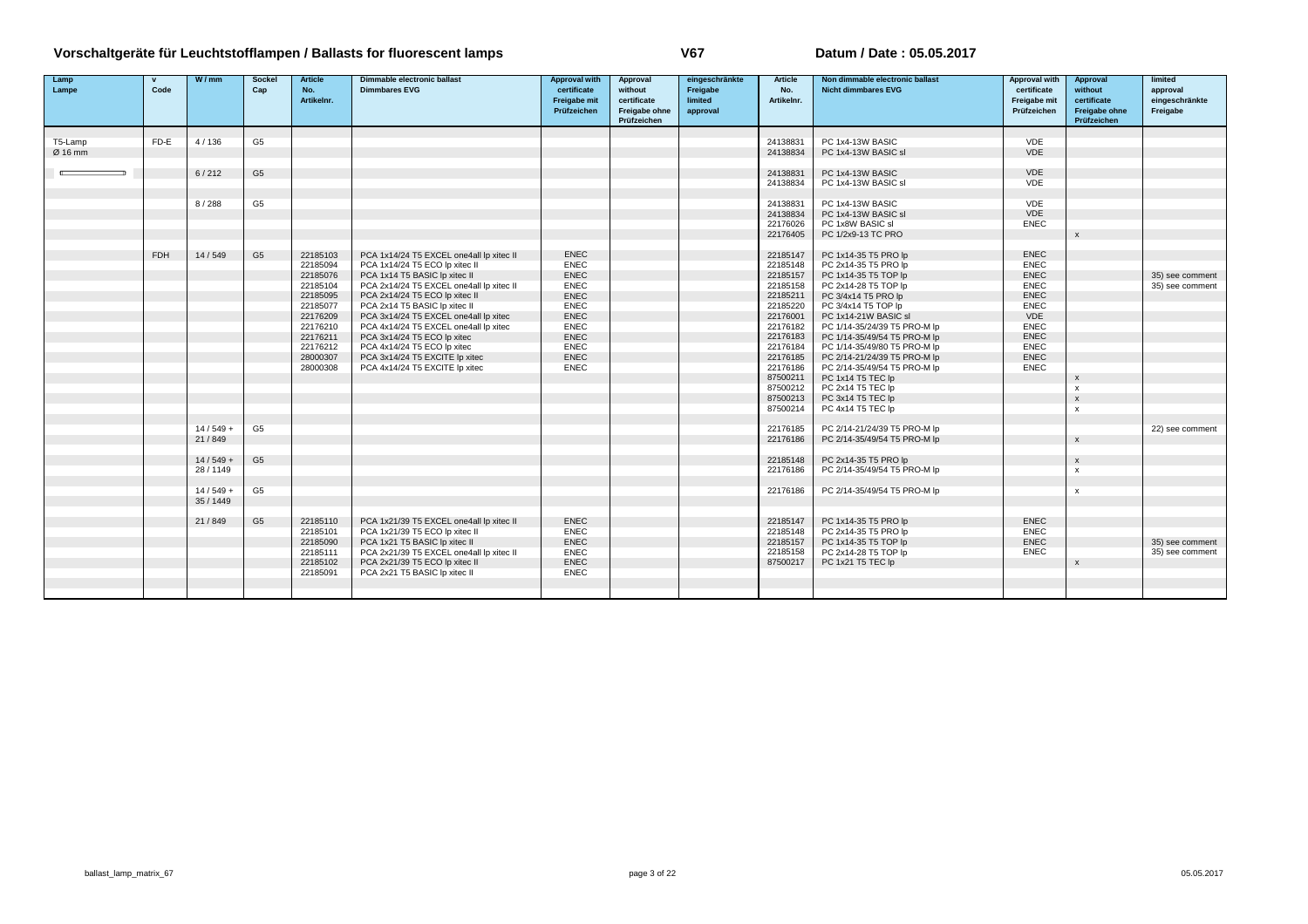| Lamp    | $\mathbf{v}$ | W/mm        | <b>Sockel</b>  | <b>Article</b> | <b>Dimmable electronic ballast</b>          | <b>Approval with</b> | Approval      | eingeschränkte | <b>Article</b> | Non dimmable electronic ballast | <b>Approval with</b> | Approval                  | limited         |
|---------|--------------|-------------|----------------|----------------|---------------------------------------------|----------------------|---------------|----------------|----------------|---------------------------------|----------------------|---------------------------|-----------------|
| Lampe   | Code         |             | Cap            | No.            | <b>Dimmbares EVG</b>                        | certificate          | without       | Freigabe       | No.            | <b>Nicht dimmbares EVG</b>      | certificate          | without                   | approval        |
|         |              |             |                | Artikelnr.     |                                             | <b>Freigabe mit</b>  | certificate   | limited        | Artikelnr.     |                                 | <b>Freigabe mit</b>  | certificate               | eingeschränkte  |
|         |              |             |                |                |                                             | Prüfzeichen          | Freigabe ohne | approval       |                |                                 | Prüfzeichen          | <b>Freigabe ohne</b>      | Freigabe        |
|         |              |             |                |                |                                             |                      | Prüfzeichen   |                |                |                                 |                      | Prüfzeichen               |                 |
|         |              |             |                |                |                                             |                      |               |                |                |                                 |                      |                           |                 |
| T5-Lamp |              |             |                |                |                                             |                      |               |                | 22176001       | PC 1x14-21W BASIC sl            | <b>VDE</b>           |                           |                 |
| Ø 16 mm |              |             |                |                |                                             |                      |               |                | 22176182       | PC 1/14-35/24/39 T5 PRO-M lp    | <b>ENEC</b>          |                           |                 |
|         |              |             |                |                |                                             |                      |               |                | 22176183       | PC 1/14-35/49/54 T5 PRO-M lp    | <b>ENEC</b>          |                           |                 |
|         |              |             |                |                |                                             |                      |               |                | 22176184       | PC 1/14-35/49/80 T5 PRO-M lp    | <b>ENEC</b>          |                           |                 |
|         |              |             |                |                |                                             |                      |               |                | 22176185       | PC 2/14-21/24/39 T5 PRO-M lp    | <b>ENEC</b>          |                           |                 |
|         |              |             |                |                |                                             |                      |               |                | 22176186       | PC 2/14-35/49/54 T5 PRO-M lp    | <b>ENEC</b>          |                           |                 |
|         |              |             |                |                |                                             |                      |               |                |                |                                 |                      |                           |                 |
|         |              | $21/849 +$  | G <sub>5</sub> |                |                                             |                      |               |                | 22185148       | PC 2x14-35 T5 PRO lp            |                      | $\boldsymbol{\mathsf{x}}$ |                 |
|         |              | 28 / 1149   |                |                |                                             |                      |               |                | 22176186       | PC 2/14-35/49/54 T5 PRO-M lp    |                      | $\boldsymbol{\mathsf{x}}$ |                 |
|         |              |             |                |                |                                             |                      |               |                |                |                                 |                      |                           |                 |
|         |              | $21/849 +$  | G <sub>5</sub> |                |                                             |                      |               |                | 22185148       | PC 2x14-35 T5 PRO lp            |                      |                           | 32) see comment |
|         |              | 35 / 1449   |                |                |                                             |                      |               |                | 22176186       | PC 2/14-35/49/54 T5 PRO-M lp    |                      | $\mathsf{x}$              |                 |
|         |              |             |                |                |                                             |                      |               |                |                |                                 |                      |                           |                 |
|         | <b>FDH</b>   | 24/549      | G <sub>5</sub> | 22185103       | PCA 1x14/24 T5 EXCEL one4all lp xitec II    | <b>ENEC</b>          |               |                | 22185149       | PC 1x24 T5 PRO lp               | <b>ENEC</b>          |                           |                 |
|         |              |             |                | 22185094       | PCA 1x14/24 T5 ECO lp xitec II              | <b>ENEC</b>          |               |                | 22185150       | PC 2x24 T5 PRO lp               | <b>ENEC</b>          |                           |                 |
|         |              |             |                | 22185078       | PCA 1x24 T5 BASIC Ip xitec II               | <b>ENEC</b>          |               |                | 22185159       | PC 1x24 T5 TOP Ip               | <b>ENEC</b>          |                           | 35) see comment |
|         |              |             |                | 22185104       | PCA 2x14/24 T5 EXCEL one4all lp xitec II    | <b>ENEC</b>          |               |                | 22185160       | PC 2x24 T5 TOP Ip               | <b>ENEC</b>          |                           | 35) see comment |
|         |              |             |                | 22185095       | PCA 2x14/24 T5 ECO lp xitec II              | <b>ENEC</b>          |               |                | 22176000       | PC 1x18-24W BASIC sl            | <b>VDE</b>           |                           |                 |
|         |              |             |                | 22185079       | PCA 2x24 T5 BASIC Ip xitec II               | <b>ENEC</b>          |               |                | 22185212       | PC 3/4x24 T5 PRO lp             | <b>ENEC</b>          |                           |                 |
|         |              |             |                | 22176209       | PCA 3x14/24 T5 EXCEL one4all lp xitec       | <b>ENEC</b>          |               |                | 22185221       | PC 3/4x24 T5 TOP lp             | <b>ENEC</b>          |                           |                 |
|         |              |             |                | 22176210       | PCA 4x14/24 T5 EXCEL one4all lp xitec       | <b>ENEC</b>          |               |                | 22176182       | PC 1/14-35/24/39 T5 PRO-M lp    | <b>ENEC</b>          |                           |                 |
|         |              |             |                | 22176211       | PCA 3x14/24 T5 ECO lp xitec                 | <b>ENEC</b>          |               |                | 22176185       | PC 2/14-21/24/39 T5 PRO-M lp    | <b>ENEC</b>          |                           |                 |
|         |              |             |                | 22176212       | PCA 4x14/24 T5 ECO lp xitec                 | <b>ENEC</b>          |               |                | 22176408       | PC 1/2x26-42 TC PRO             |                      | $\boldsymbol{\mathsf{x}}$ |                 |
|         |              |             |                | 28000307       | PCA 3x14/24 T5 EXCITE Ip xitec              | <b>ENEC</b>          |               |                | 22176413       | PC 1/2x26-42 TC PRO sr+         |                      | $\boldsymbol{\mathsf{x}}$ |                 |
|         |              |             |                | 28000308       | PCA 4x14/24 T5 EXCITE Ip xitec              | <b>ENEC</b>          |               |                | 22176417       | PC 1/2x26-42 TC PRO sr          |                      | $\boldsymbol{\mathsf{x}}$ |                 |
|         |              |             |                |                |                                             |                      |               |                |                |                                 |                      |                           |                 |
|         |              | 28 / 1149   | G <sub>5</sub> | 22185108       | PCA 1x28/54 T5 EXCEL one4all lp xitec II    | <b>ENEC</b>          |               |                | 22185147       | PC 1x14-35 T5 PRO lp            | <b>ENEC</b>          |                           |                 |
|         |              |             |                | 22185099       | PCA 1x28/54 T5 ECO lp xitec II              | <b>ENEC</b>          |               |                | 22185148       | PC 2x14-35 T5 PRO lp            | <b>ENEC</b>          |                           |                 |
|         |              |             |                | 22185086       | PCA 1x28 T5 BASIC Ip xitec II               | <b>ENEC</b>          |               |                | 22185157       | PC 1x14-35 T5 TOP lp            | <b>ENEC</b>          |                           | 35) see comment |
|         |              |             |                | 22185109       | PCA 2x28/54 T5 EXCEL one4all lp xitec II    | <b>ENEC</b>          |               |                | 22185158       | PC 2x14-28 T5 TOP lp            | <b>ENEC</b>          |                           | 35) see comment |
|         |              |             |                | 22185100       | PCA 2x28/54 T5 ECO lp xitec II              | <b>ENEC</b>          |               |                | 22176182       | PC 1/14-35/24/39 T5 PRO-M lp    | <b>ENEC</b>          |                           |                 |
|         |              |             |                | 22185087       | PCA 2x28 T5 BASIC Ip xitec II               | <b>ENEC</b>          |               |                | 22176183       | PC 1/14-35/49/54 T5 PRO-M lp    | <b>ENEC</b>          |                           |                 |
|         |              |             |                |                |                                             |                      |               |                | 22176184       | PC 1/14-35/49/80 T5 PRO-M lp    | <b>ENEC</b>          |                           |                 |
|         |              |             |                |                |                                             |                      |               |                | 22176186       | PC 2/14-35/49/54 T5 PRO-M lp    | <b>ENEC</b>          |                           |                 |
|         |              |             |                |                |                                             |                      |               |                | 87500215       | PC 1x28 T5 TEC lp               |                      | $\boldsymbol{\mathsf{x}}$ |                 |
|         |              |             |                |                |                                             |                      |               |                | 87500216       | PC 2x28 T5 TEC lp               |                      | $\mathbf{x}$              |                 |
|         |              |             |                |                |                                             |                      |               |                |                |                                 |                      |                           |                 |
|         |              | 28 / 1149 + | G <sub>5</sub> |                |                                             |                      |               |                | 22185148       | PC 2x14-35 T5 PRO lp            |                      | $\boldsymbol{\mathsf{x}}$ |                 |
|         |              | 35 / 1449   |                |                |                                             |                      |               |                | 22176186       | PC 2/14-35/49/54 T5 PRO-M lp    |                      | $\boldsymbol{x}$          |                 |
|         |              |             |                |                |                                             |                      |               |                |                |                                 |                      |                           |                 |
|         |              | 35 / 1449   | G <sub>5</sub> | 22185105       | PCA 1x35/49/80 T5 EXCEL one4all lp xitec II | <b>ENEC</b>          |               |                | 22185147       | PC 1x14-35 T5 PRO lp            | <b>ENEC</b>          |                           |                 |
|         |              |             |                | 22185096       | PCA 1x35/49/80 T5 ECO lp xitec II           | <b>ENEC</b>          |               |                | 22185148       | PC 2x14-35 T5 PRO lp            | ENEC                 |                           |                 |
|         |              |             |                | 22185080       | PCA 1x35 T5 BASIC Ip xitec II               | <b>ENEC</b>          |               |                | 22185157       | PC 1x14-35 T5 TOP lp            | <b>ENEC</b>          |                           | 35) see comment |
|         |              |             |                | 22185106       | PCA 2x35/49 T5 EXCEL one4all lp xitec II    | <b>ENEC</b>          |               |                | 87500292       | PC 2x35 T5 TOP lp               | <b>ENEC</b>          |                           |                 |
|         |              |             |                | 22185097       | PCA 2x35/49 T5 ECO lp xitec II              | <b>ENEC</b>          |               |                | 22176182       | PC 1/14-35/24/39 T5 PRO-M lp    | <b>ENEC</b>          |                           |                 |
|         |              |             |                | 22185081       | PCA 2x35 T5 BASIC Ip xitec II               | <b>ENEC</b>          |               |                | 22176183       | PC 1/14-35/49/54 T5 PRO-M lp    | <b>ENEC</b>          |                           |                 |
|         |              |             |                |                |                                             |                      |               |                | 22176184       | PC 1/14-35/49/80 T5 PRO-M lp    | <b>ENEC</b>          |                           |                 |
|         |              |             |                |                |                                             |                      |               |                | 22176186       | PC 2/14-35/49/54 T5 PRO-M lp    | <b>ENEC</b>          |                           |                 |
|         |              |             |                |                |                                             |                      |               |                |                |                                 |                      |                           |                 |
|         |              |             |                |                |                                             |                      |               |                |                |                                 |                      |                           |                 |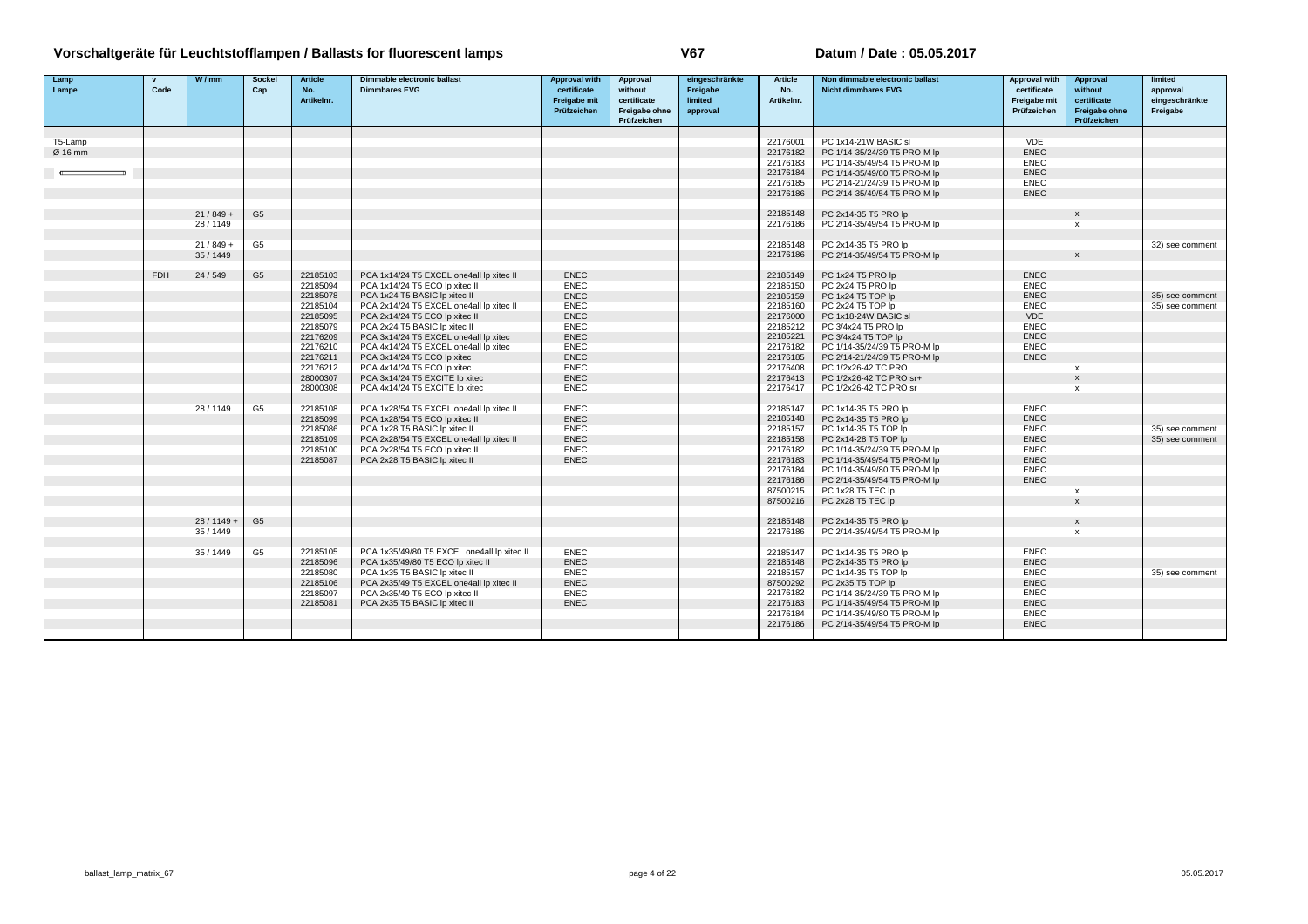| Lamp<br>Lampe | $\mathbf{v}$<br>Code | W/mm      | Sockel<br>Cap  | <b>Article</b><br>No. | Dimmable electronic ballast<br><b>Dimmbares EVG</b>             | <b>Approval with</b><br>certificate | Approval<br>without                         | eingeschränkte<br>Freigabe | Article<br>No.       | Non dimmable electronic ballast<br><b>Nicht dimmbares EVG</b> | Approval with<br>certificate | Approval<br>without                         | limited<br>approval        |
|---------------|----------------------|-----------|----------------|-----------------------|-----------------------------------------------------------------|-------------------------------------|---------------------------------------------|----------------------------|----------------------|---------------------------------------------------------------|------------------------------|---------------------------------------------|----------------------------|
|               |                      |           |                | Artikelnr.            |                                                                 | <b>Freigabe mit</b><br>Prüfzeichen  | certificate<br>Freigabe ohne<br>Prüfzeichen | limited<br>approval        | Artikelnr.           |                                                               | Freigabe mit<br>Prüfzeichen  | certificate<br>Freigabe ohne<br>Prüfzeichen | eingeschränkte<br>Freigabe |
|               |                      |           |                |                       |                                                                 |                                     |                                             |                            |                      |                                                               |                              |                                             |                            |
| T5-Lamp       |                      | 39/849    | G <sub>5</sub> | 22185110              | PCA 1x21/39 T5 EXCEL one4all lp xitec II                        | <b>ENEC</b>                         |                                             |                            | 22185151             | PC 1x39 T5 PRO lp                                             | ENEC                         |                                             |                            |
| Ø 16 mm       |                      |           |                | 22185101              | PCA 1x21/39 T5 ECO lp xitec II                                  | <b>ENEC</b>                         |                                             |                            | 22185152             | PC 2x39 T5 PRO lp                                             | <b>ENEC</b>                  |                                             |                            |
|               |                      |           |                | 22185092              | PCA 1x39 T5 BASIC Ip xitec II                                   | <b>ENEC</b><br><b>ENEC</b>          |                                             |                            | 22185161             | PC 1x39 T5 TOP Ip<br>PC 2x39 T5 TOP Ip                        | ENEC<br><b>ENEC</b>          |                                             | 35) see comment            |
|               |                      |           |                | 22185111              | PCA 2x21/39 T5 EXCEL one4all lp xitec II                        | <b>ENEC</b>                         |                                             |                            | 22185162             |                                                               | <b>ENEC</b>                  |                                             | 35) see comment            |
|               |                      |           |                | 22185102<br>22185093  | PCA 2x21/39 T5 ECO lp xitec II<br>PCA 2x39 T5 BASIC Ip xitec II | <b>ENEC</b>                         |                                             |                            | 22176182<br>22176185 | PC 1/14-35/24/39 T5 PRO-M lp                                  | <b>ENEC</b>                  |                                             |                            |
|               |                      |           |                |                       |                                                                 |                                     |                                             |                            |                      | PC 2/14-21/24/39 T5 PRO-M lp                                  |                              |                                             |                            |
|               |                      | 49 / 1449 | G <sub>5</sub> | 22185105              | PCA 1x35/49/80 T5 EXCEL one4all lp xitec II                     | <b>ENEC</b>                         |                                             |                            | 22185153             | PC 1x49 T5 PRO lp                                             | <b>ENEC</b>                  |                                             |                            |
|               |                      |           |                | 22185096              | PCA 1x35/49/80 T5 ECO lp xitec II                               | <b>ENEC</b>                         |                                             |                            | 22185154             | PC 2x49 T5 PRO lp                                             | <b>ENEC</b>                  |                                             |                            |
|               |                      |           |                | 22185082              | PCA 1x49 T5 BASIC Ip xitec II                                   | <b>ENEC</b>                         |                                             |                            | 22185163             | PC 1x49 T5 TOP Ip                                             | <b>ENEC</b>                  |                                             | 35) see comment            |
|               |                      |           |                | 22185106              | PCA 2x35/49 T5 EXCEL one4all lp xitec II                        | <b>ENEC</b>                         |                                             |                            | 22185164             | PC 2x49 T5 TOP Ip                                             | <b>ENEC</b>                  |                                             | 35) see comment            |
|               |                      |           |                | 22185097              | PCA 2x35/49 T5 ECO lp xitec II                                  | <b>ENEC</b>                         |                                             |                            | 89800456             | PC 1/49 T5 INDUSTRY                                           | <b>ENEC</b>                  |                                             |                            |
|               |                      |           |                | 22185083              | PCA 2x49 T5 BASIC Ip xitec II                                   | <b>ENEC</b>                         |                                             |                            | 89800457             | PC 2/49 T5 INDUSTRY                                           | <b>ENEC</b>                  |                                             |                            |
|               |                      |           |                |                       |                                                                 |                                     |                                             |                            | 22176183             | PC 1/14-35/49/54 T5 PRO-M lp                                  | <b>ENEC</b>                  |                                             |                            |
|               |                      |           |                |                       |                                                                 |                                     |                                             |                            | 22176184             | PC 1/14-35/49/80 T5 PRO-M lp                                  | <b>ENEC</b>                  |                                             |                            |
|               |                      |           |                |                       |                                                                 |                                     |                                             |                            | 22176186             | PC 2/14-35/49/54 T5 PRO-M lp                                  | <b>ENEC</b>                  |                                             |                            |
|               | <b>FDH</b>           | 54 / 1149 | G <sub>5</sub> | 22185108              | PCA 1x28/54 T5 EXCEL one4all lp xitec II                        | <b>ENEC</b>                         |                                             |                            | 22185155             | PC 1x54 T5 PRO lp                                             | <b>ENEC</b>                  |                                             |                            |
|               |                      |           |                | 22185099              | PCA 1x28/54 T5 ECO lp xitec xitec II                            | <b>ENEC</b>                         |                                             |                            | 22185156             | PC 2x54 T5 PRO lp                                             | <b>ENEC</b>                  |                                             |                            |
|               |                      |           |                | 22185088              | PCA 1x54 T5 BASIC Ip xitec II                                   | <b>ENEC</b>                         |                                             |                            | 22185165             | PC 1x54 T5 TOP Ip                                             | <b>ENEC</b>                  |                                             | 35) see comment            |
|               |                      |           |                | 22185109              | PCA 2x28/54 T5 EXCEL one4all lp xitec II                        | <b>ENEC</b>                         |                                             |                            | 22185166             | PC 2x54 T5 TOP Ip                                             | <b>ENEC</b>                  |                                             | 35) see comment            |
|               |                      |           |                | 22185100              | PCA 2x28/54 T5 ECO lp xitec xitec II                            | <b>ENEC</b>                         |                                             |                            | 89800458             | PC 1/54 T5 INDUSTRY                                           | <b>ENEC</b>                  |                                             |                            |
|               |                      |           |                | 22185089              | PCA 2x54 T5 BASIC Ip xitec II                                   | <b>ENEC</b>                         |                                             |                            | 89800459             | PC 2/54 T5 INDUSTRY                                           | <b>ENEC</b>                  |                                             |                            |
|               |                      |           |                |                       |                                                                 |                                     |                                             |                            | 22176183             | PC 1/14-35/49/54 T5 PRO-M lp                                  | <b>ENEC</b>                  |                                             |                            |
|               |                      |           |                |                       |                                                                 |                                     |                                             |                            | 22176186             | PC 2/14-35/49/54 T5 PRO-M lp                                  | <b>ENEC</b>                  |                                             |                            |
|               |                      | 80/1449   |                | 22185105              | PCA 1x35/49/80 T5 EXCEL one4all lp xitec II                     | <b>ENEC</b>                         |                                             |                            |                      | PC 1x80 T5 PRO lp                                             | <b>ENEC</b>                  |                                             |                            |
|               |                      |           | G <sub>5</sub> | 22185096              | PCA 1x35/49/80 T5 ECO lp xitec II                               | <b>ENEC</b>                         |                                             |                            | 22185209<br>22185210 | PC 2x80 T5 PRO lp                                             | <b>ENEC</b>                  |                                             |                            |
|               |                      |           |                | 22185084              | PCA 1x80 T5 BASIC Ip xitec II                                   | <b>ENEC</b>                         |                                             |                            | 89800460             | PC 1/80 T5 INDUSTRY                                           | <b>ENEC</b>                  |                                             |                            |
|               |                      |           |                | 22185107              | PCA 2/80 T5 EXCEL one4all lp xitec II                           | <b>ENEC</b>                         |                                             |                            | 89800461             | PC 2/80 T5 INDUSTRY                                           | <b>ENEC</b>                  |                                             |                            |
|               |                      |           |                | 22185098              | PCA 2/80 T5 ECO lp xitec II                                     | <b>ENEC</b>                         |                                             |                            | 22176184             | PC 1/14-35/49/80 T5 PRO-M lp                                  | <b>ENEC</b>                  |                                             |                            |
|               |                      |           |                | 22185085              | PCA 2/80 T5 BASIC Ip xitec II                                   | <b>ENEC</b>                         |                                             |                            |                      |                                                               |                              |                                             |                            |
|               |                      |           |                |                       |                                                                 |                                     |                                             |                            |                      |                                                               |                              |                                             |                            |
|               |                      |           |                |                       |                                                                 |                                     |                                             |                            |                      |                                                               |                              |                                             |                            |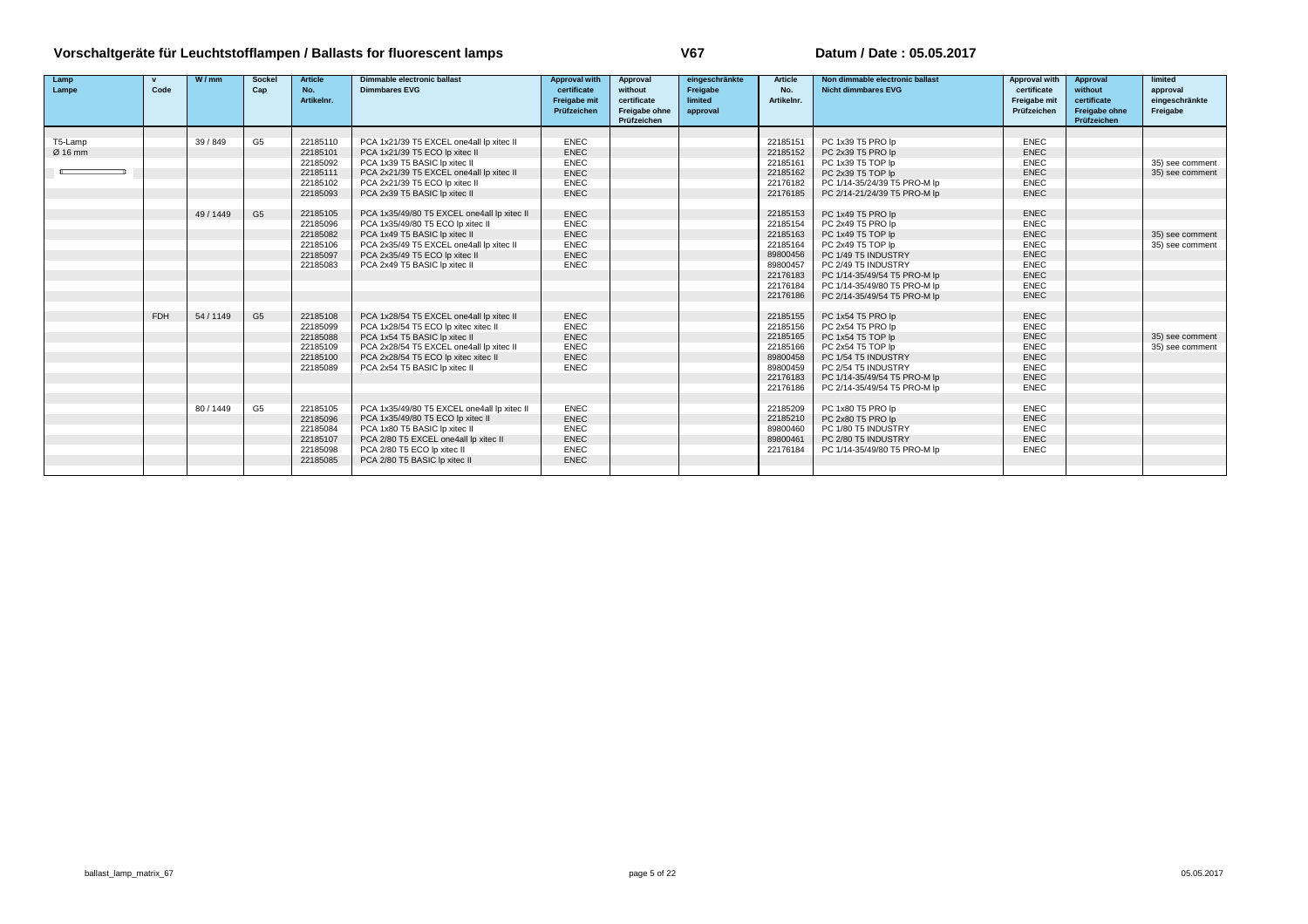| Lamp<br>Lampe                | $\mathbf{v}$<br>Code | W/mm      | <b>Sockel</b><br>Cap | <b>Article</b><br>No. | Dimmable electronic ballast<br><b>Dimmbares EVG</b>          | <b>Approval with</b><br>certificate | Approval<br>without                         | eingeschränkte<br>Freigabe         | Article<br>No. | Non dimmable electronic ballast<br><b>Nicht dimmbares EVG</b> | <b>Approval with</b><br>certificate | Approval<br>without                         | limited<br>approval        |
|------------------------------|----------------------|-----------|----------------------|-----------------------|--------------------------------------------------------------|-------------------------------------|---------------------------------------------|------------------------------------|----------------|---------------------------------------------------------------|-------------------------------------|---------------------------------------------|----------------------------|
|                              |                      |           |                      | Artikelnr.            |                                                              | Freigabe mit<br>Prüfzeichen         | certificate<br>Freigabe ohne<br>Prüfzeichen | limited<br>approval                | Artikelnr.     |                                                               | Freigabe mit<br>Prüfzeichen         | certificate<br>Freigabe ohne<br>Prüfzeichen | eingeschränkte<br>Freigabe |
|                              |                      |           |                      |                       |                                                              |                                     |                                             |                                    |                |                                                               |                                     |                                             |                            |
| Philips MASTER               | <b>FDH</b>           | 49 / 1449 | G <sub>5</sub>       | 22185105              | PCA 1x35/49/80 T5 EXCEL one4all lp xitec II                  |                                     | $\mathsf{x}$                                | 28) see comment                    |                | see T5 49W                                                    |                                     |                                             |                            |
| TL5 Xtra HO                  |                      |           |                      | 22185096              | PCA 1x35/49/80 T5 ECO lp xitec II                            |                                     | $\mathsf{x}$                                | 28) see comment                    |                |                                                               |                                     |                                             |                            |
| Ø 16 mm                      |                      |           |                      | 22185082              | PCA 1x49 T5 BASIC Ip xitec II                                |                                     | $\boldsymbol{\mathsf{x}}$                   | 28) see comment                    |                |                                                               |                                     |                                             |                            |
|                              |                      |           |                      | 22185106              | PCA 2x35/49 T5 EXCEL one4all lp xitec II                     |                                     | $\mathsf X$                                 | 28) see comment                    |                |                                                               |                                     |                                             |                            |
|                              |                      |           |                      | 22185097              | PCA 2x35/49 T5 ECO lp xitec II                               |                                     | $\boldsymbol{\mathsf{x}}$                   | 28) see comment                    |                |                                                               |                                     |                                             |                            |
|                              |                      |           |                      | 22185083              | PCA 2x49 T5 BASIC Ip xitec II                                |                                     | $\pmb{\chi}$                                | 28) see comment                    |                |                                                               |                                     |                                             |                            |
|                              |                      | 54/1149   | G <sub>5</sub>       | 22185108              | PCA 1x28/54 T5 EXCEL one4all lp xitec II                     |                                     | $\boldsymbol{\mathsf{x}}$                   | 28) see comment                    |                | see T5 54W                                                    |                                     |                                             |                            |
|                              |                      |           |                      | 22185099              | PCA 1x28/54 T5 ECO lp xitec xitec II                         |                                     | $\boldsymbol{\mathsf{x}}$                   | 28) see comment                    |                |                                                               |                                     |                                             |                            |
|                              |                      |           |                      | 22185088              | PCA 1x54 T5 BASIC lp xitec II                                |                                     | $\boldsymbol{\mathsf{x}}$                   | 28) see comment                    |                |                                                               |                                     |                                             |                            |
|                              |                      |           |                      | 22185109              | PCA 2x28/54 T5 EXCEL one4all lp xitec II                     |                                     | $\boldsymbol{\mathsf{x}}$                   | 28) see comment                    |                |                                                               |                                     |                                             |                            |
|                              |                      |           |                      | 22185100              | PCA 2x28/54 T5 ECO lp xitec xitec II                         |                                     | $\pmb{\chi}$                                | 28) see comment                    |                |                                                               |                                     |                                             |                            |
|                              |                      |           |                      | 22185089              | PCA 2x54 T5 BASIC lp xitec II                                |                                     | $\boldsymbol{\mathsf{x}}$                   | 28) see comment                    |                |                                                               |                                     |                                             |                            |
|                              |                      |           |                      |                       |                                                              |                                     |                                             |                                    |                |                                                               |                                     |                                             |                            |
|                              |                      | 80/1449   | G <sub>5</sub>       | 22185105              | PCA 1x35/49/80 T5 EXCEL one4all lp xitec II                  |                                     | $\boldsymbol{\mathsf{x}}$                   | 28) see comment                    |                | see T5 80W                                                    |                                     |                                             |                            |
|                              |                      |           |                      | 22185096              | PCA 1x35/49/80 T5 ECO lp xitec II                            |                                     | $\mathbf{x}$                                | 28) see comment                    |                |                                                               |                                     |                                             |                            |
|                              |                      |           |                      | 22185084              | PCA 1x80 T5 BASIC lp xitec II                                |                                     | $\mathsf{x}$                                | 28) see comment                    |                |                                                               |                                     |                                             |                            |
|                              |                      |           |                      | 22185107              | PCA 2/80 T5 EXCEL one4all lp xitec II                        |                                     | $\mathsf x$                                 | 28) see comment                    |                |                                                               |                                     |                                             |                            |
|                              |                      |           |                      | 22185098<br>22185085  | PCA 2/80 T5 ECO lp xitec II<br>PCA 2/80 T5 BASIC Ip xitec II |                                     | $\boldsymbol{\mathsf{x}}$<br>$\pmb{\chi}$   | 28) see comment<br>28) see comment |                |                                                               |                                     |                                             |                            |
|                              |                      |           |                      |                       |                                                              |                                     |                                             |                                    |                |                                                               |                                     |                                             |                            |
|                              |                      |           |                      |                       |                                                              |                                     |                                             |                                    |                |                                                               |                                     |                                             |                            |
| Osram LUMILUX                | <b>FDH</b>           | 54 / 1149 | G <sub>5</sub>       | 22185108              | PCA 1x28/54 T5 EXCEL one4all lp xitec II                     |                                     | $\boldsymbol{\mathsf{x}}$                   | 28) see comment                    |                | see T5 54W                                                    |                                     |                                             |                            |
| T5 XT HO                     |                      |           |                      | 22185099              | PCA 1x28/54 T5 ECO lp xitec xitec II                         |                                     | $\boldsymbol{\mathsf{x}}$                   | 28) see comment                    |                |                                                               |                                     |                                             |                            |
| Ø 16 mm                      |                      |           |                      | 22185088              | PCA 1x54 T5 BASIC lp xitec II                                |                                     | $\boldsymbol{\mathsf{x}}$                   | 28) see comment                    |                |                                                               |                                     |                                             |                            |
|                              |                      |           |                      | 22185109              | PCA 2x28/54 T5 EXCEL one4all lp xitec II                     |                                     | $\mathbf{x}$                                | 28) see comment                    |                |                                                               |                                     |                                             |                            |
|                              |                      |           |                      | 22185100              | PCA 2x28/54 T5 ECO lp xitec xitec II                         |                                     | $\mathsf{x}$                                | 28) see comment                    |                |                                                               |                                     |                                             |                            |
|                              |                      |           |                      | 22185089              | PCA 2x54 T5 BASIC lp xitec II                                |                                     | $\pmb{\chi}$                                | 28) see comment                    |                |                                                               |                                     |                                             |                            |
|                              |                      | 80 / 1449 | G <sub>5</sub>       |                       |                                                              |                                     |                                             |                                    |                | see T5 80W                                                    |                                     |                                             |                            |
|                              |                      |           |                      |                       |                                                              |                                     |                                             |                                    |                |                                                               |                                     |                                             |                            |
| GE T5 Longlast               | <b>FDH</b>           | 14/549    | G <sub>5</sub>       |                       |                                                              |                                     |                                             |                                    |                | see T5 14W                                                    |                                     |                                             |                            |
| T <sub>5</sub> HE            |                      |           |                      |                       |                                                              |                                     |                                             |                                    |                |                                                               |                                     |                                             |                            |
| Ø 16 mm                      |                      | 21/849    | G5                   |                       |                                                              |                                     |                                             |                                    |                | see T5 21W                                                    |                                     |                                             |                            |
|                              |                      | 28 / 1149 | G <sub>5</sub>       |                       |                                                              |                                     |                                             |                                    |                | see T5 28W                                                    |                                     |                                             |                            |
|                              |                      | 35 / 1449 | G <sub>5</sub>       |                       |                                                              |                                     |                                             |                                    |                | see T5 35W                                                    |                                     |                                             |                            |
|                              |                      |           |                      |                       |                                                              |                                     |                                             |                                    |                |                                                               |                                     |                                             |                            |
| GE T5 Longlast               | <b>FDH</b>           | 24/549    | G <sub>5</sub>       |                       |                                                              |                                     |                                             |                                    |                | see T5 24W                                                    |                                     |                                             |                            |
| T <sub>5</sub> HO<br>Ø 16 mm |                      | 39/849    | G <sub>5</sub>       |                       |                                                              |                                     |                                             |                                    |                | see T5 39W                                                    |                                     |                                             |                            |
|                              |                      | 49/1449   | G <sub>5</sub>       |                       |                                                              |                                     |                                             |                                    |                | see T5 49W                                                    |                                     |                                             |                            |
|                              |                      |           |                      |                       |                                                              |                                     |                                             |                                    |                |                                                               |                                     |                                             |                            |
|                              |                      | 54 / 1149 | G <sub>5</sub>       |                       |                                                              |                                     |                                             |                                    |                | see T5 54W                                                    |                                     |                                             |                            |
|                              |                      | 80/1449   | G <sub>5</sub>       |                       |                                                              |                                     |                                             |                                    |                | see T5 80W                                                    |                                     |                                             |                            |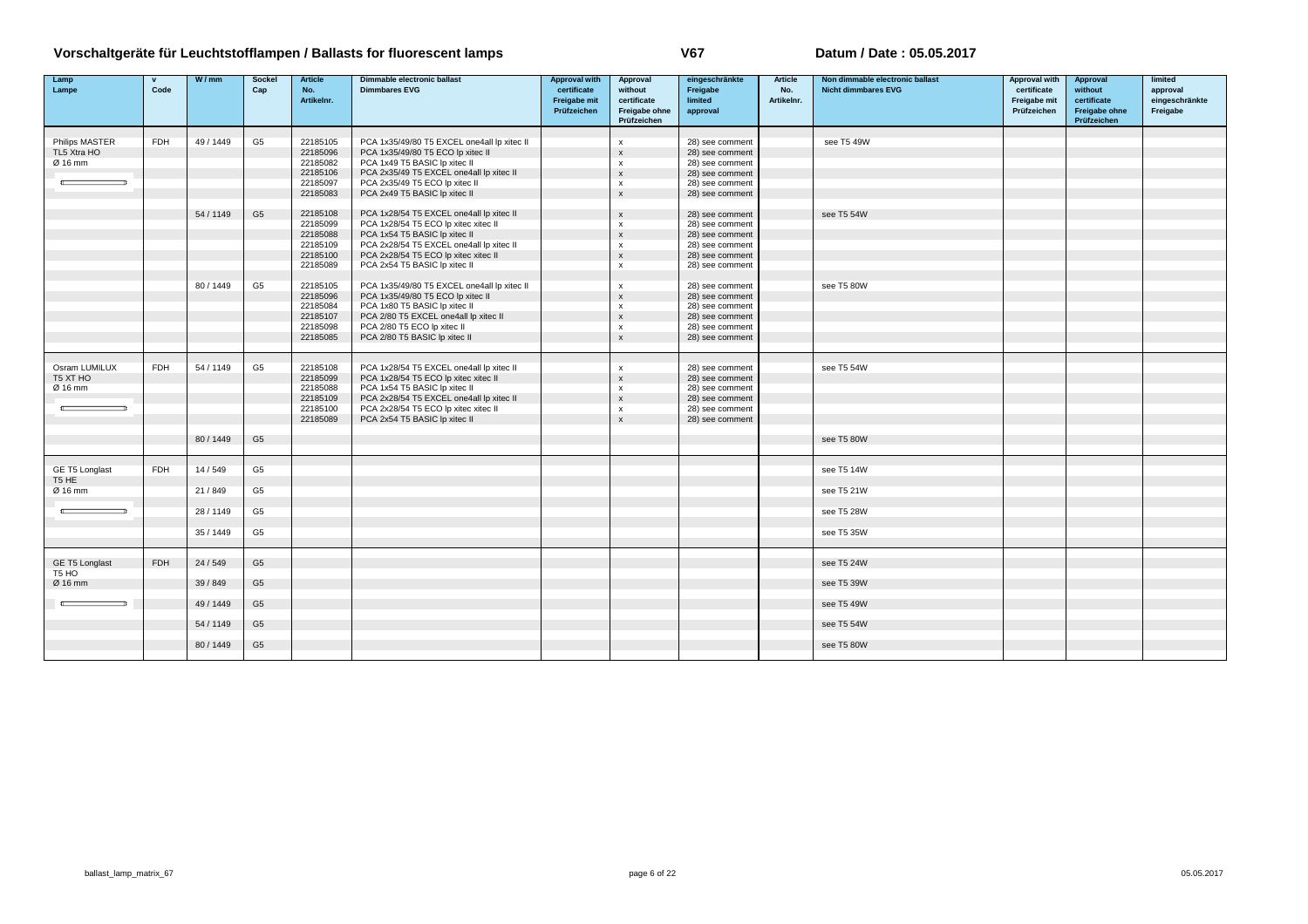| Lamp                  | $\mathbf{v}$ | W/mm    | <b>Sockel</b>  | <b>Article</b> | Dimmable electronic ballast                 | <b>Approval with</b> | Approval                  | eingeschränkte | Article    | Non dimmable electronic ballast | Approval with | Approval                  | limited        |
|-----------------------|--------------|---------|----------------|----------------|---------------------------------------------|----------------------|---------------------------|----------------|------------|---------------------------------|---------------|---------------------------|----------------|
| Lampe                 | Code         |         | Cap            | No.            | <b>Dimmbares EVG</b>                        | certificate          | without                   | Freigabe       | No.        | <b>Nicht dimmbares EVG</b>      | certificate   | without                   | approval       |
|                       |              |         |                | Artikelnr.     |                                             | Freigabe mit         | certificate               | limited        | Artikelnr. |                                 | Freigabe mit  | certificate               | eingeschränkte |
|                       |              |         |                |                |                                             | Prüfzeichen          | Freigabe ohne             | approval       |            |                                 | Prüfzeichen   | <b>Freigabe ohne</b>      | Freigabe       |
|                       |              |         |                |                |                                             |                      | Prüfzeichen               |                |            |                                 |               | Prüfzeichen               |                |
|                       |              |         |                |                |                                             |                      |                           |                |            |                                 |               |                           |                |
| <b>Philips MASTER</b> | <b>FDH</b>   | 13/549  | G <sub>5</sub> | 22185103       | PCA 1x14/24 T5 EXCEL one4all lp xitec II    |                      | $\mathsf{x}$              |                | 22185147   | PC 1x14-35 T5 PRO lp            |               | X                         |                |
| TL5 Eco HE            |              |         |                | 22185094       | PCA 1x14/24 T5 ECO lp xitec II              |                      | $\boldsymbol{\mathsf{x}}$ |                | 22185157   | PC 1x14-35 T5 TOP lp            |               | $\mathbf{x}$              |                |
| Ø 16 mm               |              |         |                | 22185076       | PCA 1x14 T5 BASIC Ip xitec II               |                      | $\boldsymbol{\mathsf{x}}$ |                | 22176182   | PC 1/14-35/24/39 T5 PRO-M lp    |               | $\boldsymbol{\mathsf{x}}$ |                |
|                       |              |         |                | 22185104       | PCA 2x14/24 T5 EXCEL one4all lp xitec II    |                      | $\mathsf{x}$              |                | 22176183   | PC 1/14-35/49/54 T5 PRO-M lp    |               | $\mathbf{x}$              |                |
|                       |              |         |                | 22185095       | PCA 2x14/24 T5 ECO lp xitec II              |                      | $\boldsymbol{\mathsf{x}}$ |                | 22176184   | PC 1/14-35/49/80 T5 PRO-M lp    |               | $\mathsf{x}$              |                |
|                       |              |         |                | 22185077       | PCA 2x14 T5 BASIC Ip xitec II               |                      | $\mathsf{x}$              |                | 22176185   | PC 2/14-21/24/39 T5 PRO-M lp    |               | $\mathbf{x}$              |                |
|                       |              |         |                |                |                                             |                      |                           |                | 22176186   | PC 2/14-35/49/54 T5 PRO-M lp    |               | $\boldsymbol{\mathsf{x}}$ |                |
|                       |              |         |                |                |                                             |                      |                           |                | 22185211   | PC 3/4x14 T5 PRO lp             |               | $\mathbf{x}$              |                |
|                       |              |         |                |                |                                             |                      |                           |                | 22185220   | PC 3/4x14 T5 TOP lp             |               | $\mathbf{x}$              |                |
|                       |              |         |                |                |                                             |                      |                           |                |            |                                 |               |                           |                |
|                       |              | 19/849  | G <sub>5</sub> | 22185110       | PCA 1x21/39 T5 EXCEL one4all lp xitec II    |                      | $\mathsf{x}$              |                | 22185147   | PC 1x14-35 T5 PRO lp            |               | $\mathsf{x}$              |                |
|                       |              |         |                | 22185101       | PCA 1x21/39 T5 ECO lp xitec II              |                      | $\boldsymbol{\mathsf{x}}$ |                | 22185148   | PC 2x14-35 T5 PRO lp            |               | $\mathbf{x}$              |                |
|                       |              |         |                | 22185090       | PCA 1x21 T5 BASIC Ip xitec II               |                      | $\boldsymbol{\mathsf{x}}$ |                | 22185157   | PC 1x14-35 T5 TOP lp            |               | $\boldsymbol{\mathsf{x}}$ |                |
|                       |              |         |                | 22185111       | PCA 2x21/39 T5 EXCEL one4all lp xitec II    |                      | $\boldsymbol{\mathsf{x}}$ |                | 22185158   | PC 2x14-28 T5 TOP lp            |               | $\mathbf{x}$              |                |
|                       |              |         |                | 22185102       | PCA 2x21/39 T5 ECO lp xitec II              |                      | $\mathsf{x}$              |                |            |                                 |               |                           |                |
|                       |              |         |                | 22185091       | PCA 2x21 T5 BASIC Ip xitec II               |                      | $\boldsymbol{\mathsf{x}}$ |                |            |                                 |               |                           |                |
|                       |              |         |                |                |                                             |                      |                           |                |            |                                 |               |                           |                |
|                       |              | 25/1149 | G <sub>5</sub> | 22185108       | PCA 1x28/54 T5 EXCEL one4all lp xitec II    |                      | $\mathbf{x}$              |                | 22185147   | PC 1x14-35 T5 PRO lp            |               | $\boldsymbol{\mathsf{x}}$ |                |
|                       |              |         |                | 22185099       | PCA 1x28/54 T5 ECO lp xitec xitec II        |                      | $\boldsymbol{\mathsf{x}}$ |                | 22185148   | PC 2x14-35 T5 PRO lp            |               | $\boldsymbol{\mathsf{x}}$ |                |
|                       |              |         |                | 22185086       | PCA 1x28 T5 BASIC Ip xitec II               |                      | $\boldsymbol{\mathsf{x}}$ |                | 22185157   | PC 1x14-35 T5 TOP lp            |               | $\mathbf{x}$              |                |
|                       |              |         |                | 22185109       | PCA 2x28/54 T5 EXCEL one4all lp xitec II    |                      | $\mathsf{x}$              |                | 22185158   | PC 2x14-28 T5 TOP lp            |               | $\boldsymbol{\mathsf{x}}$ |                |
|                       |              |         |                | 22185100       | PCA 2x28/54 T5 ECO lp xitec xitec II        |                      | $\boldsymbol{\mathsf{x}}$ |                | 22176182   | PC 1/14-35/24/39 T5 PRO-M lp    |               | $\mathbf{x}$              |                |
|                       |              |         |                | 22185087       | PCA 2x28 T5 BASIC Ip xitec II               |                      | $\mathbf{x}$              |                | 22176183   | PC 1/14-35/49/54 T5 PRO-M lp    |               | $\boldsymbol{\mathsf{x}}$ |                |
|                       |              |         |                |                |                                             |                      |                           |                | 22176184   | PC 1/14-35/49/80 T5 PRO-M lp    |               | $\mathbf{x}$              |                |
|                       |              |         |                |                |                                             |                      |                           |                | 22176186   | PC 2/14-35/49/54 T5 PRO-M lp    |               | $\mathsf{x}$              |                |
|                       |              |         |                |                |                                             |                      |                           |                |            |                                 |               |                           |                |
|                       |              | 32/1449 | G <sub>5</sub> | 22185105       | PCA 1x35/49/80 T5 EXCEL one4all lp xitec II |                      | $\mathsf{x}$              |                | 22185147   | PC 1x14-35 T5 PRO lp            |               | $\mathsf{x}$              |                |
|                       |              |         |                | 22185096       | PCA 1x35/49/80 T5 ECO lp xitec II           |                      | $\boldsymbol{\mathsf{x}}$ |                | 22185148   | PC 2x14-35 T5 PRO lp            |               | $\mathbf{x}$              |                |
|                       |              |         |                | 22185080       | PCA 1x35 T5 BASIC Ip xitec II               |                      | $\boldsymbol{\mathsf{x}}$ |                | 22185157   | PC 1x14-35 T5 TOP lp            |               | $\boldsymbol{\mathsf{x}}$ |                |
|                       |              |         |                | 22185106       | PCA 2x35/49 T5 EXCEL one4all lp xitec II    |                      | $\mathsf{x}$              |                | 87500292   | PC 2x35 T5 TOP Ip               |               | $\mathbf{x}$              |                |
|                       |              |         |                | 22185097       | PCA 2x35/49 T5 ECO lp xitec II              |                      | $\mathsf{x}$              |                | 22176182   | PC 1/14-35/24/39 T5 PRO-M lp    |               | $\mathsf{x}$              |                |
|                       |              |         |                | 22185081       | PCA 2x35 T5 BASIC Ip xitec II               |                      | $\mathsf{x}$              |                | 22176183   | PC 1/14-35/49/54 T5 PRO-M lp    |               | $\mathbf{x}$              |                |
|                       |              |         |                | 22176207       | PCA 2x35/49 T5 EXCITE Ip xitec              |                      | $\boldsymbol{\mathsf{x}}$ |                | 22176184   | PC 1/14-35/49/80 T5 PRO-M lp    |               | $\boldsymbol{\mathsf{x}}$ |                |
|                       |              |         |                |                |                                             |                      |                           |                | 22176186   | PC 2/14-35/49/54 T5 PRO-M lp    |               | $\mathbf{x}$              |                |
|                       |              |         |                |                |                                             |                      |                           |                |            |                                 |               |                           |                |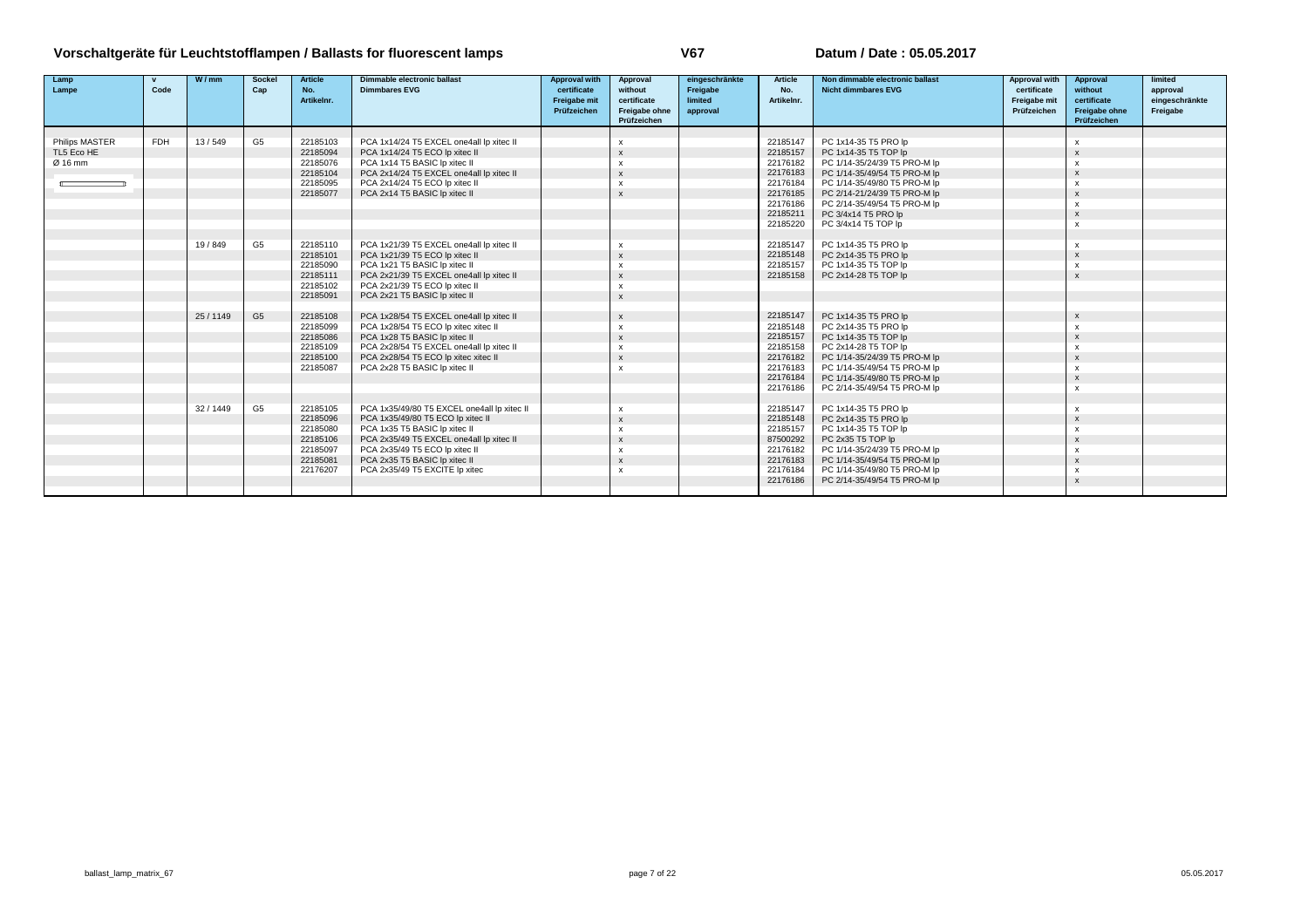| Lamp                  | $\mathbf{v}$ | W/mm    | Sockel         | <b>Article</b> | Dimmable electronic ballast                 | <b>Approval with</b> | Approval                  | eingeschränkte | Article    | Non dimmable electronic ballast | Approval with | Approval                  | limited        |
|-----------------------|--------------|---------|----------------|----------------|---------------------------------------------|----------------------|---------------------------|----------------|------------|---------------------------------|---------------|---------------------------|----------------|
| Lampe                 | Code         |         | Cap            | No.            | <b>Dimmbares EVG</b>                        | certificate          | without                   | Freigabe       | No.        | <b>Nicht dimmbares EVG</b>      | certificate   | without                   | approval       |
|                       |              |         |                | Artikelnr.     |                                             | Freigabe mit         | certificate               | limited        | Artikelnr. |                                 | Freigabe mit  | certificate               | eingeschränkte |
|                       |              |         |                |                |                                             | Prüfzeichen          | Freigabe ohne             | approval       |            |                                 | Prüfzeichen   | Freigabe ohne             | Freigabe       |
|                       |              |         |                |                |                                             |                      | Prüfzeichen               |                |            |                                 |               | Prüfzeichen               |                |
|                       |              |         |                |                |                                             |                      |                           |                |            |                                 |               |                           |                |
| <b>Philips MASTER</b> | <b>FDH</b>   | 20/549  | G <sub>5</sub> | 22185103       | PCA 1x14/24 T5 EXCEL one4all lp xitec II    |                      | $\mathbf x$               |                | 22185149   | PC 1x24 T5 PRO lp               |               | $\boldsymbol{\mathsf{x}}$ |                |
| TL5 Eco HO            |              |         |                | 22185094       | PCA 1x14/24 T5 ECO lp xitec II              |                      | $\mathbf{x}$              |                | 22185150   | PC 2x24 T5 PRO lp               |               |                           |                |
| Ø 16 mm               |              |         |                | 22185078       | PCA 1x24 T5 BASIC Ip xitec II               |                      | $\mathbf{x}$              |                | 22185212   | PC 3/4x24 T5 PRO lp             |               | $\boldsymbol{\mathsf{x}}$ |                |
|                       |              |         |                | 22185104       | PCA 2x14/24 T5 EXCEL one4all lp xitec II    |                      | $\boldsymbol{\mathsf{x}}$ |                | 22185221   | PC 3/4x24 T5 TOP lp             |               | $\boldsymbol{\mathsf{x}}$ |                |
|                       |              |         |                | 22185095       | PCA 2x14/24 T5 ECO lp xitec II              |                      | $\boldsymbol{\mathsf{x}}$ |                | 22176182   | PC 1/14-35/24/39 T5 PRO-M lp    |               | $\mathbf{x}$              |                |
|                       |              |         |                | 22185079       | PCA 2x24 T5 BASIC Ip xitec II               |                      | $\boldsymbol{\mathsf{x}}$ |                | 22176185   | PC 2/14-21/24/39 T5 PRO-M lp    |               |                           |                |
|                       |              |         |                |                |                                             |                      |                           |                | 22185151   | PC 1x39 T5 PRO lp               |               | $\boldsymbol{\mathsf{x}}$ |                |
|                       |              | 34/849  | G <sub>5</sub> | 22185110       | PCA 1x21/39 T5 EXCEL one4all lp xitec II    |                      | $\mathsf{x}$              |                | 22185152   | PC 2x39 T5 PRO lp               |               |                           |                |
|                       |              |         |                | 22185101       | PCA 1x21/39 T5 ECO lp xitec II              |                      | $\boldsymbol{\mathsf{x}}$ |                | 22185161   | PC 1x39 T5 TOP Ip               |               | $\mathsf{x}$              |                |
|                       |              |         |                | 22185092       | PCA 1x39 T5 BASIC Ip xitec II               |                      | $\mathbf{x}$              |                | 22185162   | PC 2x39 T5 TOP Ip               |               | $\mathbf{x}$              |                |
|                       |              |         |                | 22185111       | PCA 2x21/39 T5 EXCEL one4all lp xitec II    |                      | $\boldsymbol{\mathsf{x}}$ |                |            |                                 |               |                           |                |
|                       |              |         |                | 22185102       | PCA 2x21/39 T5 ECO lp xitec II              |                      | $\mathbf{x}$              |                |            |                                 |               |                           |                |
|                       |              |         |                | 22185093       | PCA 2x39 T5 BASIC Ip xitec II               |                      | $\mathsf{x}$              |                |            |                                 |               |                           |                |
|                       |              |         |                |                |                                             |                      |                           |                |            |                                 |               |                           |                |
|                       |              | 45/1449 | G <sub>5</sub> | 22185105       | PCA 1x35/49/80 T5 EXCEL one4all lp xitec II |                      | $\boldsymbol{\mathsf{x}}$ |                | 22185153   | PC 1x49 T5 PRO lp               |               | $\boldsymbol{\mathsf{x}}$ |                |
|                       |              |         |                | 22185096       | PCA 1x35/49/80 T5 ECO lp xitec II           |                      | $\mathsf{x}$              |                | 22185154   | PC 2x49 T5 PRO lp               |               |                           |                |
|                       |              |         |                | 22185082       | PCA 1x49 T5 BASIC Ip xitec II               |                      | $\boldsymbol{\mathsf{x}}$ |                | 22185163   | PC 1x49 T5 TOP lp               |               | $\mathsf{x}$              |                |
|                       |              |         |                | 22185106       | PCA 2x35/49 T5 EXCEL one4all lp xitec II    |                      | $\mathbf{x}$              |                | 22185164   | PC 2x49 T5 TOP Ip               |               |                           |                |
|                       |              |         |                | 22185097       | PCA 2x35/49 T5 ECO lp xitec II              |                      | X                         |                | 22176183   | PC 1/14-35/49/54 T5 PRO-M lp    |               | $\boldsymbol{\mathsf{x}}$ |                |
|                       |              |         |                | 22185083       | PCA 2x49 T5 BASIC Ip xitec II               |                      | $\mathbf{x}$              |                | 22176184   | PC 1/14-35/49/80 T5 PRO-M lp    |               |                           |                |
|                       |              |         |                |                |                                             |                      |                           |                | 22176186   | PC 2/14-35/49/54 T5 PRO-M lp    |               | $\mathsf{x}$              |                |
|                       |              |         |                |                |                                             |                      |                           |                |            |                                 |               |                           |                |
|                       |              | 50/1149 | G <sub>5</sub> | 22185108       | PCA 1x28/54 T5 EXCEL one4all lp xitec II    |                      | $\mathbf{x}$              |                | 22185155   | PC 1x54 T5 PRO lp               |               | $\mathbf{x}$              |                |
|                       |              |         |                | 22185099       | PCA 1x28/54 T5 ECO lp xitec xitec II        |                      | $\mathbf{x}$              |                | 22185165   | PC 1x54 T5 TOP Ip               |               |                           |                |
|                       |              |         |                | 22185088       | PCA 1x54 T5 BASIC Ip xitec II               |                      | $\boldsymbol{\mathsf{x}}$ |                | 22185166   | PC 2x54 T5 TOP Ip               |               | $\boldsymbol{\mathsf{x}}$ |                |
|                       |              |         |                | 22185109       | PCA 2x28/54 T5 EXCEL one4all lp xitec II    |                      | $\mathbf{x}$              |                | 22176183   | PC 1/14-35/49/54 T5 PRO-M lp    |               | $\boldsymbol{\mathsf{x}}$ |                |
|                       |              |         |                | 22185100       | PCA 2x28/54 T5 ECO lp xitec xitec II        |                      | $\boldsymbol{\mathsf{x}}$ |                | 22176186   | PC 2/14-35/49/54 T5 PRO-M lp    |               | $\mathbf{x}$              |                |
|                       |              |         |                | 22185089       | PCA 2x54 T5 BASIC Ip xitec II               |                      | $\mathbf{x}$              |                |            |                                 |               |                           |                |
|                       |              |         |                |                |                                             |                      |                           |                |            |                                 |               |                           |                |
|                       |              | 73/1449 | G <sub>5</sub> | 22185105       | PCA 1x35/49/80 T5 EXCEL one4all lp xitec II |                      | $\mathbf{x}$              |                | 22176184   | PC 1/14-35/49/80 T5 PRO-M lp    |               | $\boldsymbol{\mathsf{x}}$ |                |
|                       |              |         |                | 22185096       | PCA 1x35/49/80 T5 ECO lp xitec II           |                      | $\mathsf{x}$              |                | 22185209   | PC 1x80 T5 PRO lp               |               | $\mathsf{x}$              |                |
|                       |              |         |                | 22185084       | PCA 1x80 T5 BASIC Ip xitec II               |                      | $\mathbf{x}$              |                | 22185210   | PC 2x80 T5 PRO lp               |               | $\mathbf{x}$              |                |
|                       |              |         |                | 22185107       | PCA 2/80 T5 EXCEL one4all lp xitec II       |                      | x                         |                |            |                                 |               |                           |                |
|                       |              |         |                | 22185098       | PCA 2/80 T5 ECO lp xitec II                 |                      | $\mathbf{x}$              |                |            |                                 |               |                           |                |
|                       |              |         |                | 22185085       | PCA 2/80 T5 BASIC Ip xitec II               |                      | $\boldsymbol{\mathsf{x}}$ |                |            |                                 |               |                           |                |
|                       |              |         |                |                |                                             |                      |                           |                |            |                                 |               |                           |                |
|                       |              |         |                |                |                                             |                      |                           |                |            |                                 |               |                           |                |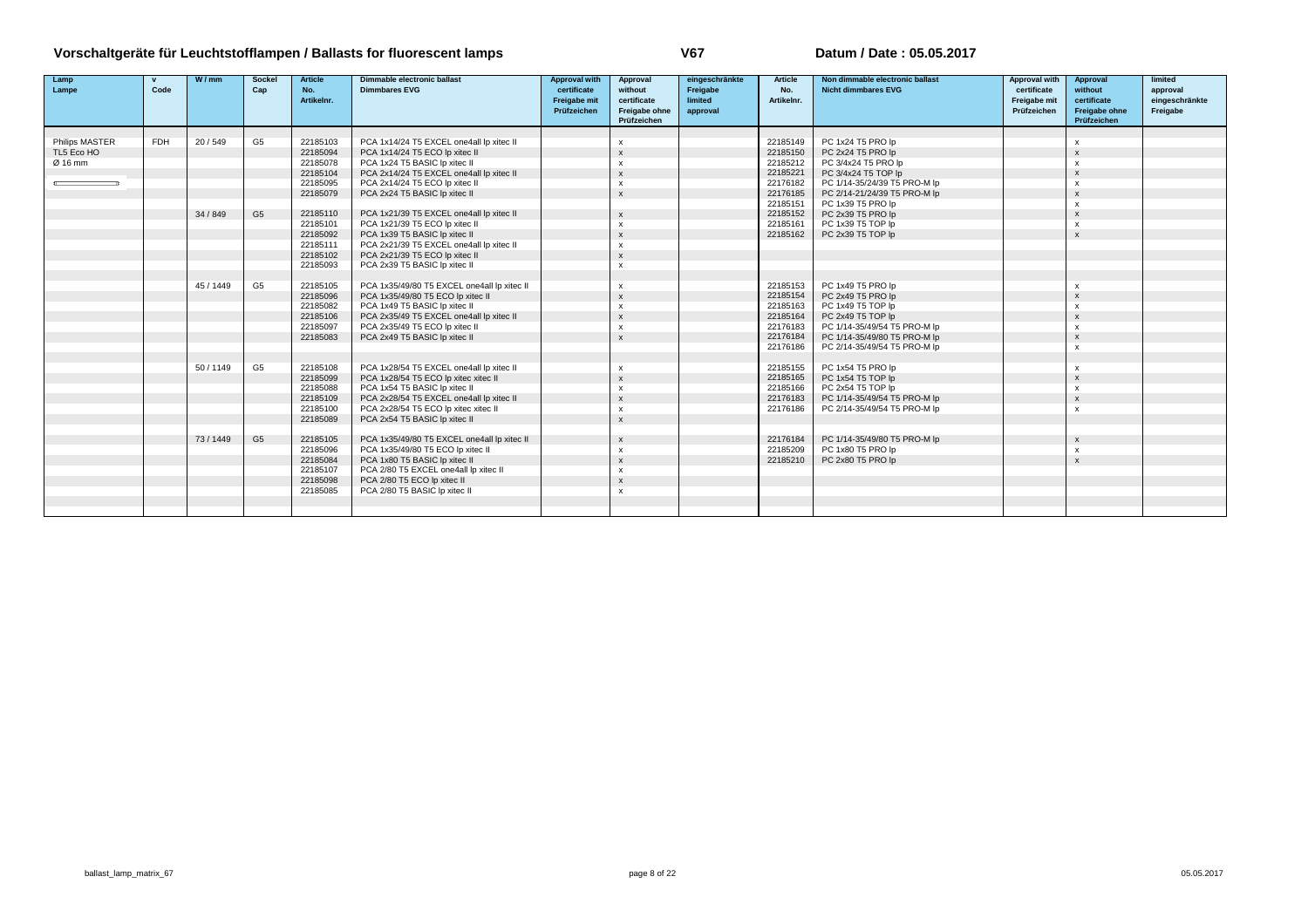| Lamp          | $\mathbf{v}$ | W/mm    | Sockel         | <b>Article</b> | Dimmable electronic ballast                 | <b>Approval with</b> | Approval                  | eingeschränkte | Article    | Non dimmable electronic ballast | Approval with | Approval                  | limited        |
|---------------|--------------|---------|----------------|----------------|---------------------------------------------|----------------------|---------------------------|----------------|------------|---------------------------------|---------------|---------------------------|----------------|
| Lampe         | Code         |         | Cap            | No.            | <b>Dimmbares EVG</b>                        | certificate          | without                   | Freigabe       | No.        | <b>Nicht dimmbares EVG</b>      | certificate   | without                   | approval       |
|               |              |         |                | Artikelnr.     |                                             | Freigabe mit         | certificate               | limited        | Artikelnr. |                                 | Freigabe mit  | certificate               | eingeschränkte |
|               |              |         |                |                |                                             | Prüfzeichen          | Freigabe ohne             | approval       |            |                                 | Prüfzeichen   | Freigabe ohne             | Freigabe       |
|               |              |         |                |                |                                             |                      | Prüfzeichen               |                |            |                                 |               | Prüfzeichen               |                |
|               |              |         |                |                |                                             |                      |                           |                |            |                                 |               |                           |                |
| Osram LUMILUX | <b>FDH</b>   | 13/549  | G <sub>5</sub> |                |                                             |                      |                           |                | 22185147   | PC 1x14-35 T5 PRO lp            |               |                           |                |
| T5 HE ES      |              |         |                |                |                                             |                      |                           |                | 22185148   | PC 2x14-35 T5 PRO lp            |               | $\boldsymbol{\mathsf{x}}$ |                |
| Ø 16 mm       |              |         |                |                |                                             |                      |                           |                | 22185157   | PC 1x14-35 T5 TOP lp            |               | $\boldsymbol{\mathsf{x}}$ |                |
|               |              |         |                |                |                                             |                      |                           |                | 22185158   | PC 2x14-28 T5 PRO lp            |               |                           |                |
|               |              |         |                |                |                                             |                      |                           |                | 22176182   | PC 1/14-35/24/39 T5 PRO-M lp    |               | $\boldsymbol{\mathsf{x}}$ |                |
|               |              |         |                |                |                                             |                      |                           |                | 22176183   | PC 1/14-35/49/54 T5 PRO-M lp    |               |                           |                |
|               |              |         |                |                |                                             |                      |                           |                | 22176184   | PC 1/14-35/49/80 T5 PRO-M lp    |               | $\boldsymbol{\mathsf{x}}$ |                |
|               |              |         |                |                |                                             |                      |                           |                | 22176185   | PC 2/14-21/24/39 T5 PRO-M lp    |               |                           |                |
|               |              |         |                |                |                                             |                      |                           |                | 22176186   | PC 2/14-35/49/54 T5 PRO-M lp    |               | $\boldsymbol{\mathsf{x}}$ |                |
|               |              |         |                |                |                                             |                      |                           |                | 22185211   | PC 3/4x14 T5 PRO lp             |               | $\mathbf{x}$              |                |
|               |              |         |                |                |                                             |                      |                           |                | 22185220   | PC 3/4x14 T5 TOP lp             |               | $\boldsymbol{\mathsf{x}}$ |                |
|               |              |         |                |                |                                             |                      |                           |                |            |                                 |               |                           |                |
|               |              | 25/1149 | G <sub>5</sub> | 22185108       | PCA 1x28/54 T5 EXCEL one4all lp xitec II    |                      |                           |                | 22185147   | PC 1x14-35 T5 PRO lp            |               |                           |                |
|               |              |         |                | 22185099       | PCA 1x28/54 T5 ECO lp xitec xitec II        |                      | $\boldsymbol{\mathsf{x}}$ |                | 22185148   | PC 2x14-35 T5 PRO lp            |               | $\mathbf{x}$              |                |
|               |              |         |                | 22185086       | PCA 1x28 T5 BASIC Ip xitec II               |                      | $\boldsymbol{\mathsf{x}}$ |                | 22185157   | PC 1x14-35 T5 TOP Ip            |               |                           |                |
|               |              |         |                | 22185109       | PCA 2x28/54 T5 EXCEL one4all lp xitec II    |                      | $\boldsymbol{\mathsf{x}}$ |                | 22185158   | PC 2x14-28 T5 TOP Ip            |               | $\boldsymbol{\mathsf{x}}$ |                |
|               |              |         |                | 22185100       | PCA 2x28/54 T5 ECO lp xitec xitec II        |                      | X                         |                | 22176182   | PC 1/14-35/24/39 T5 PRO-M lp    |               |                           |                |
|               |              |         |                | 22185087       | PCA 2x28 T5 BASIC Ip xitec II               |                      | $\boldsymbol{\mathsf{x}}$ |                | 22176183   | PC 1/14-35/49/54 T5 PRO-M lp    |               | $\mathbf{x}$              |                |
|               |              |         |                |                |                                             |                      |                           |                | 22176184   | PC 1/14-35/49/80 T5 PRO-M lp    |               | $\boldsymbol{\mathsf{x}}$ |                |
|               |              |         |                |                |                                             |                      |                           |                | 22176186   | PC 2/14-35/49/54 T5 PRO-M lp    |               |                           |                |
|               |              |         |                |                |                                             |                      |                           |                |            |                                 |               |                           |                |
|               |              | 32/1449 | G <sub>5</sub> | 22185105       | PCA 1x35/49/80 T5 EXCEL one4all lp xitec II |                      | $\boldsymbol{\mathsf{x}}$ |                | 22185147   | PC 1x14-35 T5 PRO lp            |               |                           |                |
|               |              |         |                | 22185096       | PCA 1x35/49/80 T5 ECO lp xitec II           |                      | $\boldsymbol{\mathsf{x}}$ |                | 22185148   | PC 2x14-35 T5 PRO lp            |               | $\boldsymbol{\mathsf{x}}$ |                |
|               |              |         |                | 22185080       | PCA 1x35 T5 BASIC Ip xitec II               |                      | $\boldsymbol{\mathsf{x}}$ |                | 22185157   | PC 1x14-35 T5 TOP Ip            |               |                           |                |
|               |              |         |                | 22185106       | PCA 2x35/49 T5 EXCEL one4all lp xitec II    |                      | $\mathsf{x}$              |                | 87500292   | PC 2x35 T5 TOP Ip               |               | $\boldsymbol{\mathsf{x}}$ |                |
|               |              |         |                | 22185097       | PCA 2x35/49 T5 ECO lp xitec II              |                      | $\boldsymbol{\mathsf{x}}$ |                | 22176182   | PC 1/14-35/24/39 T5 PRO-M lp    |               | $\boldsymbol{\mathsf{x}}$ |                |
|               |              |         |                | 22185081       | PCA 2x35 T5 BASIC Ip xitec II               |                      | $\boldsymbol{\mathsf{x}}$ |                | 22176183   | PC 1/14-35/49/54 T5 PRO-M lp    |               | $\boldsymbol{\mathsf{x}}$ |                |
|               |              |         |                |                |                                             |                      |                           |                | 22176184   | PC 1/14-35/49/80 T5 PRO-M lp    |               |                           |                |
|               |              |         |                |                |                                             |                      |                           |                | 22176186   | PC 2/14-35/49/54 T5 PRO-M lp    |               | x                         |                |
|               |              |         |                |                |                                             |                      |                           |                |            |                                 |               |                           |                |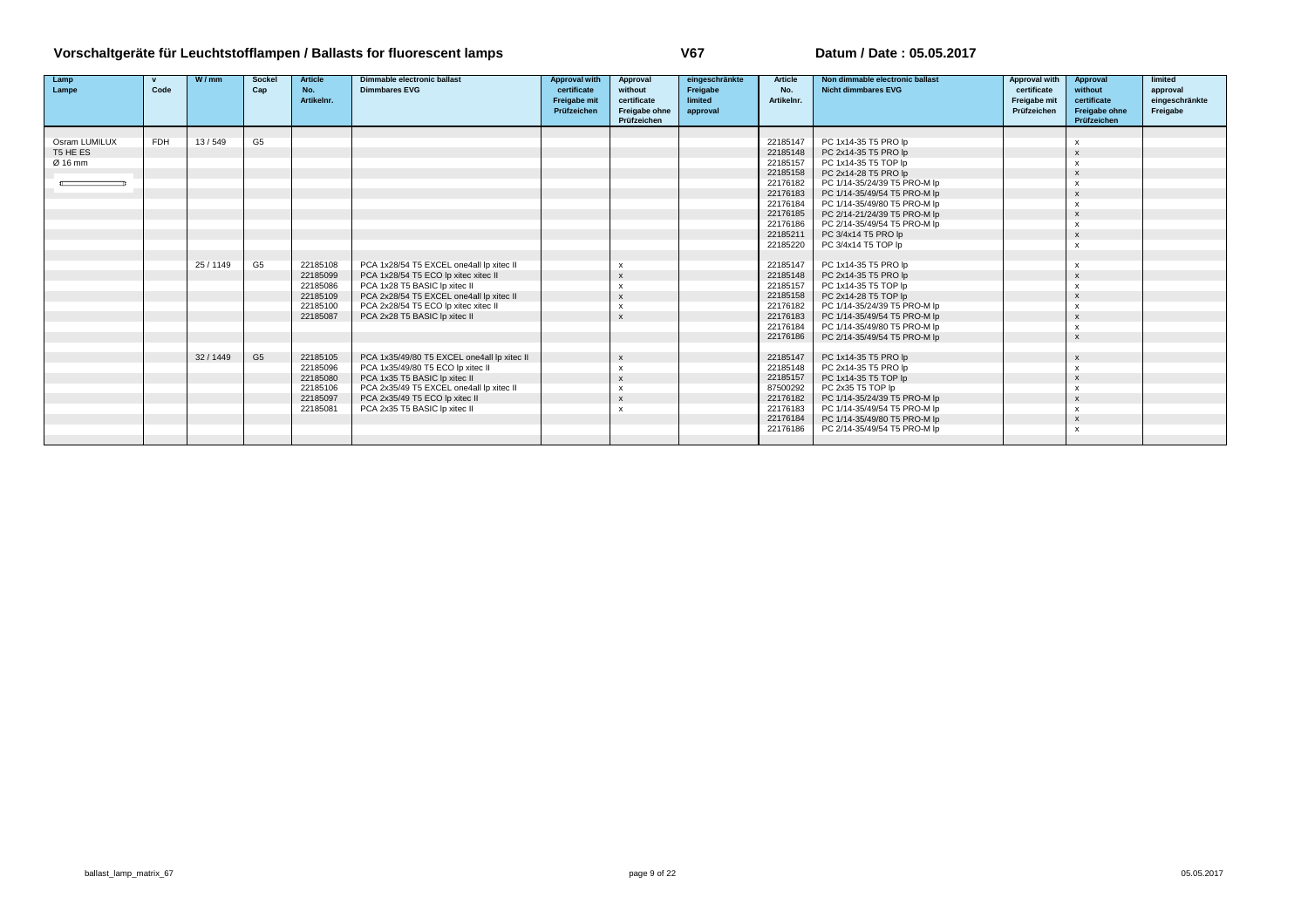| Lamp                      | $\mathbf{v}$ | W/mm      | <b>Sockel</b>  | <b>Article</b> | <b>Dimmable electronic ballast</b>          | <b>Approval with</b> | Approval                  | eingeschränkte | Article              | Non dimmable electronic ballast        | Approval with | Approval                  | limited        |
|---------------------------|--------------|-----------|----------------|----------------|---------------------------------------------|----------------------|---------------------------|----------------|----------------------|----------------------------------------|---------------|---------------------------|----------------|
| Lampe                     | Code         |           | Cap            | No.            | <b>Dimmbares EVG</b>                        | certificate          | without                   | Freigabe       | No.                  | <b>Nicht dimmbares EVG</b>             | certificate   | without                   | approval       |
|                           |              |           |                | Artikelnr.     |                                             | Freigabe mit         | certificate               | limited        | Artikelnr.           |                                        | Freigabe mit  | certificate               | eingeschränkte |
|                           |              |           |                |                |                                             | Prüfzeichen          | Freigabe ohne             | approval       |                      |                                        | Prüfzeichen   | Freigabe ohne             | Freigabe       |
|                           |              |           |                |                |                                             |                      | Prüfzeichen               |                |                      |                                        |               | Prüfzeichen               |                |
|                           |              |           |                |                |                                             |                      |                           |                |                      |                                        |               |                           |                |
| Osram LUMILUX<br>T5 HO ES | <b>FDH</b>   | 20/549    | G <sub>5</sub> |                |                                             |                      |                           |                | 22185149<br>22185150 | PC 1x24 T5 PRO lp<br>PC 2x24 T5 PRO lp |               | $\boldsymbol{\mathsf{x}}$ |                |
| Ø 16 mm                   |              |           |                |                |                                             |                      |                           |                |                      |                                        |               | $\mathsf{x}$              |                |
|                           |              |           |                |                |                                             |                      |                           |                | 22185212             | PC 3/4x24 T5 PRO lp                    |               | $\mathbf{x}$              |                |
|                           |              |           |                |                |                                             |                      |                           |                | 22185221             | PC 3/4x24 T5 TOP lp                    |               | $\mathsf{x}$              |                |
|                           |              |           |                |                |                                             |                      |                           |                | 22176182             | PC 1/14-35/24/39 T5 PRO-M lp           |               | $\mathbf{x}$              |                |
|                           |              |           |                |                |                                             |                      |                           |                | 22176185             | PC 2/14-21/24/39 T5 PRO-M lp           |               | $\boldsymbol{\mathsf{x}}$ |                |
|                           |              |           |                |                |                                             |                      |                           |                | 22185151             | PC 1x39 T5 PRO lp                      |               | $\mathbf{x}$              |                |
|                           |              | 34 / 849  | G <sub>5</sub> |                |                                             |                      |                           |                | 22185152             | PC 2x39 T5 PRO lp                      |               | $\boldsymbol{\mathsf{x}}$ |                |
|                           |              |           |                |                |                                             |                      |                           |                | 22185161             | PC 1x39 T5 TOP lp                      |               | $\mathbf{x}$              |                |
|                           |              |           |                |                |                                             |                      |                           |                | 22185162             | PC 2x39 T5 TOP Ip                      |               | $\boldsymbol{\mathsf{x}}$ |                |
|                           |              |           |                |                |                                             |                      |                           |                |                      |                                        |               |                           |                |
|                           |              | 45 / 1449 | G <sub>5</sub> | 22185105       | PCA 1x35/49/80 T5 EXCEL one4all lp xitec II |                      | $\mathsf{x}$              |                | 22185153             | PC 1x49 T5 PRO lp                      |               | $\mathsf{x}$              |                |
|                           |              |           |                | 22185096       | PCA 1x35/49/80 T5 ECO lp xitec II           |                      | $\boldsymbol{\mathsf{x}}$ |                | 22185154             | PC 2x49 T5 PRO lp                      |               |                           |                |
|                           |              |           |                | 22185082       | PCA 1x49 T5 BASIC Ip xitec II               |                      | $\mathsf{x}$              |                | 22185163             | PC 1x49 T5 TOP Ip                      |               | $\boldsymbol{\mathsf{x}}$ |                |
|                           |              |           |                | 22185106       | PCA 2x35/49 T5 EXCEL one4all lp xitec II    |                      | $\boldsymbol{\mathsf{x}}$ |                | 22185164             | PC 2x49 T5 TOP Ip                      |               | $\mathbf{x}$              |                |
|                           |              |           |                | 22185097       | PCA 2x35/49 T5 ECO lp xitec II              |                      | $\mathsf{x}$              |                | 22176183             | PC 1/14-35/49/54 T5 PRO-M lp           |               | $\boldsymbol{\mathsf{x}}$ |                |
|                           |              |           |                | 22185083       | PCA 2x49 T5 BASIC Ip xitec II               |                      | $\mathsf{x}$              |                | 22176184             | PC 1/14-35/49/80 T5 PRO-M lp           |               | $\mathbf{x}$              |                |
|                           |              |           |                |                |                                             |                      |                           |                | 22176186             | PC 2/14-35/49/54 T5 PRO-M lp           |               | $\boldsymbol{\mathsf{x}}$ |                |
|                           |              |           |                |                |                                             |                      |                           |                |                      |                                        |               |                           |                |
|                           |              | 50 / 1149 | G <sub>5</sub> | 22185108       | PCA 1x28/54 T5 EXCEL one4all lp xitec II    |                      | $\boldsymbol{\mathsf{x}}$ |                | 22185155             | PC 1x54 T5 PRO lp                      |               | $\boldsymbol{\mathsf{x}}$ |                |
|                           |              |           |                | 22185099       | PCA 1x28/54 T5 ECO lp xitec xitec II        |                      | $\boldsymbol{\mathsf{x}}$ |                | 22185165             | PC 1x54 T5 TOP lp                      |               | $\mathsf{x}$              |                |
|                           |              |           |                | 22185088       | PCA 1x54 T5 BASIC Ip xitec II               |                      | $\mathsf{x}$              |                | 22185166             | PC 2x54 T5 TOP Ip                      |               | $\mathsf{x}$              |                |
|                           |              |           |                | 22185109       | PCA 2x28/54 T5 EXCEL one4all lp xitec II    |                      | $\boldsymbol{\mathsf{x}}$ |                | 22176183             | PC 1/14-35/49/54 T5 PRO-M lp           |               | $\boldsymbol{\mathsf{x}}$ |                |
|                           |              |           |                | 22185100       | PCA 2x28/54 T5 ECO lp xitec xitec II        |                      | $\mathsf{x}$              |                | 22176186             | PC 2/14-35/49/54 T5 PRO-M lp           |               | $\boldsymbol{\mathsf{x}}$ |                |
|                           |              |           |                | 22185089       | PCA 2x54 T5 BASIC Ip xitec II               |                      | $\mathsf{x}$              |                |                      |                                        |               |                           |                |
|                           |              |           |                |                |                                             |                      |                           |                |                      |                                        |               |                           |                |
|                           |              | 73/1449   | G <sub>5</sub> | 22185105       | PCA 1x35/49/80 T5 EXCEL one4all lp xitec II |                      | $\boldsymbol{\mathsf{x}}$ |                | 22176184             | PC 1/14-35/49/80 T5 PRO-M lp           |               | $\boldsymbol{\mathsf{x}}$ |                |
|                           |              |           |                | 22185096       | PCA 1x35/49/80 T5 ECO lp xitec II           |                      | $\boldsymbol{\mathsf{x}}$ |                | 22185209             | PC 1x80 T5 PRO lp                      |               | $\boldsymbol{\mathsf{x}}$ |                |
|                           |              |           |                | 22185084       | PCA 1x80 T5 BASIC Ip xitec II               |                      | $\boldsymbol{\mathsf{x}}$ |                | 22185210             | PC 2x80 T5 PRO lp                      |               | $\mathbf{x}$              |                |
|                           |              |           |                | 22185107       | PCA 2/80 T5 EXCEL one4all lp xitec II       |                      | $\mathsf{x}$              |                |                      |                                        |               |                           |                |
|                           |              |           |                | 22185098       | PCA 2/80 T5 ECO lp xitec II                 |                      | $\boldsymbol{\mathsf{x}}$ |                |                      |                                        |               |                           |                |
|                           |              |           |                | 22185085       | PCA 2x80 T5 BASIC Ip xitec II               |                      | $\mathsf{x}$              |                |                      |                                        |               |                           |                |
|                           |              |           |                |                |                                             |                      |                           |                |                      |                                        |               |                           |                |
|                           |              |           |                |                |                                             |                      |                           |                |                      |                                        |               |                           |                |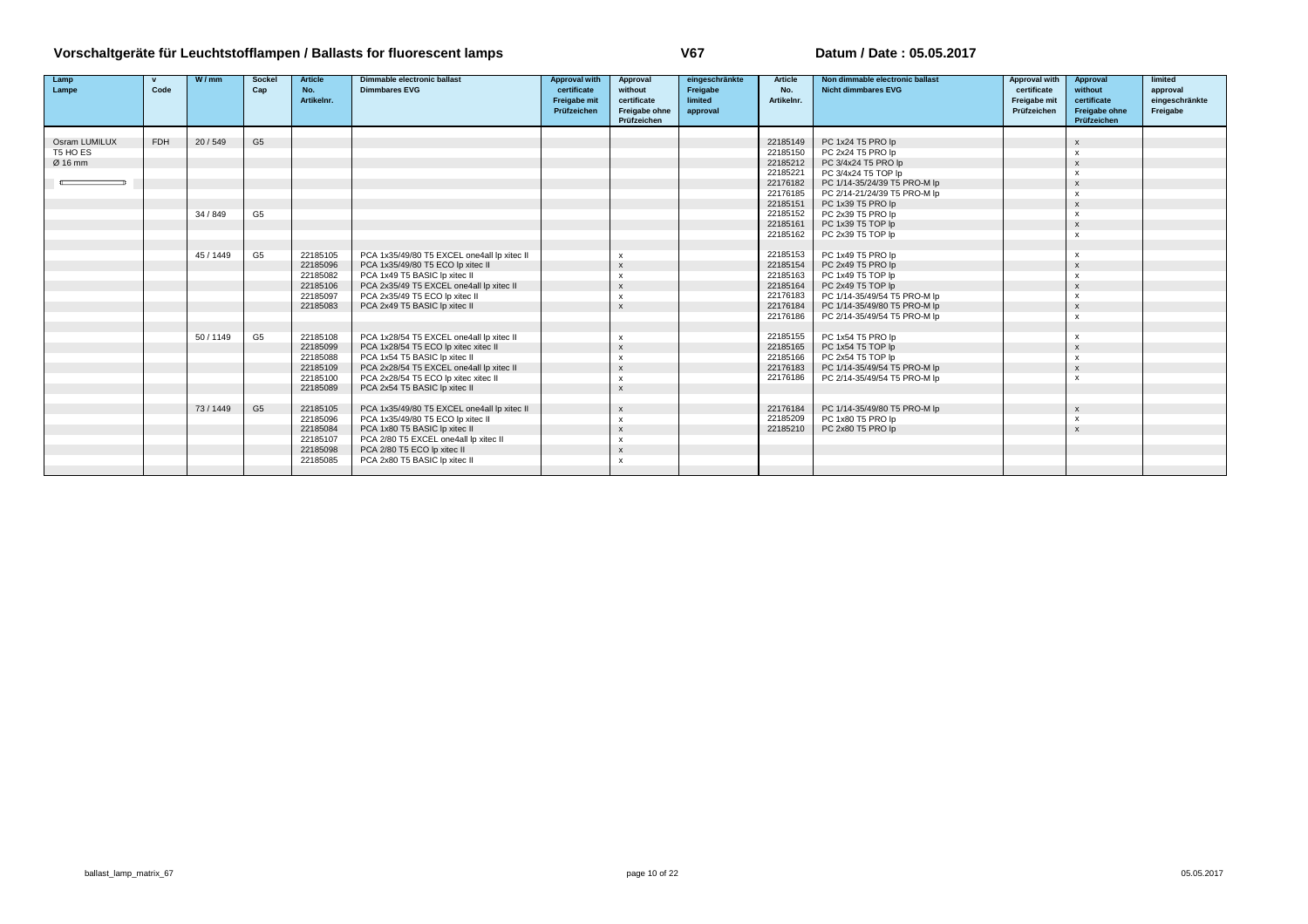| Lamp               | $\mathbf{v}$ | W/mm      | <b>Sockel</b>  | <b>Article</b> | Dimmable electronic ballast                 | <b>Approval with</b> | <b>Approval</b>           | eingeschränkte | <b>Article</b> | Non dimmable electronic ballast | Approval with | Approval                  | limited        |
|--------------------|--------------|-----------|----------------|----------------|---------------------------------------------|----------------------|---------------------------|----------------|----------------|---------------------------------|---------------|---------------------------|----------------|
| Lampe              | Code         |           | Cap            | No.            | <b>Dimmbares EVG</b>                        | certificate          | without                   | Freigabe       | No.            | <b>Nicht dimmbares EVG</b>      | certificate   | without                   | approval       |
|                    |              |           |                | Artikelnr.     |                                             | Freigabe mit         | certificate               | limited        | Artikelnr.     |                                 | Freigabe mit  | certificate               | eingeschränkte |
|                    |              |           |                |                |                                             | Prüfzeichen          | Freigabe ohne             | approval       |                |                                 | Prüfzeichen   | Freigabe ohne             | Freigabe       |
|                    |              |           |                |                |                                             |                      | Prüfzeichen               |                |                |                                 |               | Prüfzeichen               |                |
|                    |              |           |                |                |                                             |                      |                           |                |                |                                 |               |                           |                |
| <b>GE Starcoat</b> | <b>FDH</b>   | 14/549    | G <sub>5</sub> | 22185103       | PCA 1x14/24 T5 EXCEL one4all lp xitec II    |                      | $\mathbf{x}$              |                | 22185147       | PC 1x14-35 T5 PRO lp            |               | $\boldsymbol{\mathsf{x}}$ |                |
| T5 HE Watt-Miser   |              |           |                | 22185094       | PCA 1x14/24 T5 ECO lp xitec II              |                      | $\boldsymbol{\mathsf{x}}$ |                | 22185148       | PC 2x14-35 T5 PRO lp            |               | $\boldsymbol{\mathsf{x}}$ |                |
| $Ø$ 16 mm          |              |           |                | 22185076       | PCA 1x14 T5 BASIC Ip xitec II               |                      | $\boldsymbol{\mathsf{x}}$ |                | 22185157       | PC 1x14-35 T5 TOP lp            |               | $\boldsymbol{\mathsf{x}}$ |                |
|                    |              |           |                | 22185104       | PCA 2x14/24 T5 EXCEL one4all lp xitec II    |                      | $\boldsymbol{\mathsf{x}}$ |                | 22185211       | PC 3/4x14 T5 PRO lp             |               | $\boldsymbol{\mathsf{x}}$ |                |
|                    |              |           |                | 22185095       | PCA 2x14/24 T5 ECO lp xitec II              |                      | $\mathbf{x}$              |                | 22185220       | PC 3/4x14 T5 TOP lp             |               | $\mathsf{x}$              |                |
|                    |              |           |                | 22185077       | PCA 2x14 T5 BASIC Ip xitec II               |                      | $\boldsymbol{\mathsf{x}}$ |                |                |                                 |               |                           |                |
|                    |              |           |                |                |                                             |                      |                           |                |                |                                 |               |                           |                |
|                    |              | 21/849    | G <sub>5</sub> | 22185110       | PCA 1x21/39 T5 EXCEL one4all lp xitec II    |                      | $\mathsf{x}$              |                | 22185147       | PC 1x14-35 T5 PRO lp            |               | $\boldsymbol{\mathsf{x}}$ |                |
|                    |              |           |                | 22185101       | PCA 1x21/39 T5 ECO lp xitec II              |                      | $\mathsf{x}$              |                | 22185148       | PC 2x14-35 T5 PRO lp            |               | $\boldsymbol{\mathsf{x}}$ |                |
|                    |              |           |                | 22185090       | PCA 1x21 T5 BASIC Ip xitec II               |                      | $\boldsymbol{\mathsf{x}}$ |                | 22185157       | PC 1x14-35 T5 TOP lp            |               | $\mathsf{x}$              |                |
|                    |              |           |                | 22185111       | PCA 2x21/39 T5 EXCEL one4all lp xitec II    |                      | $\boldsymbol{\mathsf{x}}$ |                | 22185158       | PC 2x14-28 T5 TOP lp            |               | $\boldsymbol{\mathsf{x}}$ |                |
|                    |              |           |                | 22185102       | PCA 2x21/39 T5 ECO lp xitec II              |                      | $\boldsymbol{\mathsf{x}}$ |                |                |                                 |               |                           |                |
|                    |              |           |                | 22185091       | PCA 2x21 T5 BASIC Ip xitec II               |                      | $\mathsf{x}$              |                |                |                                 |               |                           |                |
|                    |              |           |                |                |                                             |                      |                           |                |                |                                 |               |                           |                |
|                    |              | 28 / 1149 | G <sub>5</sub> | 22185108       | PCA 1x28/54 T5 EXCEL one4all lp xitec II    |                      | $\boldsymbol{\mathsf{x}}$ |                | 22185147       | PC 1x14-35 T5 PRO lp            |               | $\boldsymbol{\mathsf{x}}$ |                |
|                    |              |           |                | 22185099       | PCA 1x28/54 T5 ECO lp xitec xitec II        |                      | $\boldsymbol{\mathsf{x}}$ |                | 22185148       | PC 2x14-35 T5 PRO lp            |               | $\boldsymbol{\mathsf{x}}$ |                |
|                    |              |           |                | 22185086       | PCA 1x28 T5 BASIC Ip xitec II               |                      | $\boldsymbol{\mathsf{x}}$ |                | 22185157       | PC 1x14-35 T5 TOP Ip            |               | $\boldsymbol{\mathsf{x}}$ |                |
|                    |              |           |                | 22185109       | PCA 2x28/54 T5 EXCEL one4all lp xitec II    |                      | $\boldsymbol{\mathsf{x}}$ |                | 22185158       | PC 2x14-28 T5 TOP Ip            |               | $\boldsymbol{\mathsf{x}}$ |                |
|                    |              |           |                | 22185100       | PCA 2x28/54 T5 ECO lp xitec xitec II        |                      | $\boldsymbol{\mathsf{x}}$ |                |                |                                 |               |                           |                |
|                    |              |           |                | 22185087       | PCA 2x28 T5 BASIC Ip xitec II               |                      | $\boldsymbol{\mathsf{x}}$ |                |                |                                 |               |                           |                |
|                    |              |           |                |                |                                             |                      |                           |                |                |                                 |               |                           |                |
|                    |              | 35 / 1449 | G <sub>5</sub> | 22185105       | PCA 1x35/49/80 T5 EXCEL one4all lp xitec II |                      | $\boldsymbol{\mathsf{x}}$ |                | 22185147       | PC 1x14-35 T5 PRO lp            |               | $\boldsymbol{\mathsf{x}}$ |                |
|                    |              |           |                | 22185096       | PCA 1x35/49/80 T5 ECO lp xitec II           |                      | $\boldsymbol{\mathsf{x}}$ |                | 22185148       | PC 2x14-35 T5 PRO lp            |               | $\boldsymbol{\mathsf{x}}$ |                |
|                    |              |           |                | 22185080       | PCA 1x35 T5 BASIC Ip xitec II               |                      | $\boldsymbol{\mathsf{x}}$ |                | 22185157       | PC 1x14-35 T5 TOP lp            |               | $\boldsymbol{\mathsf{x}}$ |                |
|                    |              |           |                | 22185106       | PCA 2x35/49 T5 EXCEL one4all lp xitec II    |                      | $\boldsymbol{\mathsf{x}}$ |                | 87500292       | PC 2x35 T5 TOP lp               |               | $\boldsymbol{\mathsf{x}}$ |                |
|                    |              |           |                | 22185097       | PCA 2x35/49 T5 ECO lp xitec II              |                      | $\boldsymbol{\mathsf{x}}$ |                |                |                                 |               |                           |                |
|                    |              |           |                | 22185081       | PCA 2x35 T5 BASIC Ip xitec II               |                      | $\boldsymbol{\mathsf{x}}$ |                |                |                                 |               |                           |                |
|                    |              |           |                |                |                                             |                      |                           |                |                |                                 |               |                           |                |
|                    |              |           |                |                |                                             |                      |                           |                |                |                                 |               |                           |                |
| <b>GE Starcoat</b> | <b>FDH</b>   | 24/549    | G <sub>5</sub> |                |                                             |                      |                           |                | 22185149       | PC 1x24 T5 PRO lp               |               | X                         |                |
| T5 HO Watt-Miser   |              |           |                |                |                                             |                      |                           |                | 22185150       | PC 2x24 T5 PRO lp               |               | $\pmb{\chi}$              |                |
| Ø 16 mm            |              |           |                |                |                                             |                      |                           |                | 22185212       | PC 3/4x24 T5 PRO lp             |               | $\boldsymbol{\mathsf{x}}$ |                |
|                    |              |           |                |                |                                             |                      |                           |                | 22185221       | PC 3/4x24 T5 TOP lp             |               | $\boldsymbol{\mathsf{x}}$ |                |
|                    |              |           |                |                |                                             |                      |                           |                |                |                                 |               |                           |                |
|                    |              | 39 / 849  | G <sub>5</sub> |                |                                             |                      |                           |                | 22185151       | PC 1x39 T5 PRO lp               |               | $\boldsymbol{\mathsf{x}}$ |                |
|                    |              |           |                |                |                                             |                      |                           |                | 22185152       | PC 2x39 T5 PRO lp               |               | $\boldsymbol{\mathsf{x}}$ |                |
|                    |              |           |                |                |                                             |                      |                           |                | 22185161       | PC 1x39 T5 TOP lp               |               | $\boldsymbol{\mathsf{x}}$ |                |
|                    |              |           |                |                |                                             |                      |                           |                | 22185162       | PC 2x39 T5 TOP Ip               |               | $\boldsymbol{\mathsf{x}}$ |                |
|                    |              |           |                |                |                                             |                      |                           |                |                |                                 |               |                           |                |
|                    |              | 49 / 1449 | G <sub>5</sub> | 22185105       | PCA 1x35/49/80 T5 EXCEL one4all lp xitec II |                      | $\boldsymbol{\mathsf{x}}$ |                | 22185153       | PC 1x49 T5 PRO lp               |               | $\boldsymbol{\mathsf{x}}$ |                |
|                    |              |           |                | 22185096       | PCA 1x35/49/80 T5 ECO lp xitec II           |                      | $\boldsymbol{\mathsf{x}}$ |                | 22185154       | PC 2x49 T5 PRO lp               |               | $\boldsymbol{\mathsf{x}}$ |                |
|                    |              |           |                | 22185082       | PCA 1x49 T5 BASIC Ip xitec II               |                      | $\boldsymbol{\mathsf{x}}$ |                | 22185163       | PC 1x49 T5 TOP lp               |               | $\boldsymbol{\mathsf{x}}$ |                |
|                    |              |           |                | 22185106       | PCA 2x35/49 T5 EXCEL one4all lp xitec II    |                      | $\boldsymbol{\mathsf{x}}$ |                | 22185164       | PC 2x49 T5 TOP lp               |               | $\boldsymbol{\mathsf{x}}$ |                |
|                    |              |           |                | 22185097       | PCA 2x35/49 T5 ECO lp xitec II              |                      | $\boldsymbol{\mathsf{x}}$ |                |                |                                 |               |                           |                |
|                    |              |           |                | 22185083       | PCA 2x49 T5 BASIC Ip xitec II               |                      | $\boldsymbol{\mathsf{x}}$ |                |                |                                 |               |                           |                |
|                    |              |           |                |                |                                             |                      |                           |                |                |                                 |               |                           |                |
|                    |              | 54 / 1149 | G <sub>5</sub> | 22185108       | PCA 1x28/54 T5 EXCEL one4all lp xitec II    |                      | $\boldsymbol{\mathsf{x}}$ |                | 22185155       | PC 1x54 T5 PRO lp               |               | $\mathsf{x}$              |                |
|                    |              |           |                | 22185099       | PCA 1x28/54 T5 ECO lp xitec xitec II        |                      | $\boldsymbol{\mathsf{x}}$ |                | 22185165       | PC 1x54 T5 TOP lp               |               | $\boldsymbol{\mathsf{x}}$ |                |
|                    |              |           |                | 22185088       | PCA 1x54 T5 BASIC Ip xitec II               |                      | $\boldsymbol{\mathsf{x}}$ |                | 22185166       | PC 2x54 T5 TOP Ip               |               | $\mathbf{x}$              |                |
|                    |              |           |                | 22185109       | PCA 2x28/54 T5 EXCEL one4all lp xitec II    |                      | $\mathbf{x}$              |                |                |                                 |               |                           |                |
|                    |              |           |                | 22185100       | PCA 2x28/54 T5 ECO lp xitec xitec II        |                      | $\mathsf{x}$              |                |                |                                 |               |                           |                |
|                    |              |           |                | 22185089       | PCA 2x54 T5 BASIC Ip xitec II               |                      | $\boldsymbol{\mathsf{x}}$ |                |                |                                 |               |                           |                |
|                    |              |           |                |                |                                             |                      |                           |                |                |                                 |               |                           |                |
|                    |              | 80/1449   | G5             |                |                                             |                      |                           |                |                |                                 |               |                           |                |
|                    |              |           |                |                |                                             |                      |                           |                |                |                                 |               |                           |                |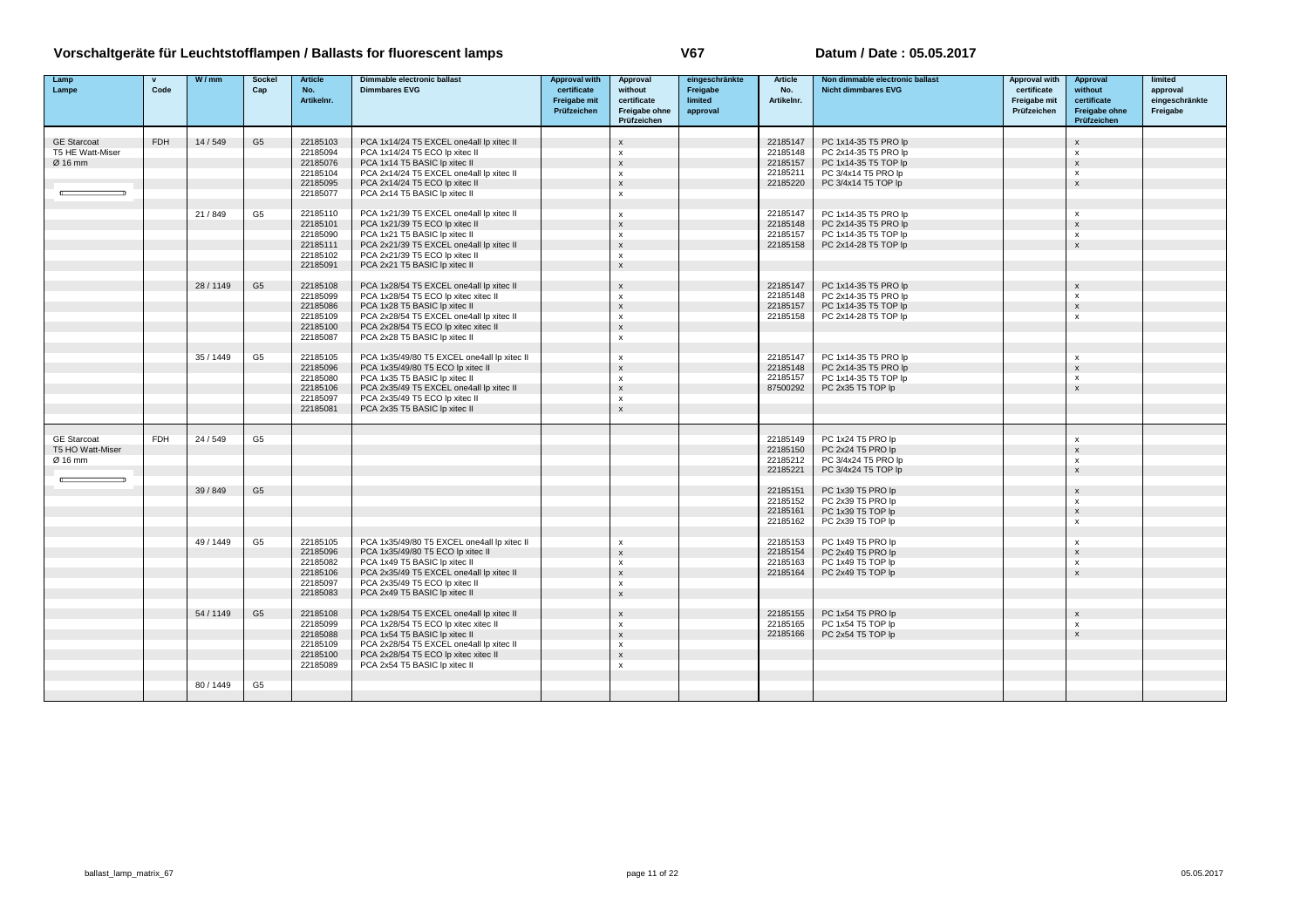| Lamp<br>Lampe                                | $\mathbf{v}$<br>Code | W/mm      | <b>Sockel</b><br>Cap | <b>Article</b><br>No.<br>Artikelnr.                                  | Dimmable electronic ballast<br><b>Dimmbares EVG</b>                                                                                                                                                                              | <b>Approval with</b><br>certificate<br><b>Freigabe mit</b><br>Prüfzeichen | Approval<br>without<br>certificate<br>Freigabe ohne<br>Prüfzeichen | eingeschränkte<br>Freigabe<br>limited<br>approval                                                              | <b>Article</b><br>No.<br>Artikelnr.          | Non dimmable electronic ballast<br><b>Nicht dimmbares EVG</b>                        | <b>Approval with</b><br>certificate<br>Freigabe mit<br>Prüfzeichen | Approval<br>without<br>certificate<br><b>Freigabe ohne</b><br>Prüfzeichen           | limited<br>approval<br>eingeschränkte<br>Freigabe |
|----------------------------------------------|----------------------|-----------|----------------------|----------------------------------------------------------------------|----------------------------------------------------------------------------------------------------------------------------------------------------------------------------------------------------------------------------------|---------------------------------------------------------------------------|--------------------------------------------------------------------|----------------------------------------------------------------------------------------------------------------|----------------------------------------------|--------------------------------------------------------------------------------------|--------------------------------------------------------------------|-------------------------------------------------------------------------------------|---------------------------------------------------|
| Aura T5 Eco Saver<br>HE Long Life            | <b>FDH</b>           | 13W / 549 |                      |                                                                      | in preperation                                                                                                                                                                                                                   |                                                                           |                                                                    |                                                                                                                | 22185147<br>22185148                         | PC 1x14-35 T5 PRO lp<br>PC 2x14-35 T5 PRO lp                                         |                                                                    | $\mathsf{x}$<br>х                                                                   |                                                   |
| Ø 16 mm                                      |                      | 19W / 849 |                      |                                                                      | in preperation                                                                                                                                                                                                                   |                                                                           |                                                                    |                                                                                                                | 22185147<br>22185148                         | PC 1x14-35 T5 PRO lp<br>PC 2x14-35 T5 PRO lp                                         |                                                                    | $\boldsymbol{x}$<br>$\mathsf{x}$                                                    |                                                   |
|                                              |                      | 25 / 1149 | G <sub>5</sub>       |                                                                      |                                                                                                                                                                                                                                  |                                                                           |                                                                    |                                                                                                                | 22185147<br>22185148                         | PC 1x14-35 T5 PRO lp<br>PC 2x14-35 T5 PRO lp                                         |                                                                    | $\mathsf{x}$<br>$\pmb{\times}$                                                      |                                                   |
|                                              |                      | 32/1449   | G <sub>5</sub>       | 22185105<br>22185096<br>22185080<br>22185106<br>22185097<br>22185081 | PCA 1x35/49/80 T5 EXCEL one4all lp xitec II<br>PCA 1x35/49/80 T5 ECO lp xitec II<br>PCA 1x35 T5 BASIC Ip xitec II<br>PCA 2x35/49 T5 EXCEL one4all lp xitec II<br>PCA 2x35/49 T5 ECO lp xitec II<br>PCA 2x35 T5 BASIC Ip xitec II |                                                                           |                                                                    | 43) see comment<br>43) see comment<br>43) see comment<br>43) see comment<br>43) see comment<br>43) see comment | 22185147<br>22185148<br>22176184             | PC 1x14-35 T5 PRO lp<br>PC 2x14-35 T5 PRO lp<br>PC 1/14-35/49/80 T5 PRO-M lp         |                                                                    | x<br>$\mathbf{x}$<br>$\boldsymbol{\mathsf{x}}$                                      |                                                   |
| Aura T5 Eco Saver<br>HO Long Life<br>Ø 16 mm | <b>FDH</b>           | 45 / 1449 | G <sub>5</sub>       | 22185105<br>22185096<br>22185082<br>22185106<br>22185097<br>22185083 | PCA 1x35/49/80 T5 EXCEL one4all lp xitec II<br>PCA 1x35/49/80 T5 ECO lp xitec II<br>PCA 1x49 T5 BASIC lp xitec II<br>PCA 2x35/49 T5 EXCEL one4all lp xitec II<br>PCA 2x35/49 T5 ECO lp xitec II<br>PCA 2x49 T5 BASIC Ip xitec II |                                                                           |                                                                    |                                                                                                                | 22185153<br>22185154<br>22176184             | PC 1x49 T5 PRO lp<br>PC 2x49 T5 PRO lp<br>PC 1/14-35/49/80 T5 PRO-M lp               |                                                                    | $\boldsymbol{\mathsf{x}}$<br>$\boldsymbol{\mathsf{x}}$<br>$\pmb{\times}$            |                                                   |
|                                              | <b>FDH</b>           | 50 / 1149 | G <sub>5</sub>       |                                                                      | in preperation                                                                                                                                                                                                                   |                                                                           |                                                                    |                                                                                                                | 22185155<br>22185156<br>89800458<br>89800459 | PC 1x54 T5 PRO lp<br>PC 2x54 T5 PRO lp<br>PC 1/54 T5 INDUSTRY<br>PC 2/54 T5 INDUSTRY |                                                                    | $\boldsymbol{\mathsf{x}}$<br>$\boldsymbol{\mathsf{x}}$                              | 39) see comment<br>40) see comment                |
|                                              |                      | 73/1449   | G <sub>5</sub>       | 22185105<br>22185096<br>22185084<br>22185106<br>22185097<br>22185085 | PCA 1x35/49/80 T5 EXCEL one4all lp xitec II<br>PCA 1x35/49/80 T5 ECO lp xitec II<br>PCA 1x80 T5 BASIC lp xitec II<br>PCA 2x35/49 T5 EXCEL one4all lp xitec II<br>PCA 2x35/49 T5 ECO lp xitec II<br>PCA 2x80 T5 BASIC lp xitec II |                                                                           |                                                                    |                                                                                                                | 22185209<br>22185210<br>22176184             | PC 1x80 T5 PRO lp<br>PC 2x80 T5 PRO lp<br>PC 1/14-35/49/80 T5 PRO-M lp               |                                                                    | $\mathsf{x}$<br>$\mathsf{x}$                                                        | 41) see comment                                   |
| Narva LT<br><b>T5 COLOURLUX</b>              | FDH                  | 32/1449   | G <sub>5</sub>       |                                                                      |                                                                                                                                                                                                                                  |                                                                           |                                                                    |                                                                                                                | 22185147<br>22185148                         | PC 1x14-35 T5 PRO lp<br>PC 2x14-35 T5 PRO lp                                         |                                                                    | $\boldsymbol{\mathsf{x}}$<br>$\pmb{\times}$                                         |                                                   |
| plus ES+XL<br>Ø 16 mm                        |                      | 45 / 1449 | G <sub>5</sub>       |                                                                      |                                                                                                                                                                                                                                  |                                                                           |                                                                    |                                                                                                                | 22185153<br>22185154                         | PC 1x49 T5 PRO lp<br>PC 2x49 T5 PRO lp                                               |                                                                    | x<br>$\mathsf{x}$                                                                   |                                                   |
| Philips MASTER<br>TL5 EcoPlus HO<br>Ø 16 mm  | <b>FDH</b>           | 41/1449   | G <sub>5</sub>       |                                                                      |                                                                                                                                                                                                                                  |                                                                           |                                                                    |                                                                                                                | 22185153<br>22185154<br>22185163<br>22185164 | PC 1x49 T5 PRO lp<br>PC 2x49 T5 PRO Ip<br>PC 1x49 T5 TOP lp<br>PC 2x49 T5 TOP Ip     |                                                                    | $\mathbf{x}$<br>$\mathbf{x}$<br>$\boldsymbol{\mathsf{x}}$<br>$\mathsf{x}$           |                                                   |
|                                              |                      | 44 / 1149 | G <sub>5</sub>       |                                                                      |                                                                                                                                                                                                                                  |                                                                           |                                                                    |                                                                                                                | 22185155<br>22185156<br>22185165<br>22185166 | PC 1x54 T5 PRO lp<br>PC 2x54 T5 PRO lp<br>PC 1x54 T5 TOP lp<br>PC 2x54 T5 TOP Ip     |                                                                    | $\boldsymbol{\mathsf{x}}$<br>$\boldsymbol{\mathsf{x}}$<br>$\boldsymbol{\mathsf{x}}$ | 42) see comment                                   |
|                                              |                      | 66 / 1449 | G <sub>5</sub>       |                                                                      |                                                                                                                                                                                                                                  |                                                                           |                                                                    |                                                                                                                | 22185209<br>22185210                         | PC 1x80 T5 PRO lp<br>PC 2x80 T5 PRO lp                                               |                                                                    | х<br>$\mathbf{x}$                                                                   |                                                   |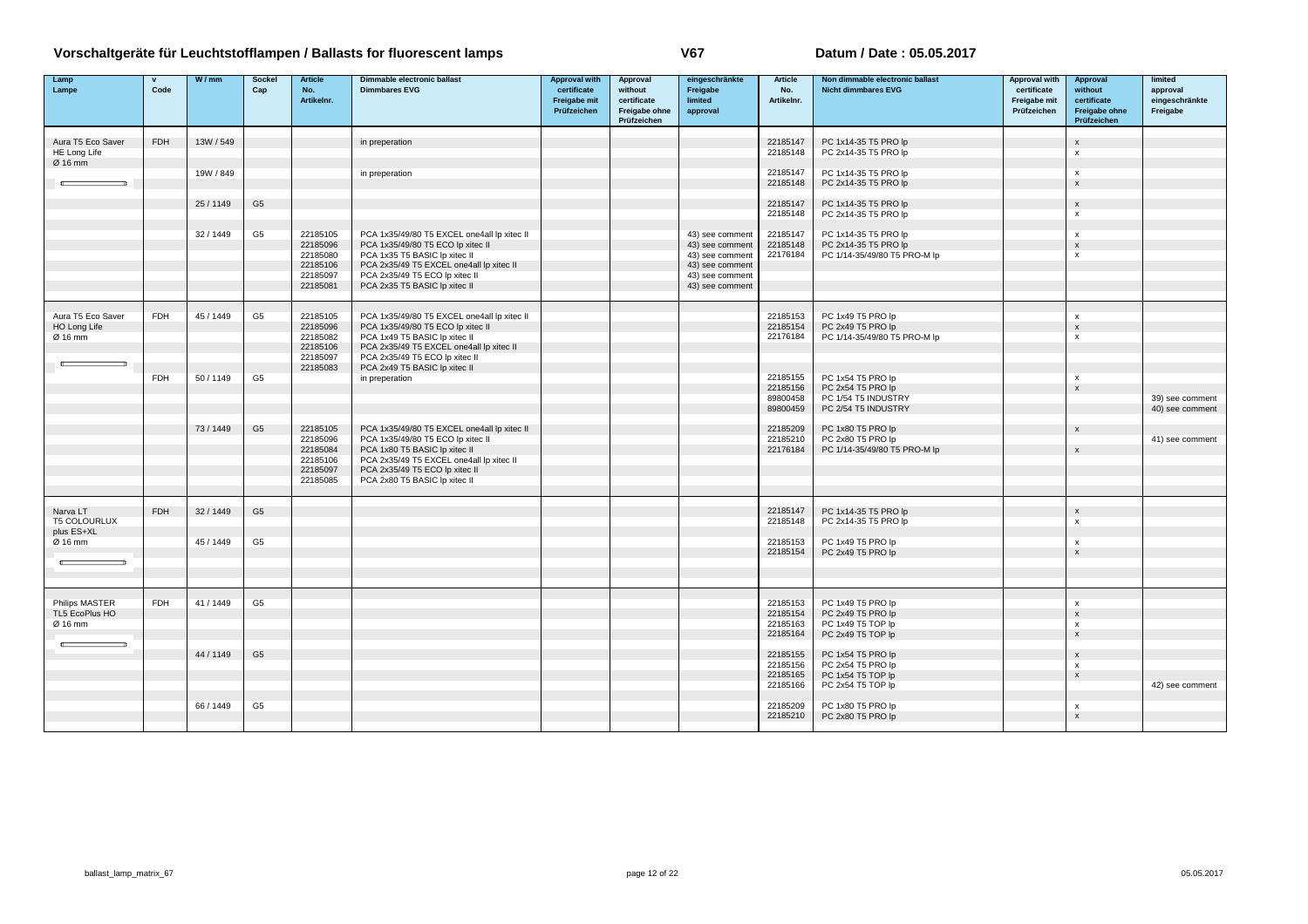| Lamp                          | $\mathbf{v}$ | W/mm      | <b>Sockel</b>  | <b>Article</b>       | Dimmable electronic ballast                                           | <b>Approval with</b>        | <b>Approval</b>                | eingeschränkte      | Article           | Non dimmable electronic ballast | Approval with               | Approval               | limited                    |
|-------------------------------|--------------|-----------|----------------|----------------------|-----------------------------------------------------------------------|-----------------------------|--------------------------------|---------------------|-------------------|---------------------------------|-----------------------------|------------------------|----------------------------|
| Lampe                         | Code         |           | Cap            | No.<br>Artikelnr.    | <b>Dimmbares EVG</b>                                                  | certificate<br>Freigabe mit | without<br>certificate         | Freigabe<br>limited | No.<br>Artikelnr. | <b>Nicht dimmbares EVG</b>      | certificate<br>Freigabe mit | without<br>certificate | approval<br>eingeschränkte |
|                               |              |           |                |                      |                                                                       | Prüfzeichen                 | Freigabe ohne                  | approval            |                   |                                 | Prüfzeichen                 | Freigabe ohne          | Freigabe                   |
|                               |              |           |                |                      |                                                                       |                             | Prüfzeichen                    |                     |                   |                                 |                             | Prüfzeichen            |                            |
| Philips MASTER                | <b>FDH</b>   | 49/1449   | G <sub>5</sub> | 22185105             | PCA 1x35/49/80 T5 EXCEL one4all lp xitec II                           |                             | x                              |                     |                   | see T5 49W                      |                             |                        |                            |
| TL5 Top HO                    |              |           |                | 22185096             | PCA 1x35/49/80 T5 ECO lp xitec II                                     |                             | $\boldsymbol{\mathsf{x}}$      |                     |                   |                                 |                             |                        |                            |
| Ø 16 mm                       |              |           |                | 22185082             | PCA 1x49 T5 BASIC Ip xitec II                                         |                             | X                              |                     |                   |                                 |                             |                        |                            |
|                               |              |           |                | 22185106             | PCA 2x35/49 T5 EXCEL one4all lp xitec II                              |                             | $\boldsymbol{\mathsf{x}}$      |                     |                   |                                 |                             |                        |                            |
|                               |              |           |                | 22185097             | PCA 2x35/49 T5 ECO lp xitec II                                        |                             | $\mathbf{x}$                   |                     |                   |                                 |                             |                        |                            |
|                               |              |           |                | 22185083             | PCA 2x49 T5 BASIC Ip xitec II                                         |                             | $\mathsf{x}$                   |                     |                   |                                 |                             |                        |                            |
|                               |              | 54 / 1149 | G <sub>5</sub> | 22185108             | PCA 1x28/54 T5 EXCEL one4all lp xitec II                              |                             | $\boldsymbol{\mathsf{x}}$      |                     |                   | see T5 54W                      |                             |                        |                            |
|                               |              |           |                | 22185099             | PCA 1x28/54 T5 ECO lp xitec xitec II                                  |                             | $\mathbf{x}$                   |                     |                   |                                 |                             |                        |                            |
|                               |              |           |                | 22185088             | PCA 1x54 T5 BASIC Ip xitec II                                         |                             | $\boldsymbol{\mathsf{x}}$      |                     |                   |                                 |                             |                        |                            |
|                               |              |           |                | 22185109             | PCA 2x28/54 T5 EXCEL one4all lp xitec II                              |                             | $\boldsymbol{\mathsf{x}}$      |                     |                   |                                 |                             |                        |                            |
|                               |              |           |                | 22185100<br>22185089 | PCA 2x28/54 T5 ECO lp xitec xitec II<br>PCA 2x54 T5 BASIC Ip xitec II |                             | $\mathsf{x}$<br>x              |                     |                   |                                 |                             |                        |                            |
|                               |              |           |                |                      |                                                                       |                             |                                |                     |                   |                                 |                             |                        |                            |
|                               |              | 80 / 1449 | G <sub>5</sub> | 22185105             | PCA 1x35/49/80 T5 EXCEL one4all lp xitec II                           |                             | $\boldsymbol{\mathsf{x}}$      | 44)                 |                   | see T5 80W                      |                             |                        |                            |
|                               |              |           |                | 22185096             | PCA 1x35/49/80 T5 ECO lp xitec II                                     |                             | $\mathsf{x}$                   | 44)                 |                   |                                 |                             |                        |                            |
|                               |              |           |                | 22185084             | PCA 1x80 T5 BASIC Ip xitec II                                         |                             | X                              | (44)                |                   |                                 |                             |                        |                            |
|                               |              |           |                | 22185107             | PCA 2x80 T5 EXCEL one4all lp xitec II                                 |                             | $\mathsf{x}$                   | 44)                 |                   |                                 |                             |                        |                            |
|                               |              |           |                | 22185098<br>22185085 | PCA 2x80 T5 ECO lp xitec II<br>PCA 2x80 T5 BASIC Ip xitec II          |                             | x<br>$\mathsf{x}$              | 44)<br>44)          |                   |                                 |                             |                        |                            |
|                               |              |           |                |                      |                                                                       |                             |                                |                     |                   |                                 |                             |                        |                            |
|                               |              |           |                |                      |                                                                       |                             |                                |                     |                   |                                 |                             |                        |                            |
| Osram LUMILUX<br>T5 HO const. | <b>FDH</b>   | 24/549    | G <sub>5</sub> | 22185103             | PCA 1x14/24 T5 EXCEL one4all lp xitec II                              |                             | X                              |                     |                   | see T5 24W                      |                             |                        |                            |
| Ø 16 mm                       |              |           |                | 22185094<br>22185078 | PCA 1x14/24 T5 ECO lp xitec II<br>PCA 1x24 T5 BASIC Ip xitec II       |                             | $\boldsymbol{\mathsf{x}}$<br>X |                     |                   |                                 |                             |                        |                            |
|                               |              |           |                | 22185104             | PCA 2x14/24 T5 EXCEL one4all lp xitec II                              |                             | $\mathsf{x}$                   |                     |                   |                                 |                             |                        |                            |
|                               |              |           |                | 22185095             | PCA 2x14/24 T5 ECO lp xitec II                                        |                             | $\mathbf x$                    |                     |                   |                                 |                             |                        |                            |
|                               |              |           |                | 22185079             | PCA 2x24 T5 BASIC Ip xitec II                                         |                             | $\mathsf{x}$                   |                     |                   |                                 |                             |                        |                            |
|                               |              | 39 / 849  | G <sub>5</sub> | 22185110             | PCA 1x21/39 T5 EXCEL one4all lp xitec II                              |                             | $\mathsf{x}$                   |                     |                   | see T5 39W                      |                             |                        |                            |
|                               |              |           |                | 22185101             | PCA 1x21/39 T5 ECO lp xitec II                                        |                             | $\mathbf{x}$                   |                     |                   |                                 |                             |                        |                            |
|                               |              |           |                | 22185092             | PCA 1x39 T5 BASIC Ip xitec II                                         |                             | $\boldsymbol{\mathsf{x}}$      |                     |                   |                                 |                             |                        |                            |
|                               |              |           |                | 22185111             | PCA 2x21/39 T5 EXCEL one4all lp xitec II                              |                             | $\boldsymbol{\mathsf{x}}$      |                     |                   |                                 |                             |                        |                            |
|                               |              |           |                | 22185102             | PCA 2x21/39 T5 ECO lp xitec II                                        |                             | $\mathsf{x}$                   |                     |                   |                                 |                             |                        |                            |
|                               |              |           |                | 22185093             | PCA 2x39 T5 BASIC Ip xitec II                                         |                             | x                              |                     |                   |                                 |                             |                        |                            |
|                               |              | 49 / 1449 | G <sub>5</sub> | 22185105             | PCA 1x35/49/80 T5 EXCEL one4all lp xitec II                           |                             | x                              |                     |                   | see T5 49W                      |                             |                        |                            |
|                               |              |           |                | 22185096             | PCA 1x35/49/80 T5 ECO lp xitec II                                     |                             | $\boldsymbol{\mathsf{x}}$      |                     |                   |                                 |                             |                        |                            |
|                               |              |           |                | 22185082             | PCA 1x49 T5 BASIC Ip xitec II                                         |                             | X                              |                     |                   |                                 |                             |                        |                            |
|                               |              |           |                | 22185106             | PCA 2x35/49 T5 EXCEL one4all lp xitec II                              |                             | $\boldsymbol{\mathsf{x}}$      |                     |                   |                                 |                             |                        |                            |
|                               |              |           |                | 22185097<br>22185083 | PCA 2x35/49 T5 ECO lp xitec II<br>PCA 2x49 T5 BASIC Ip xitec II       |                             | x<br>$\mathsf{x}$              |                     |                   |                                 |                             |                        |                            |
|                               |              |           |                |                      |                                                                       |                             |                                |                     |                   |                                 |                             |                        |                            |
|                               |              | 54 / 1149 | G <sub>5</sub> | 22185108             | PCA 1x28/54 T5 EXCEL one4all lp xitec II                              |                             | $\mathsf{x}$                   |                     |                   | see T5 54W                      |                             |                        |                            |
|                               |              |           |                | 22185099             | PCA 1x28/54 T5 ECO lp xitec xitec II                                  |                             | $\boldsymbol{\mathsf{x}}$      |                     |                   |                                 |                             |                        |                            |
|                               |              |           |                | 22185088             | PCA 1x54 T5 BASIC Ip xitec II                                         |                             | $\boldsymbol{\mathsf{x}}$      |                     |                   |                                 |                             |                        |                            |
|                               |              |           |                | 22185109             | PCA 2x28/54 T5 EXCEL one4all lp xitec II                              |                             | x                              |                     |                   |                                 |                             |                        |                            |
|                               |              |           |                | 22185100<br>22185089 | PCA 2x28/54 T5 ECO lp xitec xitec II<br>PCA 2x54 T5 BASIC Ip xitec II |                             | $\mathsf{x}$<br>$\mathsf{x}$   |                     |                   |                                 |                             |                        |                            |
|                               |              |           |                |                      |                                                                       |                             |                                |                     |                   |                                 |                             |                        |                            |
|                               |              | 80 / 1449 | G <sub>5</sub> | 22185105             | PCA 1x35/49/80 T5 EXCEL one4all lp xitec II                           |                             | $\pmb{\mathsf{x}}$             | 44)                 |                   | see T5 80W                      |                             |                        |                            |
|                               |              |           |                | 22185096             | PCA 1x35/49/80 T5 ECO lp xitec II                                     |                             | $\boldsymbol{\mathsf{x}}$      | (44)                |                   |                                 |                             |                        |                            |
|                               |              |           |                | 22185084             | PCA 1x80 T5 BASIC lp xitec II                                         |                             | $\mathbf x$                    | 44)                 |                   |                                 |                             |                        |                            |
|                               |              |           |                | 22185107             | PCA 2x80 T5 EXCEL one4all lp xitec II                                 |                             | $\boldsymbol{\mathsf{x}}$      | 44)                 |                   |                                 |                             |                        |                            |
|                               |              |           |                | 22185098<br>22185085 | PCA 2x80 T5 ECO lp xitec II<br>PCA 2x80 T5 BASIC Ip xitec II          |                             | $\mathbf{x}$<br>$\mathsf{x}$   | 44)<br>44)          |                   |                                 |                             |                        |                            |
|                               |              |           |                |                      |                                                                       |                             |                                |                     |                   |                                 |                             |                        |                            |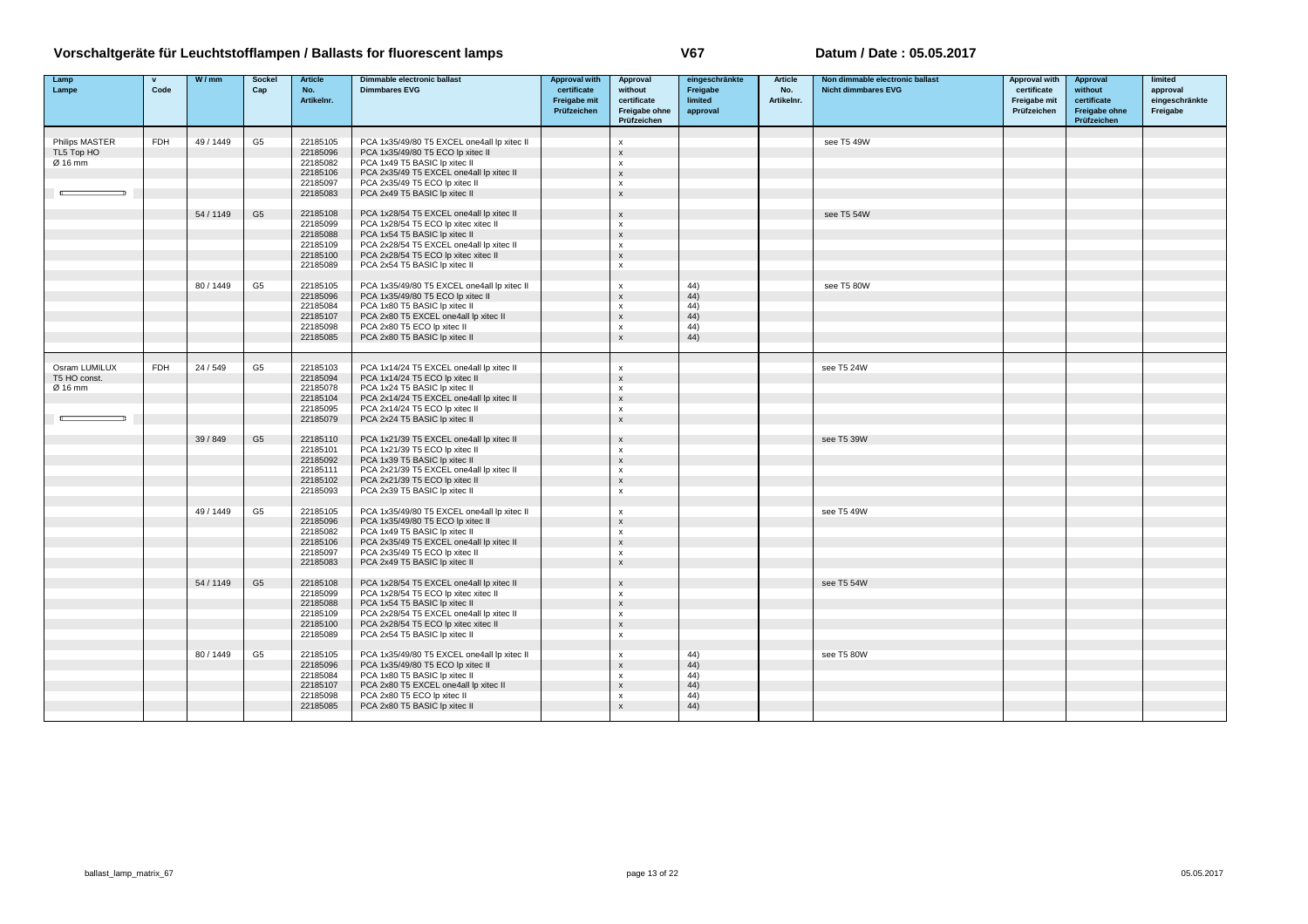| Artikelnr.<br>limited<br>Freigabe mit<br>certificate<br>Artikelnr.<br>Freigabe mit<br>certificate<br>Prüfzeichen<br>Prüfzeichen<br><b>Freigabe ohne</b><br>Freigabe ohne<br>approval<br>Prüfzeichen<br>Prüfzeichen<br><b>FDH</b><br>Osram LUMILUX<br>G <sub>5</sub><br>22185147<br>14 / 582<br>22185103<br>PCA 1x14/24 T5 EXCEL one4all lp xitec II<br>PC 1x14-35 T5 PRO lp<br>$\mathsf{x}$<br>$\mathsf{x}$<br>T5 HE Seamless<br>PCA 1x14/24 T5 ECO lp xitec II<br>PC 2x14-35 T5 PRO lp<br>22185094<br>22185148<br>$\boldsymbol{\mathsf{x}}$<br>$\mathbf{x}$<br>PCA 1x14 T5 BASIC Ip xitec II<br>Ø 16 mm<br>22185076<br>$\times$<br>22185104<br>PCA 2x14/24 T5 EXCEL one4all lp xitec II<br>$\mathbf{x}$<br>PCA 2x14/24 T5 ECO lp xitec II<br>22185095<br>$\mathsf{x}$<br>╼<br>$-\$<br>PCA 2x14 T5 BASIC Ip xitec II<br>22185077<br>$\mathbf{x}$ | approval<br>eingeschränkte<br>Freigabe |
|--------------------------------------------------------------------------------------------------------------------------------------------------------------------------------------------------------------------------------------------------------------------------------------------------------------------------------------------------------------------------------------------------------------------------------------------------------------------------------------------------------------------------------------------------------------------------------------------------------------------------------------------------------------------------------------------------------------------------------------------------------------------------------------------------------------------------------------------------|----------------------------------------|
|                                                                                                                                                                                                                                                                                                                                                                                                                                                                                                                                                                                                                                                                                                                                                                                                                                                  |                                        |
|                                                                                                                                                                                                                                                                                                                                                                                                                                                                                                                                                                                                                                                                                                                                                                                                                                                  |                                        |
|                                                                                                                                                                                                                                                                                                                                                                                                                                                                                                                                                                                                                                                                                                                                                                                                                                                  |                                        |
|                                                                                                                                                                                                                                                                                                                                                                                                                                                                                                                                                                                                                                                                                                                                                                                                                                                  |                                        |
|                                                                                                                                                                                                                                                                                                                                                                                                                                                                                                                                                                                                                                                                                                                                                                                                                                                  |                                        |
|                                                                                                                                                                                                                                                                                                                                                                                                                                                                                                                                                                                                                                                                                                                                                                                                                                                  |                                        |
|                                                                                                                                                                                                                                                                                                                                                                                                                                                                                                                                                                                                                                                                                                                                                                                                                                                  |                                        |
|                                                                                                                                                                                                                                                                                                                                                                                                                                                                                                                                                                                                                                                                                                                                                                                                                                                  |                                        |
|                                                                                                                                                                                                                                                                                                                                                                                                                                                                                                                                                                                                                                                                                                                                                                                                                                                  |                                        |
| G <sub>5</sub><br>PC 1x14-35 T5 PRO lp<br>21/882<br>22185110<br>PCA 1x21/39 T5 EXCEL one4all lp xitec II<br>22185147<br>$\mathsf{x}$<br>$\boldsymbol{\mathsf{x}}$                                                                                                                                                                                                                                                                                                                                                                                                                                                                                                                                                                                                                                                                                |                                        |
| 22185101<br>PCA 1x21/39 T5 ECO lp xitec II<br>PC 2x14-35 T5 PRO lp<br>22185148<br>$\mathsf{x}$<br>$\mathsf{x}$                                                                                                                                                                                                                                                                                                                                                                                                                                                                                                                                                                                                                                                                                                                                   |                                        |
| 22185090<br>PCA 1x21 T5 BASIC Ip xitec II<br>$\mathbf{x}$                                                                                                                                                                                                                                                                                                                                                                                                                                                                                                                                                                                                                                                                                                                                                                                        |                                        |
| 22185111<br>PCA 2x21/39 T5 EXCEL one4all lp xitec II<br>$\boldsymbol{\mathsf{x}}$                                                                                                                                                                                                                                                                                                                                                                                                                                                                                                                                                                                                                                                                                                                                                                |                                        |
| 22185102<br>PCA 2x21/39 T5 ECO lp xitec II<br>$\mathsf{x}$                                                                                                                                                                                                                                                                                                                                                                                                                                                                                                                                                                                                                                                                                                                                                                                       |                                        |
| 22185091<br>PCA 2x21 T5 BASIC Ip xitec II<br>$\pmb{\chi}$                                                                                                                                                                                                                                                                                                                                                                                                                                                                                                                                                                                                                                                                                                                                                                                        |                                        |
| PC 1x14-35 T5 PRO lp<br>28/1182                                                                                                                                                                                                                                                                                                                                                                                                                                                                                                                                                                                                                                                                                                                                                                                                                  |                                        |
| G <sub>5</sub><br>22185108<br>PCA 1x28/54 T5 EXCEL one4all lp xitec II<br>22185147<br>$\boldsymbol{\mathsf{x}}$<br>$\boldsymbol{\mathsf{x}}$<br>22185148                                                                                                                                                                                                                                                                                                                                                                                                                                                                                                                                                                                                                                                                                         |                                        |
| 22185099<br>PCA 1x28/54 T5 ECO lp xitec xitec II<br>PC 2x14-35 T5 PRO lp<br>$\mathbf{x}$<br>22185086<br>PCA 1x28 T5 BASIC Ip xitec II                                                                                                                                                                                                                                                                                                                                                                                                                                                                                                                                                                                                                                                                                                            | 31) see comment                        |
| $\mathsf{x}$<br>$\mathbf{x}$                                                                                                                                                                                                                                                                                                                                                                                                                                                                                                                                                                                                                                                                                                                                                                                                                     |                                        |
| 22185109<br>PCA 2x28/54 T5 EXCEL one4all lp xitec II                                                                                                                                                                                                                                                                                                                                                                                                                                                                                                                                                                                                                                                                                                                                                                                             |                                        |
| 22185100<br>PCA 2x28/54 T5 ECO lp xitec xitec II<br>x<br>22185087<br>PCA 2x28 T5 BASIC Ip xitec II<br>$\mathbf{x}$                                                                                                                                                                                                                                                                                                                                                                                                                                                                                                                                                                                                                                                                                                                               |                                        |
|                                                                                                                                                                                                                                                                                                                                                                                                                                                                                                                                                                                                                                                                                                                                                                                                                                                  |                                        |
| <b>FDH</b>                                                                                                                                                                                                                                                                                                                                                                                                                                                                                                                                                                                                                                                                                                                                                                                                                                       |                                        |
| Osram LUMILUX<br>24/582<br>G5<br>22185103<br>PCA 1x14/24 T5 EXCEL one4all lp xitec II<br>22185149<br>PC 1x24 T5 PRO lp<br>$\mathsf{x}$<br>$\boldsymbol{\mathsf{x}}$<br>T5 HO Seamless<br>22176182                                                                                                                                                                                                                                                                                                                                                                                                                                                                                                                                                                                                                                                |                                        |
| 22185094<br>PCA 1x14/24 T5 ECO lp xitec II<br>PC 1/14-35/24/39 T5 PRO-M lp<br>$\boldsymbol{\mathsf{x}}$<br>$\mathbf{x}$                                                                                                                                                                                                                                                                                                                                                                                                                                                                                                                                                                                                                                                                                                                          |                                        |
| 22185078<br>PCA 1x24 T5 BASIC Ip xitec II<br>22176185<br>PC 2/14-35/24/39 T5 PRO-M lp<br>Ø 16 mm<br>$\mathbf{x}$<br>$\mathbf{x}$<br>PCA 2x14/24 T5 EXCEL one4all lp xitec II                                                                                                                                                                                                                                                                                                                                                                                                                                                                                                                                                                                                                                                                     |                                        |
| 22185104<br>$\boldsymbol{\mathsf{x}}$<br>22185095<br>PCA 2x14/24 T5 ECO lp xitec II                                                                                                                                                                                                                                                                                                                                                                                                                                                                                                                                                                                                                                                                                                                                                              |                                        |
| $\boldsymbol{\mathsf{x}}$<br>$\overline{2}$<br>22185079<br>PCA 2x24 T5 BASIC Ip xitec II<br>$\mathbf{x}$                                                                                                                                                                                                                                                                                                                                                                                                                                                                                                                                                                                                                                                                                                                                         |                                        |
|                                                                                                                                                                                                                                                                                                                                                                                                                                                                                                                                                                                                                                                                                                                                                                                                                                                  |                                        |
| G <sub>5</sub><br>39/882<br>22185110<br>PCA 1x21/39 T5 EXCEL one4all lp xitec II<br>22185151<br>PC 1x39 T5 PRO lp<br>$\boldsymbol{\mathsf{x}}$<br>$\boldsymbol{\mathsf{x}}$                                                                                                                                                                                                                                                                                                                                                                                                                                                                                                                                                                                                                                                                      |                                        |
| 22185152<br>22185101<br>PCA 1x21/39 T5 ECO lp xitec II<br>PC 2x39 T5 PRO lp<br>$\boldsymbol{\mathsf{x}}$<br>$\mathbf{x}$                                                                                                                                                                                                                                                                                                                                                                                                                                                                                                                                                                                                                                                                                                                         |                                        |
| 22185092<br>PCA 1x39 T5 BASIC Ip xitec II<br>22176182<br>PC 1/14-35/24/39 T5 PRO-M lp<br>$\mathsf{x}$<br>$\mathsf{x}$                                                                                                                                                                                                                                                                                                                                                                                                                                                                                                                                                                                                                                                                                                                            |                                        |
| PCA 2x21/39 T5 EXCEL one4all lp xitec II<br>22185111<br>22176185<br>PC 2/14-35/24/39 T5 PRO-M lp<br>$\mathbf{x}$                                                                                                                                                                                                                                                                                                                                                                                                                                                                                                                                                                                                                                                                                                                                 | 32) see comment                        |
| 22185102<br>PCA 2x21/39 T5 ECO lp xitec II<br>$\mathbf{x}$                                                                                                                                                                                                                                                                                                                                                                                                                                                                                                                                                                                                                                                                                                                                                                                       |                                        |
| PCA 2x39 T5 BASIC Ip xitec II<br>22185093<br>$\mathsf{x}$                                                                                                                                                                                                                                                                                                                                                                                                                                                                                                                                                                                                                                                                                                                                                                                        |                                        |
| 54 / 1182<br>G <sub>5</sub><br>22185108<br>PCA 1x28/54 T5 EXCEL one4all lp xitec II<br>22185155<br>PC 1x54 T5 PRO lp<br>$\boldsymbol{\mathsf{x}}$<br>$\boldsymbol{\mathsf{x}}$                                                                                                                                                                                                                                                                                                                                                                                                                                                                                                                                                                                                                                                                   |                                        |
| 22185099<br>PCA 1x28/54 T5 ECO lp xitec xitec II<br>22185156<br>PC 2x54 T5 PRO lp<br>$\mathbf{x}$<br>$\mathbf{x}$                                                                                                                                                                                                                                                                                                                                                                                                                                                                                                                                                                                                                                                                                                                                |                                        |
| PCA 1x54 T5 BASIC Ip xitec II<br>22176183<br>PC 1/14-35/49/54 T5 PRO-M lp<br>22185088<br>$\mathbf{x}$<br>$\mathsf{x}$                                                                                                                                                                                                                                                                                                                                                                                                                                                                                                                                                                                                                                                                                                                            |                                        |
| PCA 2x28/54 T5 EXCEL one4all lp xitec II<br>22185109<br>PC 2/14-35/49/54 T5 PRO-M lp<br>$\mathbf{x}$<br>$\mathbf{x}$<br>22176186                                                                                                                                                                                                                                                                                                                                                                                                                                                                                                                                                                                                                                                                                                                 |                                        |
| PCA 2x28/54 T5 ECO lp xitec xitec II<br>22185100<br>$\mathsf{x}$                                                                                                                                                                                                                                                                                                                                                                                                                                                                                                                                                                                                                                                                                                                                                                                 |                                        |
| PCA 2x54 T5 BASIC Ip xitec II<br>22185089<br>$\mathsf{x}$                                                                                                                                                                                                                                                                                                                                                                                                                                                                                                                                                                                                                                                                                                                                                                                        |                                        |
|                                                                                                                                                                                                                                                                                                                                                                                                                                                                                                                                                                                                                                                                                                                                                                                                                                                  |                                        |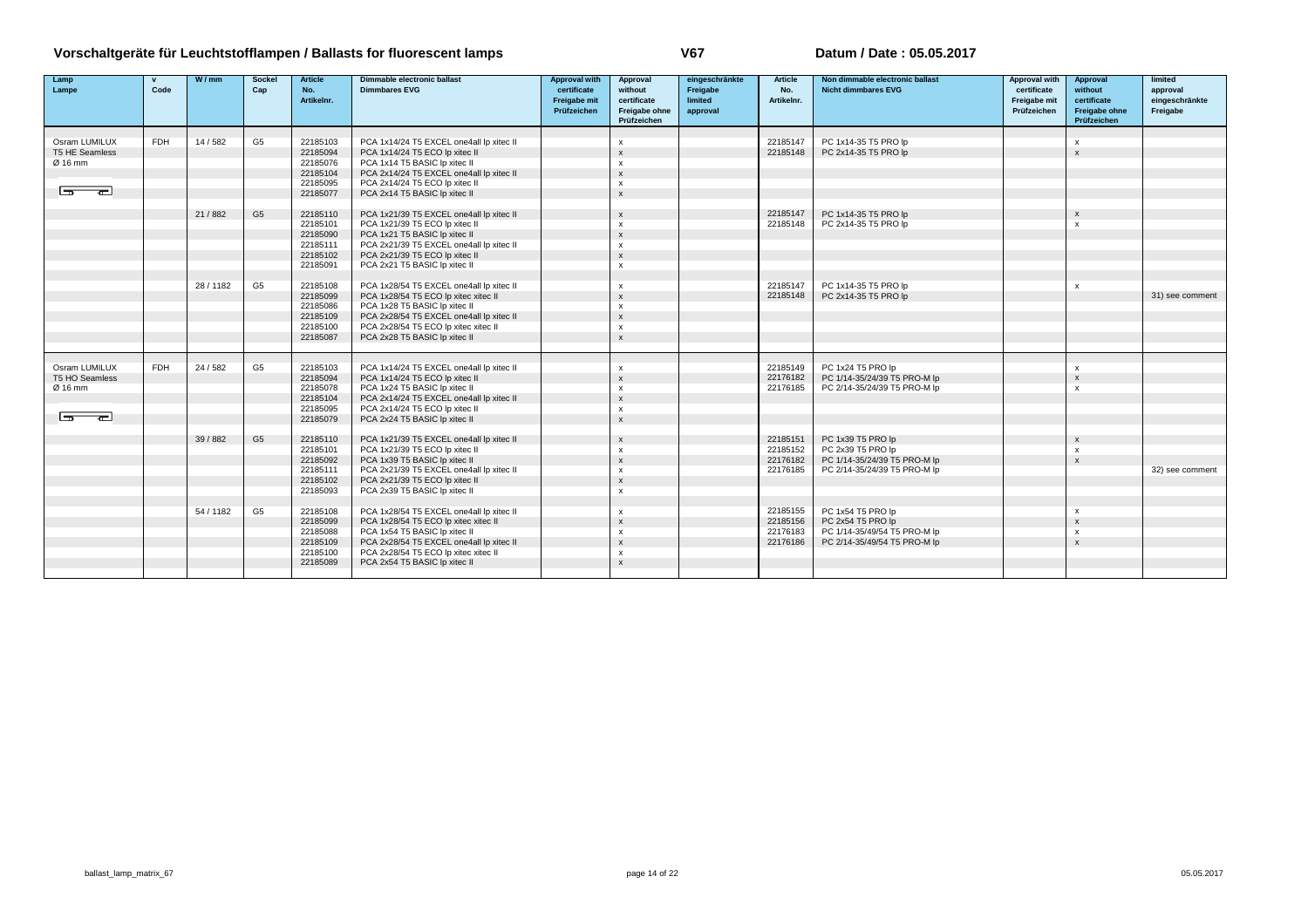| Lamp<br>Lampe                               | $\mathbf{v}$<br>Code | W/mm      | Sockel<br>Cap  | <b>Article</b><br>No.<br>Artikelnr.          | Dimmable electronic ballast<br><b>Dimmbares EVG</b>                                                                                                     | <b>Approval with</b><br>certificate<br>Freigabe mit<br>Prüfzeichen | Approval<br>without<br>certificate<br>Freigabe ohne<br>Prüfzeichen          | eingeschränkte<br>Freigabe<br>limited<br>approval | <b>Article</b><br>No.<br>Artikelnr. | Non dimmable electronic ballast<br><b>Nicht dimmbares EVG</b> | Approval with<br>certificate<br>Freigabe mit<br>Prüfzeichen | Approval<br>without<br>certificate<br>Freigabe ohne<br>Prüfzeichen | limited<br>approval<br>eingeschränkte<br>Freigabe |
|---------------------------------------------|----------------------|-----------|----------------|----------------------------------------------|---------------------------------------------------------------------------------------------------------------------------------------------------------|--------------------------------------------------------------------|-----------------------------------------------------------------------------|---------------------------------------------------|-------------------------------------|---------------------------------------------------------------|-------------------------------------------------------------|--------------------------------------------------------------------|---------------------------------------------------|
|                                             |                      |           |                |                                              |                                                                                                                                                         |                                                                    |                                                                             |                                                   |                                     |                                                               |                                                             |                                                                    |                                                   |
| SYLVANIA Luxline<br>Plus - T5 HE<br>Ø 16 mm | <b>FDH</b>           | 13/549    | G <sub>5</sub> | 22185103<br>22185094<br>22185076<br>22185104 | PCA 1x14/24 T5 EXCEL one4all lp xitec II<br>PCA 1x14/24 T5 ECO lp xitec II<br>PCA 1x14 T5 BASIC lp xitec II<br>PCA 2x14/24 T5 EXCEL one4all lp xitec II |                                                                    | x<br>$\boldsymbol{\mathsf{x}}$<br>$\mathbf{x}$<br>$\boldsymbol{\mathsf{x}}$ |                                                   |                                     | see T5 14W                                                    |                                                             |                                                                    |                                                   |
|                                             |                      |           |                | 22185095<br>22185077                         | PCA 2x14/24 T5 ECO lp xitec II<br>PCA 2x14 T5 BASIC Ip xitec II                                                                                         |                                                                    | $\boldsymbol{\mathsf{x}}$<br>$\boldsymbol{\mathsf{x}}$                      |                                                   |                                     |                                                               |                                                             |                                                                    |                                                   |
|                                             |                      | 19/849    | G <sub>5</sub> | 22185110<br>22185101<br>22185090             | PCA 1x21/39 T5 EXCEL one4all lp xitec II<br>PCA 1x21/39 T5 ECO lp xitec II<br>PCA 1x21 T5 BASIC Ip xitec II                                             |                                                                    | $\boldsymbol{\mathsf{x}}$<br>x<br>$\mathsf{x}$                              |                                                   |                                     | see T5 21W                                                    |                                                             |                                                                    |                                                   |
|                                             |                      |           |                | 22185111<br>22185102                         | PCA 2x21/39 T5 EXCEL one4all lp xitec II<br>PCA 2x21/39 T5 ECO Ip xitec II                                                                              |                                                                    | $\boldsymbol{\mathsf{x}}$<br>$\boldsymbol{\mathsf{x}}$                      |                                                   |                                     |                                                               |                                                             |                                                                    |                                                   |
|                                             |                      |           |                | 22185091                                     | PCA 2x21 T5 BASIC lp xitec II                                                                                                                           |                                                                    | $\pmb{\times}$                                                              |                                                   |                                     |                                                               |                                                             |                                                                    |                                                   |
|                                             |                      | 25/1149   | G5             | 22185108<br>22185099<br>22185086             | PCA 1x28/54 T5 EXCEL one4all lp xitec II<br>PCA 1x28/54 T5 ECO lp xitec xitec II<br>PCA 1x28 T5 BASIC Ip xitec II                                       |                                                                    | $\mathsf{x}$<br>$\boldsymbol{\mathsf{x}}$                                   |                                                   |                                     | see T5 28W                                                    |                                                             |                                                                    |                                                   |
|                                             |                      |           |                | 22185109<br>22185100                         | PCA 2x28/54 T5 EXCEL one4all lp xitec II<br>PCA 2x28/54 T5 ECO lp xitec xitec II                                                                        |                                                                    | x<br>$\mathsf{x}$<br>$\boldsymbol{\mathsf{x}}$                              |                                                   |                                     |                                                               |                                                             |                                                                    |                                                   |
|                                             |                      |           |                | 22185087                                     | PCA 2x28 T5 BASIC Ip xitec II                                                                                                                           |                                                                    | $\boldsymbol{\mathsf{x}}$                                                   |                                                   |                                     |                                                               |                                                             |                                                                    |                                                   |
|                                             |                      | 32/1449   | G <sub>5</sub> | 22185105<br>22185096                         | PCA 1x35/49/80 T5 EXCEL one4all lp xitec II<br>PCA 1x35/49/80 T5 ECO lp xitec II                                                                        |                                                                    | $\boldsymbol{\mathsf{x}}$<br>$\mathbf{x}$                                   |                                                   |                                     | see T5 35W                                                    |                                                             |                                                                    |                                                   |
|                                             |                      |           |                | 22185080<br>22185106                         | PCA 1x35 T5 BASIC Ip xitec II<br>PCA 2x35/49 T5 EXCEL one4all lp xitec II                                                                               |                                                                    | $\boldsymbol{\mathsf{x}}$<br>$\pmb{\times}$                                 |                                                   |                                     |                                                               |                                                             |                                                                    |                                                   |
|                                             |                      |           |                | 22185097<br>22185081                         | PCA 2x35/49 T5 ECO lp xitec II<br>PCA 2x35 T5 BASIC Ip xitec II                                                                                         |                                                                    | $\boldsymbol{\mathsf{x}}$<br>$\boldsymbol{\mathsf{x}}$                      |                                                   |                                     |                                                               |                                                             |                                                                    |                                                   |
| SYLVANIA Luxline                            | <b>FDH</b>           | 20/549    | G <sub>5</sub> | 22185103                                     | PCA 1x14/24 T5 EXCEL one4all lp xitec II                                                                                                                |                                                                    | $\boldsymbol{\mathsf{x}}$                                                   |                                                   |                                     | see T5 24W                                                    |                                                             |                                                                    |                                                   |
| Plus - T5 HO<br>Ø 16 mm                     |                      |           |                | 22185094<br>22185076                         | PCA 1x14/24 T5 ECO lp xitec II<br>PCA 1x14 T5 BASIC Ip xitec II                                                                                         |                                                                    | $\mathbf{x}$<br>$\mathsf{x}$                                                |                                                   |                                     |                                                               |                                                             |                                                                    |                                                   |
|                                             |                      |           |                | 22185104<br>22185095                         | PCA 2x14/24 T5 EXCEL one4all lp xitec II<br>PCA 2x14/24 T5 ECO lp xitec II                                                                              |                                                                    | $\mathsf{x}$<br>$\mathsf{x}$                                                |                                                   |                                     |                                                               |                                                             |                                                                    |                                                   |
|                                             |                      |           |                | 22185077                                     | PCA 2x14 T5 BASIC Ip xitec II                                                                                                                           |                                                                    | $\boldsymbol{\mathsf{x}}$                                                   |                                                   |                                     |                                                               |                                                             |                                                                    |                                                   |
|                                             |                      | 35/849    | G <sub>5</sub> | 22185110                                     | PCA 1x21/39 T5 EXCEL one4all lp xitec II                                                                                                                |                                                                    | $\boldsymbol{\mathsf{x}}$                                                   |                                                   |                                     | see T5 39W                                                    |                                                             |                                                                    |                                                   |
|                                             |                      |           |                | 22185101<br>22185090                         | PCA 1x21/39 T5 ECO lp xitec II<br>PCA 1x21 T5 BASIC lp xitec II                                                                                         |                                                                    | $\boldsymbol{\mathsf{x}}$<br>$\mathbf{x}$                                   |                                                   |                                     |                                                               |                                                             |                                                                    |                                                   |
|                                             |                      |           |                | 22185111<br>22185102                         | PCA 2x21/39 T5 EXCEL one4all lp xitec II<br>PCA 2x21/39 T5 ECO lp xitec II                                                                              |                                                                    | $\mathsf{x}$<br>$\boldsymbol{\mathsf{x}}$                                   |                                                   |                                     |                                                               |                                                             |                                                                    |                                                   |
|                                             |                      |           |                | 22185091                                     | PCA 2x21 T5 BASIC Ip xitec II                                                                                                                           |                                                                    | $\mathsf X$                                                                 |                                                   |                                     |                                                               |                                                             |                                                                    |                                                   |
|                                             |                      | 45 / 1449 | G <sub>5</sub> | 22185105<br>22185096                         | PCA 1x35/49/80 T5 EXCEL one4all lp xitec II<br>PCA 1x35/49/80 T5 ECO lp xitec II                                                                        |                                                                    | X<br>x                                                                      |                                                   |                                     | see T5 49W                                                    |                                                             |                                                                    |                                                   |
|                                             |                      |           |                | 22185082<br>22185106                         | PCA 1x49 T5 BASIC Ip xitec II<br>PCA 2x35/49 T5 EXCEL one4all lp xitec II                                                                               |                                                                    | $\boldsymbol{\mathsf{x}}$<br>$\mathsf{x}$                                   |                                                   |                                     |                                                               |                                                             |                                                                    |                                                   |
|                                             |                      |           |                | 22185097<br>22185083                         | PCA 2x35/49 T5 ECO lp xitec II<br>PCA 2x49 T5 BASIC Ip xitec II                                                                                         |                                                                    | $\boldsymbol{\mathsf{x}}$<br>$\boldsymbol{\mathsf{x}}$                      |                                                   |                                     |                                                               |                                                             |                                                                    |                                                   |
|                                             |                      | 50/1149   | G5             | 22185108                                     | PCA 1x28/54 T5 EXCEL one4all lp xitec II                                                                                                                |                                                                    | $\mathbf{x}$                                                                |                                                   |                                     | see T5 54W                                                    |                                                             |                                                                    |                                                   |
|                                             |                      |           |                | 22185099<br>22185088                         | PCA 1x28/54 T5 ECO lp xitec xitec II<br>PCA 1x54 T5 BASIC lp xitec II                                                                                   |                                                                    | $\boldsymbol{\mathsf{x}}$<br>$\mathsf{x}$                                   |                                                   |                                     |                                                               |                                                             |                                                                    |                                                   |
|                                             |                      |           |                | 22185109<br>22185100                         | PCA 2x28/54 T5 EXCEL one4all lp xitec II<br>PCA 2x28/54 T5 ECO lp xitec xitec II                                                                        |                                                                    | $\boldsymbol{\mathsf{x}}$<br>$\boldsymbol{\mathsf{x}}$                      |                                                   |                                     |                                                               |                                                             |                                                                    |                                                   |
|                                             |                      |           |                | 22185089                                     | PCA 2x54 T5 BASIC Ip xitec II                                                                                                                           |                                                                    | $\boldsymbol{\mathsf{x}}$                                                   |                                                   |                                     |                                                               |                                                             |                                                                    |                                                   |
|                                             |                      | 73/1449   | G <sub>5</sub> | 22185105<br>22185096                         | PCA 1x35/49/80 T5 EXCEL one4all lp xitec II<br>PCA 1x35/49/80 T5 ECO lp xitec II                                                                        |                                                                    | $\mathsf X$<br>$\boldsymbol{\mathsf{x}}$                                    |                                                   |                                     | see T5 80W                                                    |                                                             |                                                                    |                                                   |
|                                             |                      |           |                | 22185084<br>22185107                         | PCA 1x80 T5 BASIC lp xitec II<br>PCA 2x80 T5 EXCEL one4all lp xitec II                                                                                  |                                                                    | $\boldsymbol{\mathsf{x}}$<br>$\mathbf{x}$                                   |                                                   |                                     |                                                               |                                                             |                                                                    |                                                   |
|                                             |                      |           |                | 22185098<br>22185085                         | PCA 2x80 T5 ECO Ip xitec II<br>PCA 2x80 T5 BASIC lp xitec II                                                                                            |                                                                    | $\boldsymbol{\mathsf{x}}$<br>$\pmb{\times}$                                 |                                                   |                                     |                                                               |                                                             |                                                                    |                                                   |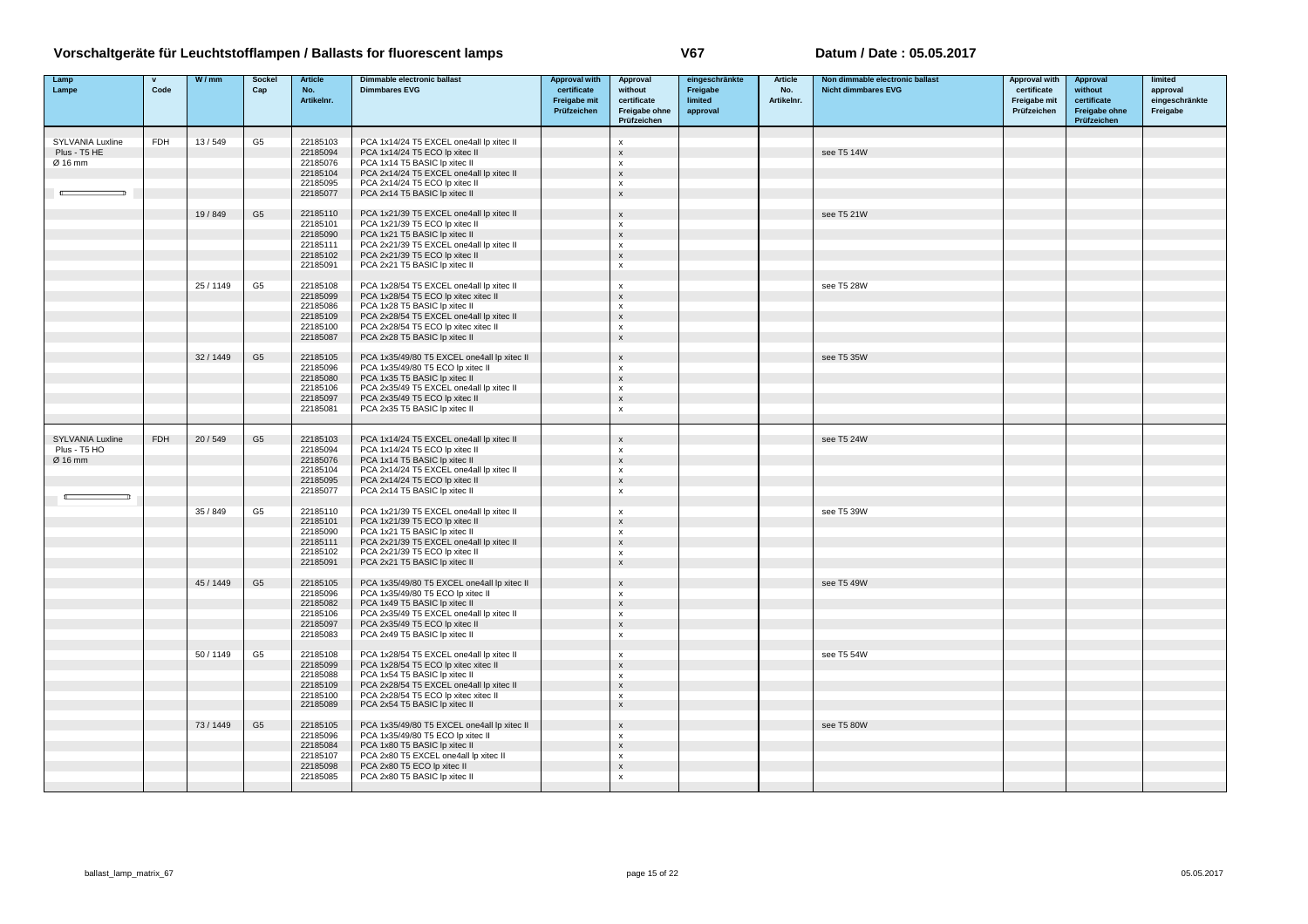| Lamp                 | $\mathbf{v}$<br>Code | W/mm            | <b>Sockel</b> | <b>Article</b>       | Dimmable electronic ballast<br><b>Dimmbares EVG</b>          | <b>Approval with</b><br>certificate | Approval<br>without | eingeschränkte<br>Freigabe | <b>Article</b>       | Non dimmable electronic ballast<br><b>Nicht dimmbares EVG</b> | Approval with<br>certificate | Approval<br>without                                    | limited                    |
|----------------------|----------------------|-----------------|---------------|----------------------|--------------------------------------------------------------|-------------------------------------|---------------------|----------------------------|----------------------|---------------------------------------------------------------|------------------------------|--------------------------------------------------------|----------------------------|
| Lampe                |                      |                 | Cap           | No.<br>Artikelnr.    |                                                              | Freigabe mit                        | certificate         | limited                    | No.<br>Artikelnr.    |                                                               | Freigabe mit                 | certificate                                            | approval<br>eingeschränkte |
|                      |                      |                 |               |                      |                                                              | Prüfzeichen                         | Freigabe ohne       | approval                   |                      |                                                               | Prüfzeichen                  | Freigabe ohne                                          | Freigabe                   |
|                      |                      |                 |               |                      |                                                              |                                     | Prüfzeichen         |                            |                      |                                                               |                              | Prüfzeichen                                            |                            |
| TC-SEL and TC-L (HE) | <b>FSD</b>           | $5\overline{5}$ | 2G7           |                      |                                                              |                                     |                     |                            | 24138830             | PC 1x5-16W BASIC                                              | <b>VDE</b>                   |                                                        |                            |
| without starter      |                      |                 |               |                      |                                                              |                                     |                     |                            | 24138833             | PC 1x5-16W BASIC sl                                           | <b>VDE</b>                   |                                                        |                            |
|                      |                      |                 |               |                      |                                                              |                                     |                     |                            |                      |                                                               |                              |                                                        |                            |
|                      |                      |                 |               |                      |                                                              |                                     |                     |                            |                      |                                                               |                              |                                                        |                            |
|                      |                      | $\overline{7}$  | 2G7           |                      |                                                              |                                     |                     |                            | 24138830             | PC 1x5-16W BASIC<br>PC 1x5-16W BASIC sl                       | VDE<br>VDE                   |                                                        |                            |
|                      |                      |                 |               |                      |                                                              |                                     |                     |                            | 24138833             |                                                               |                              |                                                        |                            |
|                      |                      | 9               | 2G7           |                      |                                                              |                                     |                     |                            | 24138830             | PC 1x5-16W BASIC                                              | VDE                          |                                                        |                            |
|                      |                      |                 |               |                      |                                                              |                                     |                     |                            | 24138833             | PC 1x5-16W BASIC sl                                           | VDE                          |                                                        |                            |
|                      |                      |                 |               |                      |                                                              |                                     |                     |                            | 22176405             | PC 1/2x9-13 TC PRO                                            | <b>ENEC</b>                  |                                                        |                            |
|                      |                      |                 |               |                      |                                                              |                                     |                     |                            |                      |                                                               |                              |                                                        |                            |
|                      |                      | 11              | 2G7           | 22185134             | PCA 1/11/13 TC EXCEL one4all xitec II                        | <b>ENEC</b>                         |                     |                            | 22176405             | PC 1/2x9-13 TC PRO                                            | <b>ENEC</b>                  |                                                        |                            |
|                      |                      |                 |               | 22185126             | PCA 1/11/13 TC ECO xitec II                                  | <b>ENEC</b>                         |                     |                            |                      |                                                               |                              |                                                        |                            |
|                      |                      |                 |               | 22185118             | PCA 1/11/13 TC BASIC xitec II                                | <b>ENEC</b>                         |                     |                            |                      |                                                               |                              |                                                        |                            |
|                      |                      |                 |               | 22185135             | PCA 2/11/13 TC EXCEL one4all xitec II                        | <b>ENEC</b>                         |                     |                            |                      |                                                               |                              |                                                        |                            |
|                      |                      |                 |               | 22185127<br>22185119 | PCA 2/11/13 TC ECO xitec II<br>PCA 2/11/13 TC BASIC xitec II | <b>ENEC</b><br><b>ENEC</b>          |                     |                            |                      |                                                               |                              |                                                        |                            |
|                      |                      |                 |               |                      |                                                              |                                     |                     |                            |                      |                                                               |                              |                                                        |                            |
|                      |                      | 16              | 2GX11         |                      |                                                              |                                     |                     |                            | 22176182             | PC 1/14-35/24/39 T5 PRO-M lp                                  |                              | $\boldsymbol{\mathsf{x}}$                              |                            |
|                      |                      |                 |               |                      |                                                              |                                     |                     |                            | 22176183             | PC 1/14-35/49/54 T5 PRO-M lp                                  |                              | $\boldsymbol{\mathsf{x}}$                              |                            |
|                      |                      |                 |               |                      |                                                              |                                     |                     |                            | 22176184             | PC 1/14-35/49/80 T5 PRO-M lp                                  |                              | $\boldsymbol{\mathsf{x}}$                              |                            |
|                      |                      |                 |               |                      |                                                              |                                     |                     |                            | 22176185             | PC 2/14-21/24/39 T5 PRO-M lp                                  |                              | $\mathsf{x}$                                           |                            |
|                      |                      |                 |               |                      |                                                              |                                     |                     |                            | 22176186             | PC 2/14-35/49/54 T5 PRO-M lp                                  |                              | $\boldsymbol{\mathsf{x}}$                              |                            |
|                      |                      |                 |               |                      |                                                              |                                     |                     |                            | 22176405             | PC 1/2x9-13 TC PRO                                            |                              | $\boldsymbol{\mathsf{x}}$                              |                            |
|                      |                      | 18              | 2G11          | 22185104             | PCA 2x14/24 T5 EXCEL one4all lp xitec II                     | <b>ENEC</b>                         |                     |                            | 22176000             | PC 1x18-24W BASIC sl                                          | VDE                          |                                                        |                            |
|                      |                      |                 |               | 22185095             | PCA 2x14/24 T5 ECO lp xitec II                               | <b>ENEC</b>                         |                     |                            | 22185212             | PC 3/4x24 T5 PRO lp                                           |                              | $\mathsf{x}$                                           |                            |
|                      |                      |                 |               | 22185079             | PCA 2x24 T5 BASIC Ip xitec II                                | <b>ENEC</b>                         |                     |                            | 22176068             | PC 1/18/24 TCL PRO                                            | <b>ENEC</b>                  |                                                        |                            |
|                      |                      |                 |               | 22185251             | PCA 1x18/24 TCL EXCEL one4all c xitec II                     | <b>ENEC</b>                         |                     |                            | 22176069             | PC 2/18/24 TCL PRO                                            | <b>ENEC</b>                  |                                                        |                            |
|                      |                      |                 |               | 22185252             | PCA 1x18/24 TCL ECO c xitec II                               | <b>ENEC</b>                         |                     |                            | 22176182             | PC 1/14-35/24/39 T5 PRO-M lp                                  | <b>ENEC</b>                  |                                                        |                            |
|                      |                      |                 |               | 22185253             | PCA 1x18/24 TCL BASIC c xitec II                             | <b>ENEC</b>                         |                     |                            | 22176185             | PC 2/14-21/24/39 T5 PRO-M lp                                  | <b>ENEC</b>                  |                                                        |                            |
|                      |                      |                 |               | 22185257             | PCA 2x18/24 TCL EXCEL one4all c xitec II                     | <b>ENEC</b>                         |                     |                            | 22176408             | PC 1/2x26-42 TC PRO                                           | <b>ENEC</b>                  |                                                        |                            |
|                      |                      |                 |               | 22185258             | PCA 2x18/24 TCL ECO c xitec II                               | <b>ENEC</b>                         |                     |                            | 22176413             | PC 1/2x26-42 TC PRO sr+                                       | <b>ENEC</b>                  |                                                        |                            |
|                      |                      |                 |               | 22185259             | PCA 2x18/24 TCL BASIC c xitec II                             | <b>ENEC</b>                         |                     |                            | 22176417<br>22176410 | PC 1/2x26-42 TC PRO sr<br>PC 2/26-42 TC PRO                   | <b>ENEC</b><br><b>ENEC</b>   |                                                        |                            |
|                      |                      |                 |               |                      |                                                              |                                     |                     |                            | 22176414             | PC 2/26-42 TC PRO sr+                                         | <b>ENEC</b>                  |                                                        |                            |
|                      |                      |                 |               |                      |                                                              |                                     |                     |                            | 22176418             | PC 2/26-42 TC PRO sr                                          | <b>ENEC</b>                  |                                                        |                            |
|                      |                      |                 |               |                      |                                                              |                                     |                     |                            | 22185213             | PC 1x18 T8 PRO lp                                             |                              | $\boldsymbol{\mathsf{x}}$                              |                            |
|                      |                      |                 |               |                      |                                                              |                                     |                     |                            | 22185216             | PC 2x18 T8 PRO lp                                             |                              | $\boldsymbol{\mathsf{x}}$                              |                            |
|                      |                      |                 |               |                      |                                                              |                                     |                     |                            | 22185222             | PC 1x18 T8 TOP sl                                             |                              | $\mathsf{x}$                                           |                            |
|                      |                      |                 |               |                      |                                                              |                                     |                     |                            | 22185225             | PC 2x18 T8 TOP sl                                             |                              | $\mathsf X$                                            |                            |
|                      |                      |                 |               |                      |                                                              |                                     |                     |                            | 87500257             | PC 4x18 T8 TEC                                                |                              | $\boldsymbol{\mathsf{x}}$                              |                            |
|                      |                      |                 |               |                      |                                                              |                                     |                     |                            |                      |                                                               |                              |                                                        |                            |
|                      |                      | 22              | 2GX11         |                      |                                                              |                                     |                     |                            | 22185147<br>22185148 | PC 1x14-35 T5 PRO lp<br>PC 2x14-35 T5 PRO lp                  |                              | $\boldsymbol{\mathsf{x}}$<br>$\boldsymbol{\mathsf{x}}$ |                            |
|                      |                      |                 |               |                      |                                                              |                                     |                     |                            | 22176182             | PC 1/14-35/24/39 T5 PRO-M lp                                  |                              | $\mathsf{x}$                                           |                            |
|                      |                      |                 |               |                      |                                                              |                                     |                     |                            | 22176183             | PC 1/14-35/49/54 T5 PRO-M lp                                  |                              | $\boldsymbol{\mathsf{x}}$                              |                            |
|                      |                      |                 |               |                      |                                                              |                                     |                     |                            | 22176184             | PC 1/14-35/49/80 T5 PRO-M lp                                  |                              | $\mathsf{x}$                                           |                            |
|                      |                      |                 |               |                      |                                                              |                                     |                     |                            | 22176185             | PC 2/14-21/24/39 T5 PRO-M lp                                  |                              | $\mathbf{x}$                                           |                            |
|                      |                      |                 |               |                      |                                                              |                                     |                     |                            | 22176186             | PC 2/14-35/49/54 T5 PRO-M lp                                  |                              | $\mathbf{x}$                                           |                            |
|                      |                      |                 |               |                      |                                                              |                                     |                     |                            |                      |                                                               |                              |                                                        |                            |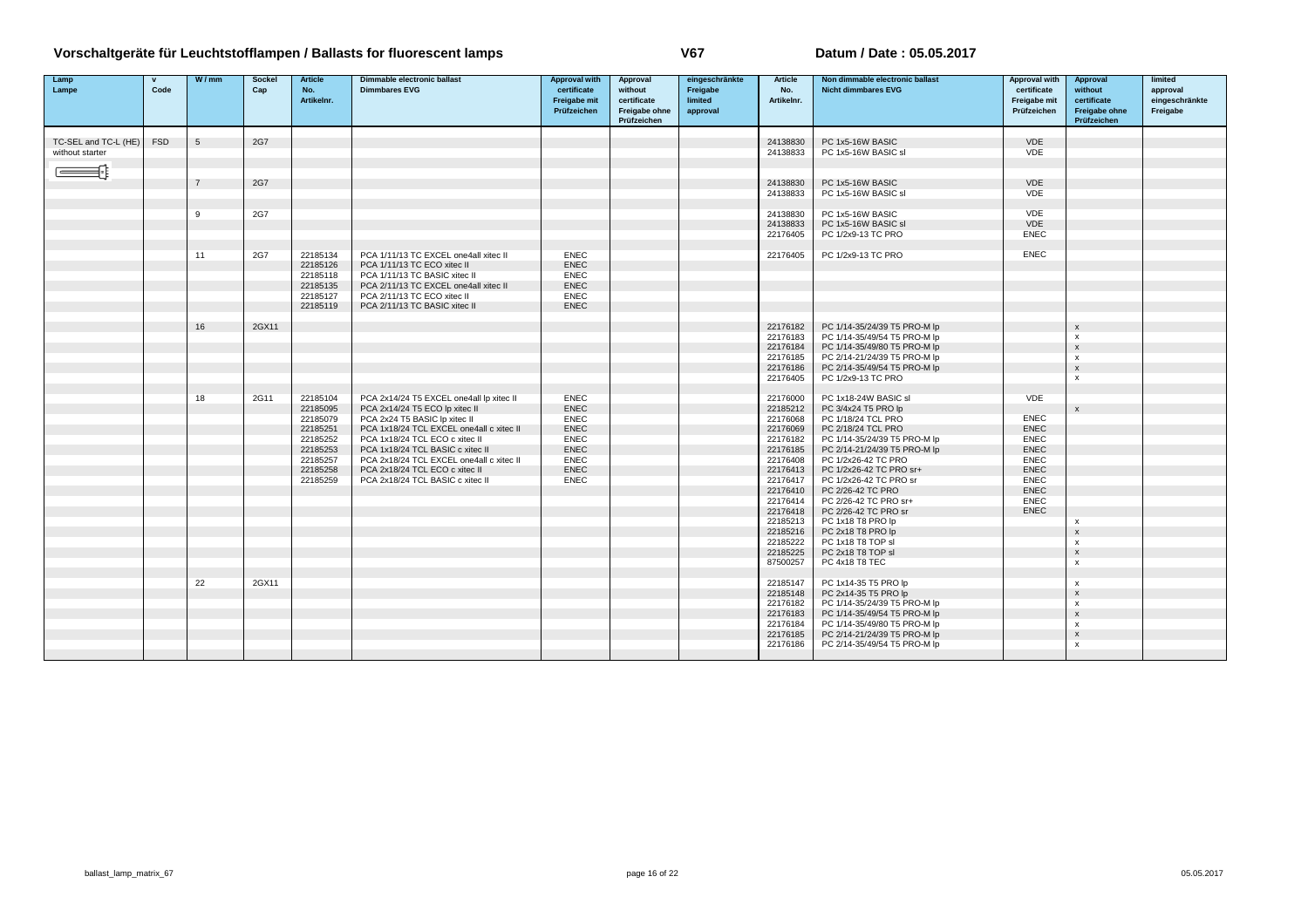| Lamp                 |             | W/mm | Sockel | <b>Article</b> | Dimmable electronic ballast              | <b>Approval with</b> | Approval                  | eingeschränkte     | <b>Article</b> | Non dimmable electronic ballast | <b>Approval with</b> | Approval           | limited        |
|----------------------|-------------|------|--------|----------------|------------------------------------------|----------------------|---------------------------|--------------------|----------------|---------------------------------|----------------------|--------------------|----------------|
| Lampe                | Code        |      | Cap    | No.            | <b>Dimmbares EVG</b>                     | certificate          | without                   | Freigabe           | No.            | <b>Nicht dimmbares EVG</b>      | certificate          | without            | approval       |
|                      |             |      |        | Artikelnr.     |                                          | <b>Freigabe mit</b>  | certificate               | limited            | Artikelnr.     |                                 | Freigabe mit         | certificate        | eingeschränkte |
|                      |             |      |        |                |                                          | Prüfzeichen          | Freigabe ohne             | approval           |                |                                 | Prüfzeichen          | Freigabe ohne      | Freigabe       |
|                      |             |      |        |                |                                          |                      | Prüfzeichen               |                    |                |                                 |                      | Prüfzeichen        |                |
|                      |             |      |        |                |                                          |                      |                           |                    |                |                                 |                      |                    |                |
| TC-SEL and TC-L (HE) |             | 24   | 2G11   | 22185104       | PCA 2x14/24 T5 EXCEL one4all lp xitec II | <b>ENEC</b>          |                           |                    | 22185149       | PC 1x24 T5 PRO lp               | <b>ENEC</b>          |                    |                |
| without starter      |             |      |        | 22185095       | PCA 2x14/24 T5 ECO lp xitec II           | <b>ENEC</b>          |                           |                    | 22185150       | PC 2x24 T5 PRO lp               | <b>ENEC</b>          |                    |                |
|                      |             |      |        | 22185079       | PCA 2x24 T5 BASIC Ip xitec II            | <b>ENEC</b>          |                           |                    | 22185212       | PC 3/4x24 T5 PRO lp             | <b>ENEC</b>          |                    |                |
|                      |             |      |        | 22185251       | PCA 1x18/24 TCL EXCEL one4all c xitec II | <b>ENEC</b>          |                           |                    | 22185159       | PC 1x24 T5 TOP Ip               | <b>ENEC</b>          |                    |                |
|                      |             |      |        | 22185252       | PCA 1x18/24 TCL ECO c xitec II           | <b>ENEC</b>          |                           |                    | 22185160       | PC 2x24 T5 TOP Ip               | <b>ENEC</b>          |                    |                |
|                      |             |      |        | 22185253       | PCA 1x18/24 TCL BASIC c xitec II         | <b>ENEC</b>          |                           |                    | 22185221       | PC 3/4x24 T5 TOP lp             | <b>ENEC</b>          |                    |                |
|                      |             |      |        | 22185257       | PCA 2x18/24 TCL EXCEL one4all c xitec II | <b>ENEC</b>          |                           |                    | 22176182       | PC 1/14-35/24/39 T5 PRO-M lp    | <b>ENEC</b>          |                    |                |
|                      |             |      |        | 22185258       | PCA 2x18/24 TCL ECO c xitec II           | <b>ENEC</b>          |                           |                    | 22176185       | PC 2/14-21/24/39 T5 PRO-M lp    | ENEC                 |                    |                |
|                      |             |      |        | 22185259       | PCA 2x18/24 TCL BASIC c xitec II         | <b>ENEC</b>          |                           |                    | 22176068       | PC 1/18/24 TCL PRO              | <b>ENEC</b>          |                    |                |
|                      |             |      |        |                |                                          |                      |                           |                    | 22176069       | PC 2/18/24 TCL PRO              | ENEC                 |                    |                |
|                      |             |      |        |                |                                          |                      |                           |                    | 22176408       | PC 1/2x26-42 TC PRO             | <b>ENEC</b>          |                    |                |
|                      |             |      |        |                |                                          |                      |                           |                    | 22176413       | PC 1/2x26-42 TC PRO sr+         | <b>ENEC</b>          |                    |                |
|                      |             |      |        |                |                                          |                      |                           |                    | 22176417       | PC 1/2x26-42 TC PRO sr          | <b>ENEC</b>          |                    |                |
|                      |             |      |        |                |                                          |                      |                           |                    | 22176410       | PC 2/26-42 TC PRO               | <b>ENEC</b>          |                    |                |
|                      |             |      |        |                |                                          |                      |                           |                    | 22176414       | PC 2/26-42 TC PRO sr+           | <b>ENEC</b>          |                    |                |
|                      |             |      |        |                |                                          |                      |                           |                    | 22176418       | PC 2/26-42 TC PRO sr            | <b>ENEC</b>          |                    |                |
|                      |             |      |        |                |                                          |                      |                           |                    |                |                                 |                      |                    |                |
|                      |             |      |        |                |                                          |                      |                           |                    |                |                                 |                      |                    |                |
|                      | <b>FSDH</b> | 26   | 2GX11  |                |                                          |                      |                           |                    | 22185147       | PC 1x14-35 T5 PRO lp            |                      | $\mathsf{x}$       |                |
|                      |             |      |        |                |                                          |                      |                           |                    | 22185148       | PC 2x14-35 T5 PRO lp            |                      | x                  |                |
|                      |             |      |        |                |                                          |                      |                           |                    | 22176182       | PC 1/14-35/24/39 T5 PRO-M lp    |                      | $\mathsf{x}$       |                |
|                      |             |      |        |                |                                          |                      |                           |                    | 22176183       | PC 1/14-35/49/54 T5 PRO-M lp    |                      | $\mathsf{x}$       |                |
|                      |             |      |        |                |                                          |                      |                           |                    | 22176184       | PC 1/14-35/49/80 T5 PRO-M lp    |                      | $\mathsf{x}$       |                |
|                      |             |      |        |                |                                          |                      |                           |                    | 22176186       | PC 2/14-35/49/54 T5 PRO-M lp    |                      | $\mathsf{x}$       |                |
|                      |             |      |        |                |                                          |                      |                           |                    |                |                                 |                      |                    |                |
|                      |             | 28   | 2GX11  | 22185108       | PCA 1x28/54 T5 EXCEL one4all lp xitec II |                      | $\boldsymbol{\mathsf{x}}$ | 1,6,9,18) see com  | 22185147       | PC 1x14-35 T5 PRO lp            | <b>ENEC</b>          |                    |                |
|                      |             |      |        | 22185109       | PCA 2x28/54 T5 EXCEL one4all xitec II    |                      | $\mathsf X$               | 1,6,9,18) see com  | 22185148       | PC 2x14-35 T5 PRO lp            | <b>ENEC</b>          |                    |                |
|                      |             |      |        | 22185099       | PCA 1x28/54 T5 ECO lp xitec II           |                      | $\pmb{\times}$            | 1,6,9,18) see comr | 22185157       | PC 1x14-35 T5 TOP lp            |                      | $\mathsf{x}$       |                |
|                      |             |      |        | 22185100       | PCA 2x28/54 T5 ECO lp xitec II           |                      | $\boldsymbol{\mathsf{x}}$ | 1,6,9,18) see comr | 22176182       | PC 1/14-35/24/39 T5 PRO-M lp    |                      | $\mathsf{x}$       |                |
|                      |             |      |        | 22185086       | PCA 1x28 T5 BASIC Ip xitec II            |                      | $\pmb{\times}$            | 1,6,9,18) see com  | 22176183       | PC 1/14-35/49/54 T5 PRO-M lp    |                      | $\mathsf{x}$       |                |
|                      |             |      |        | 22185087       | PCA 2x28 T5 BASIC Ip xitec II            |                      | $\boldsymbol{\mathsf{x}}$ | 1,6,9,18) see comr | 22176184       | PC 1/14-35/49/80 T5 PRO-M lp    |                      | $\mathsf{x}$       |                |
|                      |             |      |        |                |                                          |                      |                           |                    | 22176186       | PC 2/14-35/49/54 T5 PRO-M lp    |                      | $\mathsf{x}$       |                |
|                      |             |      |        |                |                                          |                      |                           |                    |                |                                 |                      |                    |                |
|                      |             | 34   | 2G11   |                |                                          |                      |                           |                    | 22176141       | PC 1/36 TCL PRO                 |                      | $\mathsf{x}$       |                |
|                      |             |      |        |                |                                          |                      |                           |                    | 22176170       | PC 2/36 TCL PRO                 |                      | $\mathsf{x}$       |                |
|                      |             |      |        |                |                                          |                      |                           |                    | 22176182       | PC 1/14-35/24/39 T5 PRO-M lp    |                      | $\mathsf{x}$       |                |
|                      |             |      |        |                |                                          |                      |                           |                    |                |                                 |                      |                    |                |
|                      |             | 36   | 2G11   | 22185110       | PCA 1x21/39 T5 EXCEL one4all lp xitec II | <b>ENEC</b>          |                           |                    | 22176141       | PC 1/36 TCL PRO                 | <b>ENEC</b>          |                    |                |
|                      |             |      |        | 22185101       | PCA 1x21/39 T5 ECO lp xitec II           | <b>ENEC</b>          |                           |                    | 22176170       | PC 2/36 TCL PRO                 | <b>ENEC</b>          |                    |                |
|                      |             |      |        | 22185092       | PCA 1x39 T5 BASIC Ip xitec II            | <b>ENEC</b>          |                           |                    | 22176231       | PC 3/36 T8 PRO                  |                      | $\mathsf{x}$       |                |
|                      |             |      |        | 22185111       | PCA 2x21/39 T5 EXCEL one4all lp xitec II | <b>ENEC</b>          |                           |                    | 22176182       | PC 1/14-35/24/39 T5 PRO-M lp    | <b>ENEC</b>          |                    |                |
|                      |             |      |        | 22185102       | PCA 2x21/39 T5 ECO lp xitec II           | <b>ENEC</b>          |                           |                    | 22176185       | PC 2/14-21/24/39 T5 PRO-M lp    | <b>ENEC</b>          |                    |                |
|                      |             |      |        | 22185093       | PCA 2x39 T5 BASIC Ip xitec II            | <b>ENEC</b>          |                           |                    | 89800452       | PC 1/36 T8 INDUSTRY             |                      | $\mathsf{x}$       |                |
|                      |             |      |        |                |                                          |                      |                           |                    | 89800453       | PC 2/36 T8 INDUSTRY             |                      | $\mathsf{x}$       |                |
|                      |             |      |        |                |                                          |                      |                           |                    | 89800008       | PC 1/36 T8 PRO sc               | <b>ENEC</b>          |                    |                |
|                      |             |      |        |                |                                          |                      |                           |                    | 22185214       | PC 1x36 T8 PRO lp               |                      | $\mathsf{x}$       |                |
|                      |             |      |        |                |                                          |                      |                           |                    | 22185217       | PC 2x36 T8 PRO sl               |                      | $\pmb{\mathsf{x}}$ |                |
|                      |             |      |        |                |                                          |                      |                           |                    | 22185223       | PC 1x36 T8 TOP sl               |                      | $\mathbf{x}$       |                |
|                      |             |      |        |                |                                          |                      |                           |                    | 22185226       | PC 2x36 T8 TOP sl               |                      | $\mathsf{x}$       |                |
|                      |             |      |        |                |                                          |                      |                           |                    |                |                                 |                      |                    |                |
|                      |             | 40   | 2G11   | 22185110       | PCA 1x21/39 T5 EXCEL one4all lp xitec II | <b>ENEC</b>          |                           |                    | 22176142       | PC 1/40 TCL PRO                 | <b>ENEC</b>          |                    |                |
|                      |             |      |        | 22185101       | PCA 1x21/39 T5 ECO lp xitec II           | <b>ENEC</b>          |                           |                    | 22176143       | PC 2/40 TCL PRO                 | <b>ENEC</b>          |                    |                |
|                      |             |      |        | 22185092       | PCA 1x39 T5 BASIC Ip xitec II            | <b>ENEC</b>          |                           |                    | 22176182       | PC 1/14-35/24/39 T5 PRO-M lp    | <b>ENEC</b>          |                    |                |
|                      |             |      |        | 22185111       | PCA 2x21/39 T5 EXCEL one4all lp xitec II | <b>ENEC</b>          |                           |                    | 22176185       | PC 2/14-21/24/39 T5 PRO-M lp    | <b>ENEC</b>          |                    |                |
|                      |             |      |        | 22185102       | PCA 2x21/39 T5 ECO lp xitec II           | <b>ENEC</b>          |                           |                    |                |                                 |                      |                    |                |
|                      |             |      |        | 22185093       | PCA 2x39 T5 BASIC Ip xitec II            | <b>ENEC</b>          |                           |                    |                |                                 |                      |                    |                |
|                      |             |      |        | 22185128       | PCA 1x26-57 TC EXCEL one4all xitec II    | <b>ENEC</b>          |                           |                    |                |                                 |                      |                    |                |
|                      |             |      |        | 22185120       | PCA 1x26-57 TC ECO xitec II              | <b>ENEC</b>          |                           |                    |                |                                 |                      |                    |                |
|                      |             |      |        | 22185112       | PCA 1x26-57 TC BASIC xitec II            | <b>ENEC</b>          |                           |                    |                |                                 |                      |                    |                |
|                      |             |      |        |                |                                          |                      |                           |                    |                |                                 |                      |                    |                |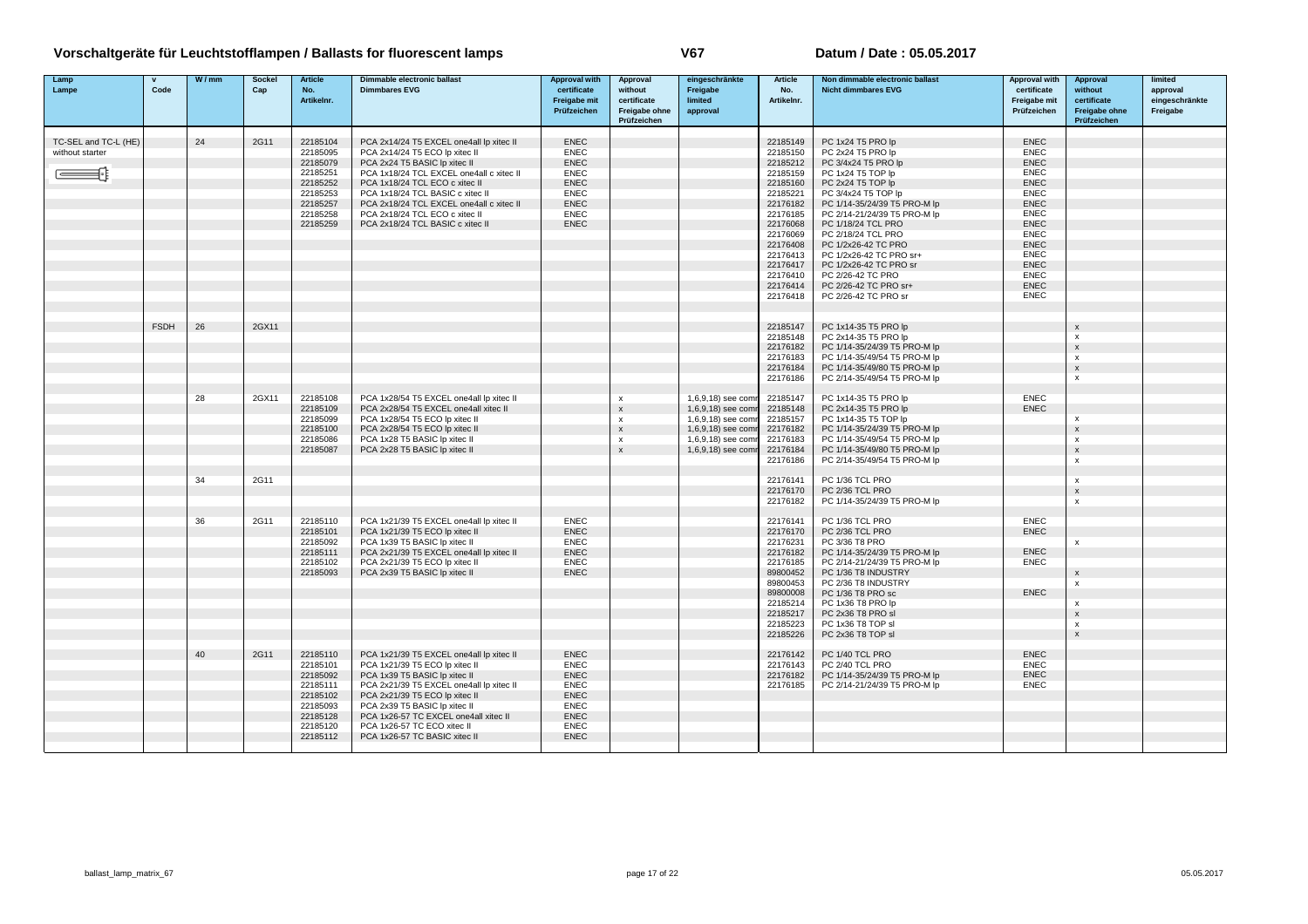| Lamp<br>Lampe        | $\mathbf{v}$<br>Code | W/mm | <b>Sockel</b><br>Cap | <b>Article</b><br>No.<br>Artikelnr. | Dimmable electronic ballast<br><b>Dimmbares EVG</b>                | <b>Approval with</b><br>certificate<br>Freigabe mit<br>Prüfzeichen | Approval<br>without<br>certificate<br>Freigabe ohne<br>Prüfzeichen | eingeschränkte<br>Freigabe<br>limited<br>approval | <b>Article</b><br>No.<br>Artikelnr. | Non dimmable electronic ballast<br><b>Nicht dimmbares EVG</b> | <b>Approval with</b><br>certificate<br>Freigabe mit<br>Prüfzeichen | Approval<br>without<br>certificate<br><b>Freigabe ohne</b><br>Prüfzeichen | limited<br>approval<br>eingeschränkte<br>Freigabe |
|----------------------|----------------------|------|----------------------|-------------------------------------|--------------------------------------------------------------------|--------------------------------------------------------------------|--------------------------------------------------------------------|---------------------------------------------------|-------------------------------------|---------------------------------------------------------------|--------------------------------------------------------------------|---------------------------------------------------------------------------|---------------------------------------------------|
|                      |                      |      |                      |                                     |                                                                    |                                                                    |                                                                    |                                                   |                                     |                                                               |                                                                    |                                                                           |                                                   |
| TC-SEL and TC-L (HE) |                      | 55   | 2G11                 | 22185105                            | PCA 1x35/49/80 T5 EXCEL one4all lp xitec II                        | <b>ENEC</b>                                                        |                                                                    |                                                   | 22185209                            | PC 1x80 T5 PRO lp                                             | <b>ENEC</b>                                                        |                                                                           |                                                   |
| without starter      |                      |      |                      | 22185096                            | PCA 1x35/49/80 T5 ECO lp xitec II                                  | <b>ENEC</b>                                                        |                                                                    |                                                   | 22185286                            | PC 2x55 TCL PRO lp                                            | <b>ENEC</b>                                                        |                                                                           |                                                   |
|                      |                      |      |                      | 22185084                            | PCA 1x80 T5 BASIC Ip xitec II                                      | <b>ENEC</b>                                                        |                                                                    |                                                   | 22176169                            | PC 1/55 TCL PRO                                               | <b>ENEC</b>                                                        |                                                                           |                                                   |
|                      |                      |      |                      | 22185107                            | PCA 2x80 T5 EXCEL one4all lp xitec II                              | <b>ENEC</b>                                                        |                                                                    |                                                   | 22176233                            | PC 2/55 TCL PRO                                               | <b>ENEC</b>                                                        |                                                                           |                                                   |
|                      |                      |      |                      | 22185098                            | PCA 2x80 T5 ECO Ip xitec II                                        | <b>ENEC</b><br><b>ENEC</b>                                         |                                                                    |                                                   | 89800458                            | PC 1/54 T5 INDUSTRY                                           |                                                                    | x<br>$\mathbf{x}$                                                         |                                                   |
|                      |                      |      |                      | 22185085                            | PCA 2x80 T5 BASIC Ip xitec II                                      |                                                                    |                                                                    |                                                   | 89800459<br>22176184                | PC 2/54 T5 INDUSTRY<br>PC 1/14-35/49/80 T5 PRO-M lp           | <b>ENEC</b>                                                        |                                                                           |                                                   |
|                      |                      |      |                      |                                     |                                                                    |                                                                    |                                                                    |                                                   | 22185215                            | PC 1x58 T8 PRO lp                                             | <b>ENEC</b>                                                        |                                                                           | 37) see comment                                   |
|                      |                      |      |                      |                                     |                                                                    |                                                                    |                                                                    |                                                   | 22185218                            | PC 2x58 T8 PRO sl                                             | <b>ENEC</b>                                                        |                                                                           | 37) see comment                                   |
|                      |                      |      |                      |                                     |                                                                    |                                                                    |                                                                    |                                                   | 22185224                            | PC 1x58 T8 TOP sl                                             | <b>ENEC</b>                                                        |                                                                           | 37) see comment                                   |
|                      |                      |      |                      |                                     |                                                                    |                                                                    |                                                                    |                                                   | 22185227                            | PC 2x58 T8 TOP sl                                             | <b>ENEC</b>                                                        |                                                                           | 37) see comment                                   |
|                      |                      |      |                      |                                     |                                                                    |                                                                    |                                                                    |                                                   | 87500150                            | PC 1x58 T8 TEC                                                |                                                                    | X                                                                         |                                                   |
|                      |                      |      |                      |                                     |                                                                    |                                                                    |                                                                    |                                                   | 87500151                            | PC 2x58 T8 TEC                                                |                                                                    | $\boldsymbol{\mathsf{x}}$                                                 |                                                   |
|                      |                      |      |                      |                                     |                                                                    |                                                                    |                                                                    |                                                   |                                     |                                                               |                                                                    |                                                                           |                                                   |
|                      |                      | 80   | 2G11                 | 22185105                            | PCA 1x35/49/80 T5 EXCEL one4all lp xitec II                        | <b>ENEC</b>                                                        |                                                                    |                                                   | 22185209                            | PC 1x80 T5 PRO lp                                             |                                                                    | $\mathbf{x}$                                                              |                                                   |
|                      |                      |      |                      | 22185096                            | PCA 1x35/49/80 T5 ECO lp xitec II                                  | <b>ENEC</b>                                                        |                                                                    |                                                   | 22185210                            | PC 2x80 T5 PRO lp                                             |                                                                    | $\mathbf{x}$                                                              |                                                   |
|                      |                      |      |                      | 22185084                            | PCA 1x80 T5 BASIC lp xitec II                                      | <b>ENEC</b>                                                        |                                                                    |                                                   | 22176184                            | PC 1/14-35/49/80 T5 PRO-M lp                                  | <b>ENEC</b>                                                        |                                                                           |                                                   |
|                      |                      |      |                      |                                     |                                                                    |                                                                    |                                                                    |                                                   | 89800460                            | PC 1/80 T5 INDUSTRY                                           |                                                                    | $\pmb{\times}$                                                            |                                                   |
|                      |                      |      |                      |                                     |                                                                    |                                                                    |                                                                    |                                                   | 89800461                            | PC 2/80 T5 INDUSTRY                                           |                                                                    | $\boldsymbol{\mathsf{x}}$                                                 |                                                   |
| TC-DEL               | <b>FSQ</b>           | 10   | G24q-1               |                                     |                                                                    |                                                                    |                                                                    |                                                   | 22176405                            | PC 1/2x9-13 TC PRO                                            | <b>ENEC</b>                                                        |                                                                           |                                                   |
| without starter      |                      |      |                      |                                     |                                                                    |                                                                    |                                                                    |                                                   |                                     |                                                               |                                                                    |                                                                           |                                                   |
|                      |                      | 13   | G24q-1               | 22185134                            | PCA 1/11/13 TC EXCEL one4all xitec II                              | <b>ENEC</b>                                                        |                                                                    |                                                   | 22176405                            | PC 1/2x9-13 TC PRO                                            | <b>ENEC</b>                                                        |                                                                           |                                                   |
| $ \boxdot$           |                      |      |                      | 22185126                            | PCA 1/11/13 TC ECO xitec II                                        | <b>ENEC</b>                                                        |                                                                    |                                                   |                                     |                                                               |                                                                    |                                                                           |                                                   |
|                      |                      |      |                      | 22185118                            | PCA 1/11/13 TC BASIC xitec II                                      | <b>ENEC</b>                                                        |                                                                    |                                                   |                                     |                                                               |                                                                    |                                                                           |                                                   |
|                      |                      |      |                      | 22185135                            | PCA 2/11/13 TC EXCEL one4all xitec II                              | <b>ENEC</b>                                                        |                                                                    |                                                   |                                     |                                                               |                                                                    |                                                                           |                                                   |
|                      |                      |      |                      | 22185127                            | PCA 2/11/13 TC ECO xitec II                                        | <b>ENEC</b>                                                        |                                                                    |                                                   |                                     |                                                               |                                                                    |                                                                           |                                                   |
|                      |                      |      |                      | 22185119                            | PCA 2/11/13 TC BASIC xitec II                                      | <b>ENEC</b>                                                        |                                                                    |                                                   |                                     |                                                               |                                                                    |                                                                           |                                                   |
|                      |                      | 18   | $G24a-2$             | 22185130                            | PCA 1/18 TC EXCEL one4all xitec II                                 | <b>ENEC</b>                                                        |                                                                    |                                                   | 22176407                            | PC 1/2x18 TC PRO                                              | <b>ENEC</b>                                                        |                                                                           |                                                   |
|                      |                      |      |                      | 22185122                            | PCA 1/18 TC ECO xitec II                                           | <b>ENEC</b>                                                        |                                                                    |                                                   | 22176412                            | PC 1/2x18 TC PRO sr+                                          | <b>ENEC</b>                                                        |                                                                           |                                                   |
|                      |                      |      |                      | 22185114                            | PCA 1/18 TC BASIC xitec II                                         | <b>ENEC</b>                                                        |                                                                    |                                                   | 22176416                            | PC 1/2x18 TC PRO sr                                           | <b>ENEC</b>                                                        |                                                                           |                                                   |
|                      |                      |      |                      | 22185131                            | PCA 2/18 TC EXCEL one4all xitec II                                 | <b>ENEC</b>                                                        |                                                                    |                                                   | 28000073                            | PC 1x18 TC TOP                                                | <b>ENEC</b>                                                        |                                                                           |                                                   |
|                      |                      |      |                      | 22185123                            | PCA 2/18 TC ECO xitec II                                           | <b>ENEC</b>                                                        |                                                                    |                                                   | 28000074                            | PC 2x18 TC TOP                                                | <b>ENEC</b>                                                        |                                                                           |                                                   |
|                      |                      |      |                      | 22185115                            | PCA 2/18 TC BASIC xitec II                                         | <b>ENEC</b>                                                        |                                                                    |                                                   | 28000077                            | PC 1x18 TC TOP sr                                             | <b>ENEC</b>                                                        |                                                                           |                                                   |
|                      |                      |      |                      |                                     |                                                                    |                                                                    |                                                                    |                                                   | 28000078                            | PC 2x18 TC TOP sr                                             | <b>ENEC</b>                                                        |                                                                           |                                                   |
|                      |                      |      |                      |                                     |                                                                    |                                                                    |                                                                    |                                                   |                                     |                                                               |                                                                    |                                                                           |                                                   |
|                      |                      | 26   | G24q-3               | 22185128                            | PCA 1x26-57 TC EXCEL one4all xitec II                              | <b>ENEC</b>                                                        |                                                                    |                                                   | 22176002                            | PC 1x26W BASIC sl                                             | VDE                                                                |                                                                           |                                                   |
|                      |                      |      |                      | 22185120                            | PCA 1x26-57 TC ECO xitec II                                        | <b>ENEC</b>                                                        |                                                                    |                                                   | 22176208                            | PC 1x26W BASIC                                                | VDE                                                                |                                                                           |                                                   |
|                      |                      |      |                      | 22185112                            | PCA 1x26-57 TC BASIC xitec II                                      | <b>ENEC</b>                                                        |                                                                    |                                                   | 22176408                            | PC 1/2x26-42 TC PRO                                           | <b>ENEC</b><br><b>ENEC</b>                                         |                                                                           |                                                   |
|                      |                      |      |                      | 22185129                            | PCA 2x26/32/42 TC EXCEL one4all xitec II                           | <b>ENEC</b>                                                        |                                                                    |                                                   | 22176413                            | PC 1/2x26-42 TC PRO sr+                                       |                                                                    |                                                                           |                                                   |
|                      |                      |      |                      | 22185121<br>22185113                | PCA 2x26/32/42 TC ECO xitec II<br>PCA 2x26/32/42 TC BASIC xitec II | <b>ENEC</b><br><b>ENEC</b>                                         |                                                                    |                                                   | 22176417<br>22176410                | PC 1/2x26-42 TC PRO sr<br>PC 2/26-42 TC PRO                   | <b>ENEC</b><br><b>ENEC</b>                                         |                                                                           |                                                   |
|                      |                      |      |                      |                                     |                                                                    |                                                                    |                                                                    |                                                   | 22176414                            | PC 2/26-42 TC PRO sr+                                         | <b>ENEC</b>                                                        |                                                                           |                                                   |
|                      |                      |      |                      |                                     |                                                                    |                                                                    |                                                                    |                                                   | 22176418                            | PC 2/26-42 TC PRO sr                                          | <b>ENEC</b>                                                        |                                                                           |                                                   |
|                      |                      |      |                      |                                     |                                                                    |                                                                    |                                                                    |                                                   | 28000075                            | PC 1x26-42 TC TOP                                             | <b>ENEC</b>                                                        |                                                                           |                                                   |
|                      |                      |      |                      |                                     |                                                                    |                                                                    |                                                                    |                                                   | 28000076                            | PC 2x26 TC TOP                                                | <b>ENEC</b>                                                        |                                                                           |                                                   |
|                      |                      |      |                      |                                     |                                                                    |                                                                    |                                                                    |                                                   | 28000079                            | PC 1x26-42 TC TOP sr                                          | <b>ENEC</b>                                                        |                                                                           |                                                   |
|                      |                      |      |                      |                                     |                                                                    |                                                                    |                                                                    |                                                   | 28000080                            | PC 2x26 TC TOP sr                                             | <b>ENEC</b>                                                        |                                                                           |                                                   |
|                      |                      |      |                      |                                     |                                                                    |                                                                    |                                                                    |                                                   |                                     |                                                               |                                                                    |                                                                           |                                                   |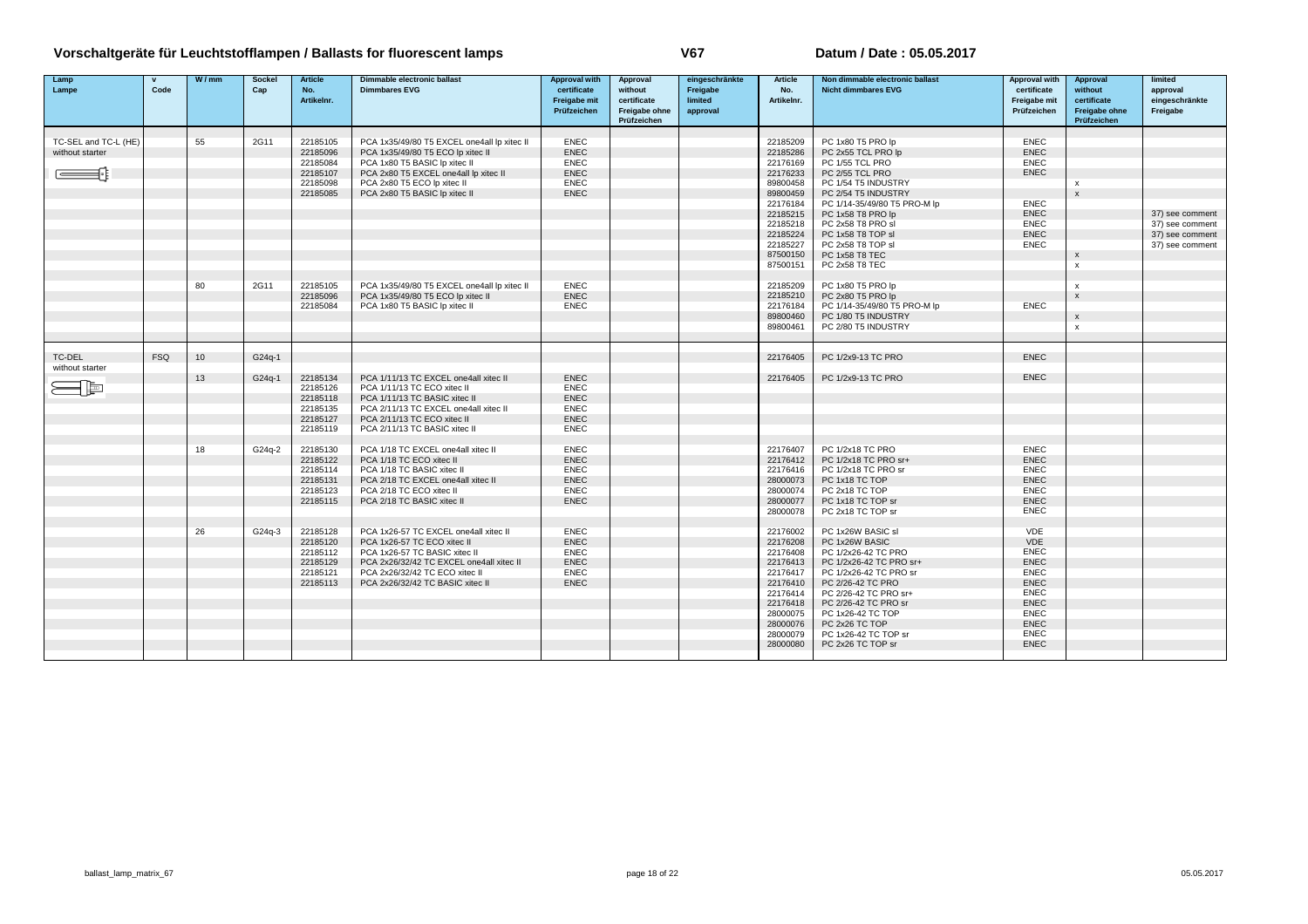| Lamp<br>Lampe                | $\mathbf{v}$<br>Code | W/mm | <b>Sockel</b><br>Cap | <b>Article</b><br>No.<br>Artikelnr. | Dimmable electronic ballast<br><b>Dimmbares EVG</b>                  | <b>Approval with</b><br>certificate<br>Freigabe mit | Approval<br>without<br>certificate | eingeschränkte<br>Freigabe<br>limited | <b>Article</b><br>No.<br>Artikelnr. | Non dimmable electronic ballast<br><b>Nicht dimmbares EVG</b> | <b>Approval with</b><br>certificate<br>Freigabe mit | Approval<br>without<br>certificate  | limited<br>approval<br>eingeschränkte |
|------------------------------|----------------------|------|----------------------|-------------------------------------|----------------------------------------------------------------------|-----------------------------------------------------|------------------------------------|---------------------------------------|-------------------------------------|---------------------------------------------------------------|-----------------------------------------------------|-------------------------------------|---------------------------------------|
|                              |                      |      |                      |                                     |                                                                      | Prüfzeichen                                         | Freigabe ohne<br>Prüfzeichen       | approval                              |                                     |                                                               | Prüfzeichen                                         | <b>Freigabe ohne</b><br>Prüfzeichen | Freigabe                              |
|                              |                      |      |                      |                                     |                                                                      |                                                     |                                    |                                       |                                     |                                                               |                                                     |                                     |                                       |
| TC-TEL HE<br>without starter | <b>FSM6H</b>         | 11   | GR14a-1              | 22185134<br>22185126                | PCA 1/11/13 TC EXCEL one4all xitec II<br>PCA 1/11/13 TC ECO xitec II | <b>ENEC</b><br><b>ENEC</b>                          |                                    |                                       | 22176406<br>22176411                | PC 1/2x11-17 TC PRO<br>PC 1/2x11-17 TC PRO sr+                | <b>ENEC</b><br><b>ENEC</b>                          |                                     |                                       |
|                              |                      |      |                      | 22185118                            | PCA 1/11/13 TC BASIC xitec II                                        | <b>ENEC</b>                                         |                                    |                                       | 22176415                            | PC 1/2x11-17 TC PRO sr                                        | <b>ENEC</b>                                         |                                     |                                       |
|                              |                      |      |                      | 22185135                            | PCA 2/11/13 TC EXCEL one4all xitec II                                | <b>ENEC</b>                                         |                                    |                                       |                                     |                                                               |                                                     |                                     |                                       |
|                              |                      |      |                      | 22185127                            | PCA 2/11/13 TC ECO xitec II                                          | <b>ENEC</b>                                         |                                    |                                       |                                     |                                                               |                                                     |                                     |                                       |
|                              |                      |      |                      | 22185119                            | PCA 2/11/13 TC BASIC xitec II                                        | <b>ENEC</b>                                         |                                    |                                       |                                     |                                                               |                                                     |                                     |                                       |
| <b>TC-TEL</b>                | <b>FSM</b>           | 13   | GX24a-1              | 22185134                            | PCA 1/11/13 TC EXCEL one4all xitec II                                | <b>ENEC</b>                                         |                                    |                                       | 22176405                            | PC 1/2x9-13 TC PRO                                            | <b>ENEC</b>                                         |                                     |                                       |
|                              |                      |      |                      | 22185126                            | PCA 1/11/13 TC ECO xitec II                                          | <b>ENEC</b>                                         |                                    |                                       |                                     |                                                               |                                                     |                                     |                                       |
|                              |                      |      |                      | 22185118                            | PCA 1/11/13 TC BASIC xitec II                                        | <b>ENEC</b>                                         |                                    |                                       |                                     |                                                               |                                                     |                                     |                                       |
|                              |                      |      |                      | 22185135                            | PCA 2/11/13 TC EXCEL one4all xitec II                                | <b>ENEC</b>                                         |                                    |                                       |                                     |                                                               |                                                     |                                     |                                       |
|                              |                      |      |                      | 22185127                            | PCA 2/11/13 TC ECO xitec II                                          | <b>ENEC</b>                                         |                                    |                                       |                                     |                                                               |                                                     |                                     |                                       |
|                              |                      |      |                      | 22185119                            | PCA 2/11/13 TC BASIC xitec II                                        | <b>ENEC</b>                                         |                                    |                                       |                                     |                                                               |                                                     |                                     |                                       |
| TC-TEL HE                    | FSM6H                | 14   | GR14q-1              | 22185134                            | PCA 1/11/13 TC EXCEL one4all xitec II                                | <b>ENEC</b>                                         |                                    |                                       | 22176406                            | PC 1/2x11-17 TC PRO                                           | <b>ENEC</b>                                         |                                     |                                       |
|                              |                      |      |                      | 22185126                            | PCA 1/11/13 TC ECO xitec II                                          | <b>ENEC</b>                                         |                                    |                                       | 22176411                            | PC 1/2x11-17 TC PRO sr+                                       | <b>ENEC</b>                                         |                                     |                                       |
|                              |                      |      |                      | 22185118                            | PCA 1/11/13 TC BASIC xitec II                                        | <b>ENEC</b>                                         |                                    |                                       | 22176415                            | PC 1/2x11-17 TC PRO sr                                        | <b>ENEC</b>                                         |                                     |                                       |
|                              |                      |      |                      | 22185135                            | PCA 2/11/13 TC EXCEL one4all xitec II                                | <b>ENEC</b>                                         |                                    |                                       |                                     |                                                               |                                                     |                                     |                                       |
|                              |                      |      |                      | 22185127                            | PCA 2/11/13 TC ECO xitec II                                          | <b>ENEC</b>                                         |                                    |                                       |                                     |                                                               |                                                     |                                     |                                       |
|                              |                      |      |                      | 22185119                            | PCA 2/11/13 TC BASIC xitec II                                        | <b>ENEC</b>                                         |                                    |                                       |                                     |                                                               |                                                     |                                     |                                       |
| TC-TEL HE                    | FSM6H                | 17   | GR14q-1              | 22185134                            | PCA 1/11/13 TC EXCEL one4all xitec II                                | <b>ENEC</b>                                         |                                    |                                       | 22176406                            | PC 1/2x11-17 TC PRO                                           | <b>ENEC</b>                                         |                                     |                                       |
|                              |                      |      |                      | 22185126                            | PCA 1/11/13 TC ECO xitec II                                          | <b>ENEC</b>                                         |                                    |                                       | 22176411                            | PC 1/2x11-17 TC PRO sr+                                       | <b>ENEC</b>                                         |                                     |                                       |
|                              |                      |      |                      |                                     | PCA 1/11/13 TC BASIC xitec II                                        | <b>ENEC</b>                                         |                                    |                                       | 22176415                            | PC 1/2x11-17 TC PRO sr                                        | <b>ENEC</b>                                         |                                     |                                       |
|                              |                      |      |                      | 22185118<br>22185135                | PCA 2/11/13 TC EXCEL one4all xitec II                                | <b>ENEC</b>                                         |                                    |                                       |                                     |                                                               |                                                     |                                     |                                       |
|                              |                      |      |                      | 22185127                            | PCA 2/11/13 TC ECO xitec II                                          | <b>ENEC</b>                                         |                                    |                                       |                                     |                                                               |                                                     |                                     |                                       |
|                              |                      |      |                      | 22185119                            | PCA 2/11/13 TC BASIC xitec II                                        | <b>ENEC</b>                                         |                                    |                                       |                                     |                                                               |                                                     |                                     |                                       |
|                              |                      |      |                      |                                     |                                                                      |                                                     |                                    |                                       |                                     |                                                               |                                                     |                                     |                                       |
| TC-TEL                       | <b>FSM</b>           | 18   | GX24q-2              | 22185130                            | PCA 1/18 TC EXCEL one4all xitec II                                   | <b>ENEC</b>                                         |                                    |                                       | 22176407                            | PC 1/2x18 TC PRO                                              | <b>ENEC</b>                                         |                                     |                                       |
|                              |                      |      |                      | 22185122                            | PCA 1/18 TC ECO xitec II                                             | <b>ENEC</b>                                         |                                    |                                       | 22176412                            | PC 1/2x18 TC PRO sr+                                          | <b>ENEC</b>                                         |                                     |                                       |
|                              |                      |      |                      | 22185114                            | PCA 1/18 TC BASIC xitec II                                           | <b>ENEC</b>                                         |                                    |                                       | 22176416                            | PC 1/2x18 TC PRO sr                                           | <b>ENEC</b>                                         |                                     |                                       |
|                              |                      |      |                      | 22185131                            | PCA 2/18 TC EXCEL one4all xitec II                                   | <b>ENEC</b>                                         |                                    |                                       | 28000073                            | PC 1x18 TC TOP                                                | <b>ENEC</b>                                         |                                     |                                       |
|                              |                      |      |                      | 22185123                            | PCA 2/18 TC ECO xitec II                                             | <b>ENEC</b>                                         |                                    |                                       | 28000074                            | PC 2x18 TC TOP                                                | <b>ENEC</b>                                         |                                     |                                       |
|                              |                      |      |                      | 22185115                            | PCA 2/18 TC BASIC xitec II                                           | <b>ENEC</b>                                         |                                    |                                       | 28000077                            | PC 1x18 TC TOP sr                                             | <b>ENEC</b>                                         |                                     |                                       |
|                              |                      |      |                      |                                     |                                                                      |                                                     |                                    |                                       | 28000078                            | PC 2x18 TC TOP sr                                             | <b>ENEC</b>                                         |                                     |                                       |
| <b>TC-TEL</b>                | <b>FSM</b>           | 26   | GX24q-3              | 22185128                            | PCA 1x26-57 TC EXCEL one4all xitec II                                | <b>ENEC</b>                                         |                                    |                                       | 22176002                            | PC 1x26W BASIC sl                                             | <b>VDE</b>                                          |                                     |                                       |
|                              |                      |      |                      | 22185120                            | PCA 1x26-57 TC ECO xitec II                                          | <b>ENEC</b>                                         |                                    |                                       | 22176208                            | PC 1x26W BASIC                                                | <b>VDE</b>                                          |                                     |                                       |
|                              |                      |      |                      | 22185112                            | PCA 1x26-57 TC BASIC xitec II                                        | <b>ENEC</b>                                         |                                    |                                       | 22176408                            | PC 1/2x26-42 TC PRO                                           | <b>ENEC</b>                                         |                                     |                                       |
|                              |                      |      |                      | 22185129                            | PCA 2x26/32/42 TC EXCEL one4all xitec II                             | <b>ENEC</b>                                         |                                    |                                       | 22176413                            | PC 1/2x26-42 TC PRO sr+                                       | <b>ENEC</b>                                         |                                     |                                       |
|                              |                      |      |                      | 22185121                            | PCA 2x26/32/42 TC ECO xitec II                                       | <b>ENEC</b>                                         |                                    |                                       | 22176417                            | PC 1/2x26-42 TC PRO sr                                        | <b>ENEC</b>                                         |                                     |                                       |
|                              |                      |      |                      | 22185113                            | PCA 2x26/32/42 TC BASIC xitec II                                     | <b>ENEC</b>                                         |                                    |                                       | 22176410                            | PC 2/26-42 TC PRO                                             | <b>ENEC</b>                                         |                                     |                                       |
|                              |                      |      |                      |                                     |                                                                      |                                                     |                                    |                                       | 22176414                            | PC 2/26-42 TC PRO sr+                                         | <b>ENEC</b>                                         |                                     |                                       |
|                              |                      |      |                      |                                     |                                                                      |                                                     |                                    |                                       | 22176418                            | PC 2/26-42 TC PRO sr                                          | <b>ENEC</b>                                         |                                     |                                       |
|                              |                      |      |                      |                                     |                                                                      |                                                     |                                    |                                       | 28000075                            | PC 1x26-42 TC TOP                                             | <b>ENEC</b>                                         |                                     |                                       |
|                              |                      |      |                      |                                     |                                                                      |                                                     |                                    |                                       | 28000076                            | PC 2x26 TC TOP                                                | <b>ENEC</b>                                         |                                     |                                       |
|                              |                      |      |                      |                                     |                                                                      |                                                     |                                    |                                       | 28000079                            | PC 1x26-42 TC TOP sr                                          | <b>ENEC</b>                                         |                                     |                                       |
|                              |                      |      |                      |                                     |                                                                      |                                                     |                                    |                                       | 28000080                            | PC 2x26 TC TOP sr                                             | <b>ENEC</b>                                         |                                     |                                       |
|                              |                      |      |                      |                                     |                                                                      |                                                     |                                    |                                       |                                     |                                                               |                                                     |                                     |                                       |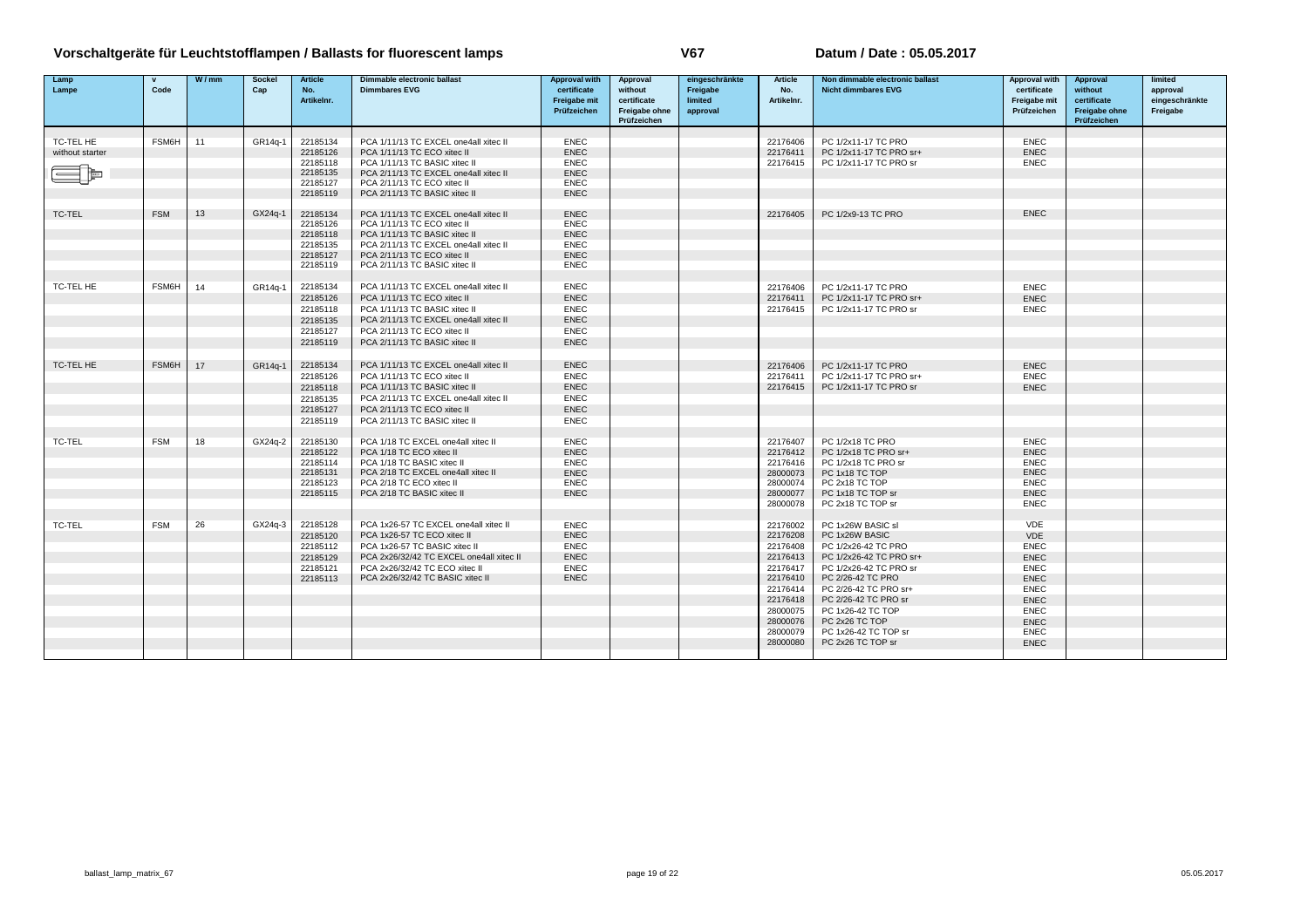| Lamp<br>Lampe   | $\mathbf{v}$<br>Code | W/mm | Sockel<br>Cap | <b>Article</b><br>No. | Dimmable electronic ballast<br><b>Dimmbares EVG</b>                        | <b>Approval with</b><br>certificate | Approval<br>without                         | eingeschränkte<br>Freigabe<br>limited | <b>Article</b><br>No. | Non dimmable electronic ballast<br><b>Nicht dimmbares EVG</b> | <b>Approval with</b><br>certificate | Approval<br>without                         | limited<br>approval        |
|-----------------|----------------------|------|---------------|-----------------------|----------------------------------------------------------------------------|-------------------------------------|---------------------------------------------|---------------------------------------|-----------------------|---------------------------------------------------------------|-------------------------------------|---------------------------------------------|----------------------------|
|                 |                      |      |               | Artikelnr.            |                                                                            | Freigabe mit<br>Prüfzeichen         | certificate<br>Freigabe ohne<br>Prüfzeichen | approval                              | Artikelnr.            |                                                               | Freigabe mit<br>Prüfzeichen         | certificate<br>Freigabe ohne<br>Prüfzeichen | eingeschränkte<br>Freigabe |
|                 |                      |      |               |                       |                                                                            |                                     |                                             |                                       |                       |                                                               |                                     |                                             |                            |
| TC-TEL          | <b>FSMH</b>          | 32   | GX24q-3       | 22185128              | PCA 1x26-57 TC EXCEL one4all xitec II                                      | <b>ENEC</b>                         |                                             |                                       | 22176408              | PC 1/2x26-42 TC PRO                                           | ENEC                                |                                             | 27) see comment            |
| without starter |                      |      |               | 22185120              | PCA 1x26-57 TC ECO xitec II                                                | <b>ENEC</b>                         |                                             |                                       | 22176413              | PC 1/2x26-42 TC PRO sr+                                       | <b>ENEC</b>                         |                                             | 27) see comment            |
|                 |                      |      |               | 22185112              | PCA 1x26-57 TC BASIC xitec II                                              | <b>ENEC</b>                         |                                             |                                       | 22176417              | PC 1/2x26-42 TC PRO sr                                        | <b>ENEC</b>                         |                                             | 27) see comment            |
|                 |                      |      |               | 22185129              | PCA 2x26/32/42 TC EXCEL one4all xitec II                                   | <b>ENEC</b>                         |                                             |                                       | 22176410              | PC 2/26-42 TC PRO                                             | <b>ENEC</b>                         |                                             |                            |
|                 |                      |      |               | 22185121              | PCA 2x26/32/42 TC ECO xitec II<br>PCA 2x26/32/42 TC BASIC xitec II         | <b>ENEC</b>                         |                                             |                                       | 22176414              | PC 2/26-42 TC PRO sr+                                         | <b>ENEC</b><br><b>ENEC</b>          |                                             |                            |
|                 |                      |      |               | 22185113              |                                                                            | <b>ENEC</b>                         |                                             |                                       | 22176418<br>28000075  | PC 2/26-42 TC PRO sr<br>PC 1x26-42 TC TOP                     | <b>ENEC</b>                         |                                             |                            |
|                 |                      |      |               |                       |                                                                            |                                     |                                             |                                       | 28000079              | PC 1x26-42 TC TOP sr                                          | <b>ENEC</b>                         |                                             |                            |
|                 |                      |      |               |                       |                                                                            |                                     |                                             |                                       |                       |                                                               |                                     |                                             |                            |
| TC-TEL          | <b>FSMH</b>          | 42   | GX24g-4       | 22185128              | PCA 1x26-57 TC EXCEL one4all xitec II                                      | <b>ENEC</b>                         |                                             |                                       | 22176408              | PC 1/2x26-42 TC PRO                                           | <b>ENEC</b>                         |                                             | 27) see comment            |
|                 |                      |      |               | 22185120              | PCA 1x26-57 TC ECO xitec II                                                | <b>ENEC</b>                         |                                             |                                       | 22176413              | PC 1/2x26-42 TC PRO sr+                                       | <b>ENEC</b>                         |                                             | 27) see comment            |
|                 |                      |      |               | 22185112              | PCA 1x26-57 TC BASIC xitec II                                              | <b>ENEC</b>                         |                                             |                                       | 22176417              | PC 1/2x26-42 TC PRO sr                                        | <b>ENEC</b>                         |                                             | 27) see comment            |
|                 |                      |      |               | 22185129              | PCA 2x26/32/42 TC EXCEL one4all xitec II                                   | <b>ENEC</b>                         |                                             |                                       | 22176410              | PC 2/26-42 TC PRO                                             | <b>ENEC</b>                         |                                             |                            |
|                 |                      |      |               | 22185121              | PCA 2x26/32/42 TC ECO xitec II                                             | <b>ENEC</b>                         |                                             |                                       | 22176414              | PC 2/26-42 TC PRO sr+                                         | <b>ENEC</b>                         |                                             |                            |
|                 |                      |      |               | 22185113              | PCA 2x26/32/42 TC BASIC xitec II                                           | <b>ENEC</b>                         |                                             |                                       | 22176418              | PC 2/26-42 TC PRO sr                                          | <b>ENEC</b>                         |                                             |                            |
|                 |                      |      |               |                       |                                                                            |                                     |                                             |                                       | 28000075              | PC 1x26-42 TC TOP                                             | <b>ENEC</b>                         |                                             |                            |
|                 |                      |      |               |                       |                                                                            |                                     |                                             |                                       | 28000079              | PC 1x26-42 TC TOP sr                                          | <b>ENEC</b>                         |                                             |                            |
|                 |                      | 57   | GX24q-5       |                       |                                                                            |                                     |                                             |                                       |                       |                                                               | <b>ENEC</b>                         |                                             |                            |
| TC-TEL          | FSM6H                |      |               | 22185128<br>22185120  | PCA 1x26-57 TC EXCEL one4all xitec II<br>PCA 1x26-57 TC ECO xitec II       | <b>ENEC</b><br><b>ENEC</b>          |                                             | 29) see comment<br>29) see comment    | 22176409              | PC 1x57/70 TC PRO                                             |                                     |                                             |                            |
|                 |                      |      |               | 22185112              | PCA 1x26-57 TC BASIC xitec II                                              | <b>ENEC</b>                         |                                             | 29) see comment                       |                       |                                                               |                                     |                                             |                            |
|                 |                      |      |               |                       |                                                                            |                                     |                                             |                                       |                       |                                                               |                                     |                                             |                            |
| TC-TEL          | FSM6H                | 70   | GX24q-6       |                       |                                                                            |                                     |                                             |                                       | 22176409              | PC 1x57/70 TC PRO                                             | ENEC                                |                                             |                            |
|                 |                      |      |               |                       |                                                                            |                                     |                                             |                                       |                       |                                                               |                                     |                                             |                            |
| TC-F            | <b>FSS</b>           | 18   | 2G10          | 22185251              | PCA 1x18/24 TCL EXCEL one4all c xitec II                                   | <b>ENEC</b>                         |                                             |                                       | 22176000              | PC 1x18-24W BASIC sl                                          | <b>VDE</b>                          |                                             |                            |
| Flat            |                      |      |               | 22185252              | PCA 1x18/24 TCL ECO c xitec II                                             | <b>ENEC</b>                         |                                             |                                       | 22176182              | PC 1/14-35/24/39 T5 PRO-M lp                                  | <b>ENEC</b>                         |                                             |                            |
|                 |                      |      |               | 22185253              | PCA 1x18/24 TCL BASIC c xitec II                                           | <b>ENEC</b>                         |                                             |                                       | 22176185              | PC 2/14-21/24/39 T5 PRO-M lp                                  | <b>ENEC</b>                         |                                             |                            |
|                 |                      |      |               | 22185257              | PCA 2x18/24 TCL EXCEL one4all c xitec II                                   | <b>ENEC</b>                         |                                             |                                       | 22176408              | PC 1/2x26-42 TC PRO                                           | <b>ENEC</b>                         |                                             |                            |
|                 |                      |      |               | 22185258              | PCA 2x18/24 TCL ECO c xitec II                                             | <b>ENEC</b>                         |                                             |                                       | 22176413              | PC 1/2x26-42 TC PRO sr+                                       | <b>ENEC</b>                         |                                             |                            |
|                 |                      |      |               | 22185259              | PCA 2x18/24 TCL BASIC c xitec II                                           | <b>ENEC</b>                         |                                             |                                       | 22176417              | PC 1/2x26-42 TC PRO sr                                        | <b>ENEC</b>                         |                                             |                            |
|                 |                      |      |               |                       |                                                                            |                                     |                                             |                                       | 22176410              | PC 2/26-42 TC PRO                                             | <b>ENEC</b>                         |                                             |                            |
|                 |                      |      |               |                       |                                                                            |                                     |                                             |                                       | 22176414              | PC 2/26-42 TC PRO sr+                                         | <b>ENEC</b>                         |                                             |                            |
|                 |                      |      |               |                       |                                                                            |                                     |                                             |                                       | 22176418              | PC 2/26-42 TC PRO sr                                          | <b>ENEC</b>                         |                                             |                            |
|                 |                      | 24   |               |                       |                                                                            |                                     |                                             |                                       |                       |                                                               | ENEC                                |                                             |                            |
|                 |                      |      | 2G10          | 22185251<br>22185252  | PCA 1x18/24 TCL EXCEL one4all c xitec II<br>PCA 1x18/24 TCL ECO c xitec II | <b>ENEC</b><br><b>ENEC</b>          |                                             |                                       | 22176182<br>22176185  | PC 1/14-35/24/39 T5 PRO-M lp<br>PC 2/14-21/24/39 T5 PRO-M lp  | <b>ENEC</b>                         |                                             |                            |
|                 |                      |      |               | 22185253              | PCA 1x18/24 TCL BASIC c xitec II                                           | <b>ENEC</b>                         |                                             |                                       | 22176408              | PC 1/2x26-42 TC PRO                                           | <b>ENEC</b>                         |                                             |                            |
|                 |                      |      |               | 22185257              | PCA 2x18/24 TCL EXCEL one4all c xitec II                                   | <b>ENEC</b>                         |                                             |                                       | 22176413              | PC 1/2x26-42 TC PRO sr+                                       | <b>ENEC</b>                         |                                             |                            |
|                 |                      |      |               | 22185258              | PCA 2x18/24 TCL ECO c xitec II                                             | <b>ENEC</b>                         |                                             |                                       | 22176417              | PC 1/2x26-42 TC PRO sr                                        | <b>ENEC</b>                         |                                             |                            |
|                 |                      |      |               | 22185259              | PCA 2x18/24 TCL BASIC c xitec II                                           | <b>ENEC</b>                         |                                             |                                       | 22176410              | PC 2/26-42 TC PRO                                             | <b>ENEC</b>                         |                                             |                            |
|                 |                      |      |               |                       |                                                                            |                                     |                                             |                                       | 22176414              | PC 2/26-42 TC PRO sr+                                         | <b>ENEC</b>                         |                                             |                            |
|                 |                      |      |               |                       |                                                                            |                                     |                                             |                                       | 22176418              | PC 2/26-42 TC PRO sr                                          | <b>ENEC</b>                         |                                             |                            |
|                 |                      |      |               |                       |                                                                            |                                     |                                             |                                       |                       |                                                               |                                     |                                             |                            |
|                 |                      | 36   | 2G10          |                       |                                                                            |                                     |                                             |                                       | 22176141              | PC 1/36 TCL PRO                                               |                                     | $\mathsf{x}$                                |                            |
|                 |                      |      |               |                       |                                                                            |                                     |                                             |                                       | 22176170              | PC 2/36 TCL PRO                                               |                                     | $\mathbf{x}$                                |                            |
|                 |                      |      |               |                       |                                                                            |                                     |                                             |                                       | 22176182              | PC 1/14-35/24/39 T5 PRO-M lp                                  | <b>ENEC</b>                         |                                             |                            |
|                 |                      |      |               |                       |                                                                            |                                     |                                             |                                       | 22176185              | PC 2/14-21/24/39 T5 PRO-M lp                                  | <b>ENEC</b>                         |                                             |                            |
|                 |                      |      |               |                       |                                                                            |                                     |                                             |                                       | 89800008              | PC 1/36 T8 PRO sc                                             | <b>ENEC</b>                         |                                             |                            |
|                 |                      |      |               |                       |                                                                            |                                     |                                             |                                       |                       |                                                               |                                     |                                             |                            |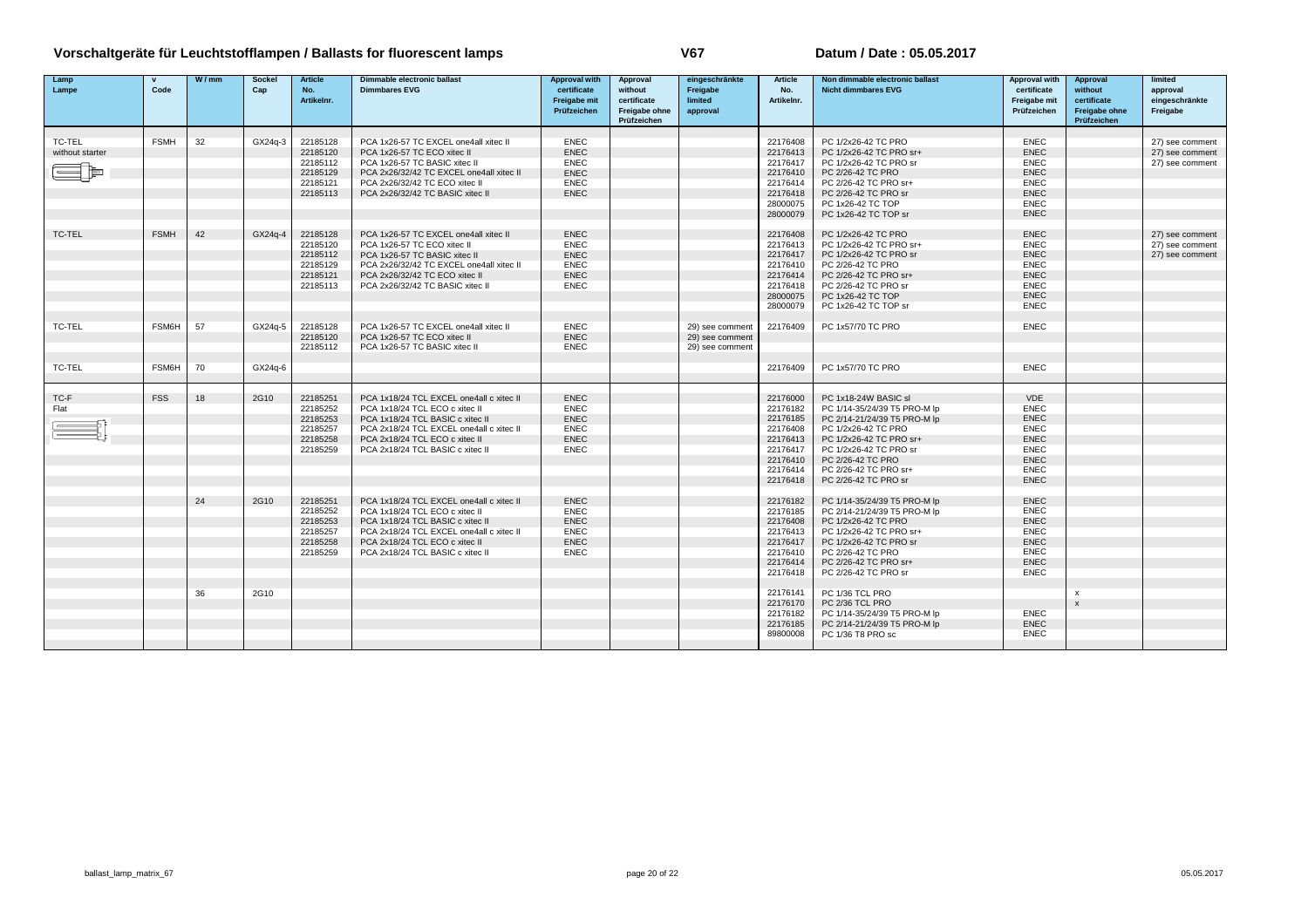| Lamp        | $\mathbf{v}$ | W/mm       | <b>Sockel</b> | <b>Article</b> | <b>Dimmable electronic ballast</b>       | <b>Approval with</b>       | Approval                     | eingeschränkte | <b>Article</b>       | Non dimmable electronic ballast                   | Approval with              | Approval                     | limited                            |
|-------------|--------------|------------|---------------|----------------|------------------------------------------|----------------------------|------------------------------|----------------|----------------------|---------------------------------------------------|----------------------------|------------------------------|------------------------------------|
| Lampe       | Code         |            | Cap           | No.            | <b>Dimmbares EVG</b>                     | certificate                | without                      | Freigabe       | No.                  | <b>Nicht dimmbares EVG</b>                        | certificate                | without                      | approval                           |
|             |              |            |               | Artikelnr.     |                                          | Freigabe mit               | certificate                  | limited        | Artikelnr.           |                                                   | Freigabe mit               | certificate                  | eingeschränkte                     |
|             |              |            |               |                |                                          | Prüfzeichen                | Freigabe ohne<br>Prüfzeichen | approval       |                      |                                                   | Prüfzeichen                | Freigabe ohne<br>Prüfzeichen | Freigabe                           |
|             |              |            |               |                |                                          |                            |                              |                |                      |                                                   |                            |                              |                                    |
| T9-Circline | FC           | 22/0216    | G10q          |                |                                          |                            |                              |                | 22176408             | PC 1/2x26-42 TC PRO                               |                            | $\boldsymbol{\mathsf{x}}$    |                                    |
| Ø 30mm      |              |            |               |                |                                          |                            |                              |                | 22176413             | PC 1/2x26-42 TC PRO sr+                           |                            | $\boldsymbol{\mathsf{x}}$    |                                    |
|             |              |            |               |                |                                          |                            |                              |                | 22176417             | PC 1/2x26-42 TC PRO sr                            |                            | $\mathsf{x}$                 |                                    |
|             |              |            |               |                |                                          |                            |                              |                |                      |                                                   |                            |                              |                                    |
|             |              | 32 / Ø 307 | G10q          |                |                                          |                            |                              |                | 22176141             | PC 1/36 TCL PRO                                   |                            |                              | 4) see comment                     |
|             |              |            |               |                |                                          |                            |                              |                |                      |                                                   |                            |                              |                                    |
|             |              | 40 / Ø 409 | G10q          |                |                                          |                            |                              |                | 22176141             | PC 1/36 TCL PRO                                   |                            | $\boldsymbol{\mathsf{x}}$    |                                    |
|             |              |            |               |                |                                          |                            |                              |                | 22176170             | PC 2/36 TCL PRO                                   |                            | $\boldsymbol{\mathsf{x}}$    |                                    |
|             |              |            |               |                |                                          |                            |                              |                |                      |                                                   |                            |                              |                                    |
|             |              |            |               |                |                                          |                            |                              |                |                      |                                                   |                            |                              |                                    |
| T5-Circline | <b>FCH</b>   | 22 / Ø 230 | 2GX13         | 22185251       | PCA 1x18/24 TCL EXCEL one4all c xitec II | <b>ENEC</b><br><b>ENEC</b> |                              |                | 22176000             | PC 1x18-24W BASIC sl                              | <b>VDE</b>                 |                              |                                    |
| Ø 16 mm     |              |            |               | 22185252       | PCA 1x18/24 TCL ECO c xitec II           | <b>ENEC</b>                |                              |                | 22176182             | PC 1/14-35/24/39 T5 PRO-M lp                      | <b>ENEC</b><br>ENEC        |                              |                                    |
|             |              |            |               | 22185253       | PCA 1x18/24 TCL BASIC c xitec II         |                            |                              |                | 22176185             | PC 2/14-21/24/39 T5 PRO-M lp                      | <b>ENEC</b>                |                              |                                    |
|             |              |            |               |                |                                          |                            |                              |                | 22176408<br>22176413 | PC 1/2x26-42 TC PRO<br>PC 1/2x26-42 TC PRO sr+    | <b>ENEC</b>                |                              |                                    |
|             |              |            |               |                |                                          |                            |                              |                | 22176417             | PC 1/2x26-42 TC PRO sr                            | <b>ENEC</b>                |                              |                                    |
|             |              |            |               |                |                                          |                            |                              |                | 22176410             | PC 2/26-42 TC PRO                                 | <b>ENEC</b>                |                              |                                    |
|             |              |            |               |                |                                          |                            |                              |                | 22176414             | PC 2/26-42 TC PRO sr+                             | <b>ENEC</b>                |                              |                                    |
|             |              |            |               |                |                                          |                            |                              |                | 22176418             | PC 2/26-42 TC PRO sr                              | <b>ENEC</b>                |                              |                                    |
|             |              |            |               |                |                                          |                            |                              |                |                      |                                                   |                            |                              |                                    |
|             |              | 3x 22/Ø230 |               |                |                                          |                            |                              |                | 22185212             | PC 3/4x24 T5 PRO lp                               |                            | $\mathsf{x}$                 |                                    |
|             |              |            |               |                |                                          |                            |                              |                | 22185221             | PC 3/4x24 T5 TOP lp                               |                            | $\mathbf{x}$                 |                                    |
|             |              |            |               |                |                                          |                            |                              |                |                      |                                                   |                            |                              |                                    |
|             |              | $22 + 40$  |               |                |                                          |                            |                              |                | 22176410             | PC 2/26-42 TC PRO                                 | <b>ENEC</b>                |                              |                                    |
|             |              |            |               |                |                                          |                            |                              |                | 22176414             | PC 2/26-42 TC PRO sr+                             | <b>ENEC</b>                |                              |                                    |
|             |              |            |               |                |                                          |                            |                              |                | 22176418             | PC 2/26-42 TC PRO sr                              | <b>ENEC</b>                |                              |                                    |
|             |              |            |               |                |                                          |                            |                              |                |                      |                                                   |                            |                              |                                    |
|             |              | 40 / Ø 305 | 2GX13         | 22185128       | PCA 1x26-57 TC EXCEL one4all xitec II    | <b>ENEC</b>                |                              |                | 22185151             | PC 1x39 T5 PRO lp                                 |                            | $\boldsymbol{\mathsf{x}}$    |                                    |
|             |              |            |               | 22185120       | PCA 1x26-57 TC ECO xitec II              | ENEC                       |                              |                | 22185152             | PC 2x39 T5 PRO lp                                 |                            | $\mathsf{x}$                 |                                    |
|             |              |            |               | 22185112       | PCA 1x26-57 TC BASIC xitec II            | <b>ENEC</b>                |                              |                | 22185162             | PC 2x39 T5 TOP Ip                                 |                            | $\mathbf{x}$                 |                                    |
|             |              |            |               |                |                                          |                            |                              |                | 22176182             | PC 1/14-35/24/39 T5 PRO-M lp                      | <b>ENEC</b>                |                              |                                    |
|             |              |            |               |                |                                          |                            |                              |                | 22176185             | PC 2/14-21/24/39 T5 PRO-M lp                      | <b>ENEC</b>                |                              |                                    |
|             |              |            |               |                |                                          |                            |                              |                | 22176408             | PC 1/2x26-42 TC PRO                               | <b>ENEC</b><br><b>ENEC</b> |                              | 27) see comment<br>27) see comment |
|             |              |            |               |                |                                          |                            |                              |                | 22176413<br>22176417 | PC 1/2x26-42 TC PRO sr+<br>PC 1/2x26-42 TC PRO sr | <b>ENEC</b>                |                              | 27) see comment                    |
|             |              |            |               |                |                                          |                            |                              |                | 22176410             | PC 2/26-42 TC PRO                                 | <b>ENEC</b>                |                              |                                    |
|             |              |            |               |                |                                          |                            |                              |                | 22176414             | PC 2/26-42 TC PRO sr+                             | <b>ENEC</b>                |                              |                                    |
|             |              |            |               |                |                                          |                            |                              |                | 22176418             | PC 2/26-42 TC PRO sr                              | <b>ENEC</b>                |                              |                                    |
|             |              |            |               |                |                                          |                            |                              |                |                      |                                                   |                            |                              |                                    |
|             |              | 55 / Ø 305 | 2GX13         | 22185132       | PCA 1x55 T5c EXCEL one4all xitec II      | <b>ENEC</b>                |                              |                | 22176169             | PC 1/55 TCL PRO                                   |                            | $\boldsymbol{\mathsf{x}}$    |                                    |
|             |              |            |               | 22185124       | PCA 1x55 T5c ECO xitec II                | ENEC                       |                              |                | 22185155             | PC 1x54 T5 PRO lp                                 |                            | $\pmb{\chi}$                 |                                    |
|             |              |            |               | 22185116       | PCA 1x55 T5c BASIC xitec II              | <b>ENEC</b>                |                              |                | 22185165             | PC 1x54 T5 TOP lp                                 |                            |                              | 37) see comment                    |
|             |              |            |               |                |                                          |                            |                              |                | 22176184             | PC 1/14-35/49/80 T5 PRO-M lp                      | <b>ENEC</b>                |                              |                                    |
|             |              |            |               |                |                                          |                            |                              |                | 89800458             | PC 1/54 T5 INDUSTRY                               |                            | $\boldsymbol{\mathsf{x}}$    |                                    |
|             |              |            |               |                |                                          |                            |                              |                |                      |                                                   |                            |                              |                                    |
|             |              | 60 / Ø 379 | 2GX13         |                |                                          |                            |                              |                | 87500513             | PC 1/70 T8 PRO                                    |                            |                              | 19) see comment                    |
|             |              |            |               |                |                                          |                            |                              |                |                      |                                                   |                            |                              |                                    |